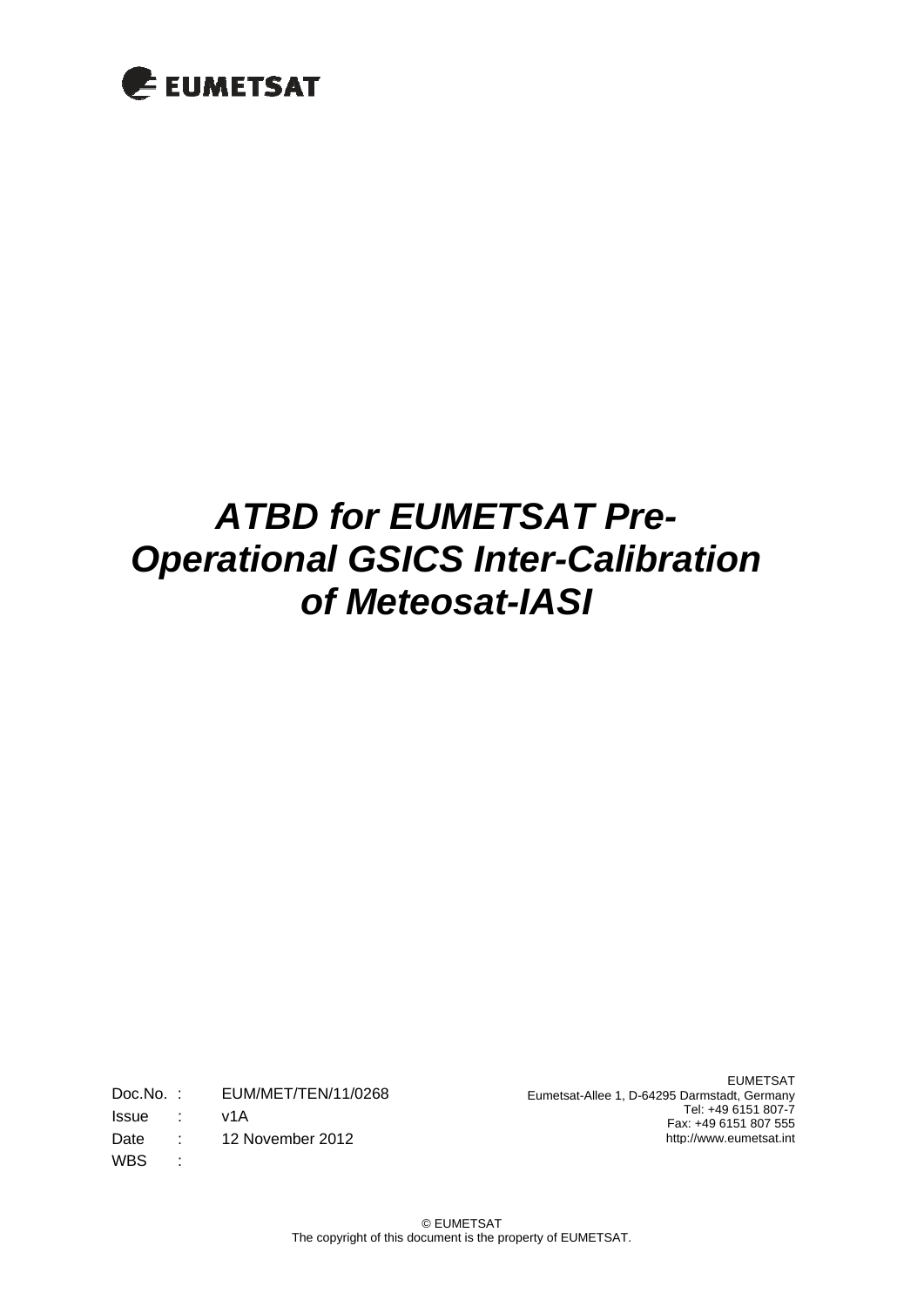

## *Document Change Record*

| Issue/<br><b>Revision</b> | Date       | DCN.<br><b>No</b> | <b>Summary of Changes</b>                                                                                                                                                                                                                                                           |  |  |  |
|---------------------------|------------|-------------------|-------------------------------------------------------------------------------------------------------------------------------------------------------------------------------------------------------------------------------------------------------------------------------------|--|--|--|
| v1                        | 2011-05-06 |                   | Original based on Pre-Operation ATBD for SEVIRI-<br>IASI, extended to include specific details for Rapid<br>Scan Service MSG data and Meteosat First<br>Generation. Incorporating the following:<br>EUM/MET/TEN/09/0775 - SEVIRI-IASI ATBD<br>EUM/MET/TEN/11/0219 - MVIRI-IASI ATBD |  |  |  |
| v1A                       | 2012-11-12 |                   | Updated in preparation for MSG-3<br>Also limited incidence angle to $<35^\circ$ in §2.c.iv.                                                                                                                                                                                         |  |  |  |
|                           |            |                   |                                                                                                                                                                                                                                                                                     |  |  |  |
|                           |            |                   |                                                                                                                                                                                                                                                                                     |  |  |  |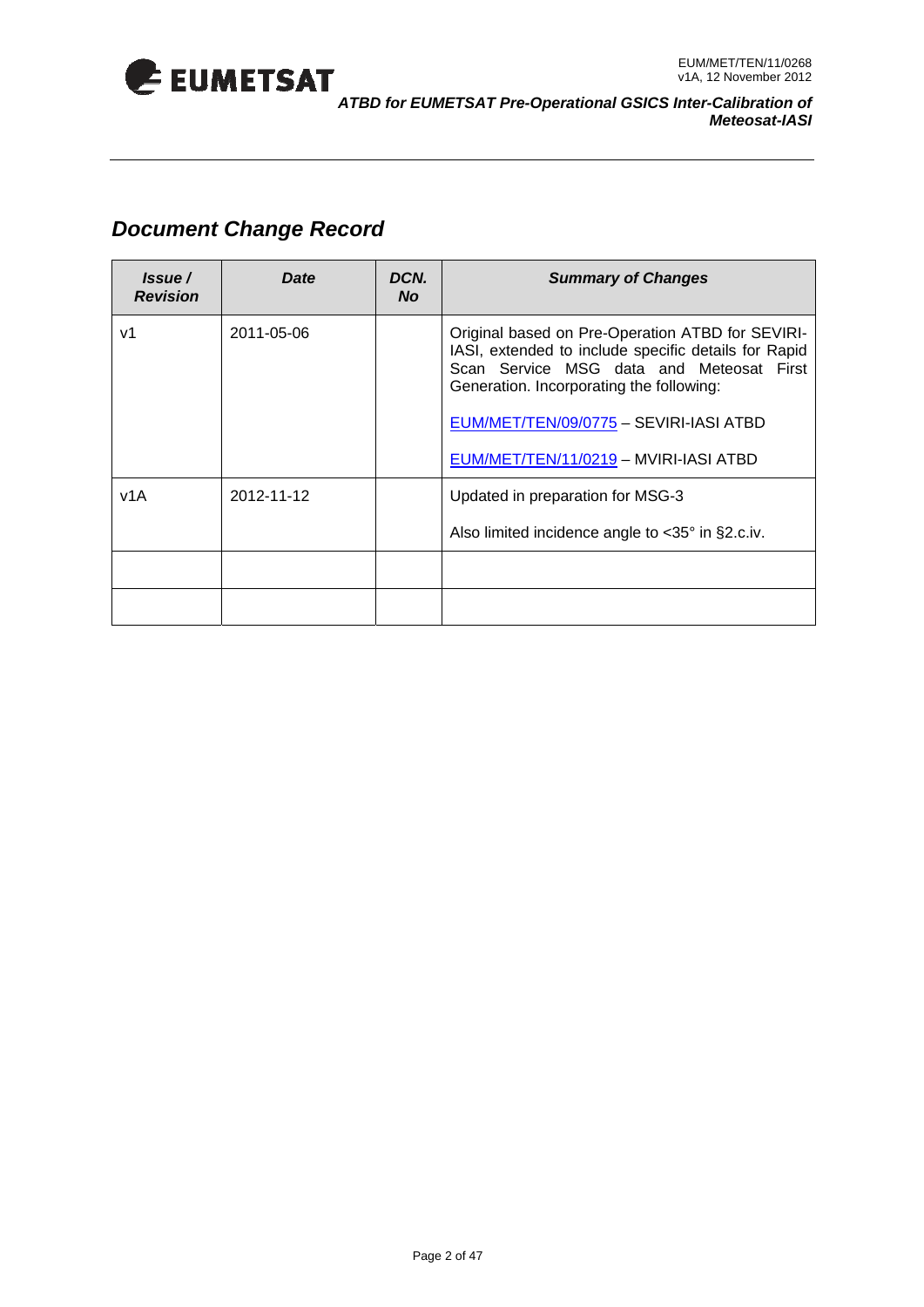

## **Table of Contents**

| $\mathbf 0$ |        |  |
|-------------|--------|--|
|             | 0.1    |  |
|             |        |  |
|             |        |  |
|             | 1.а. – |  |
|             |        |  |
|             |        |  |
|             | 2.a.   |  |
|             | 2.b.   |  |
|             | 2.c.   |  |
|             | 2.d.   |  |
|             | 2.e.   |  |
|             |        |  |
|             | 3.a.   |  |
|             | 3.b.   |  |
|             | 3.c.   |  |
|             | 3.d.   |  |
|             |        |  |
|             | 3.e.   |  |
|             |        |  |
|             | 4.a.   |  |
|             | 4.b.   |  |
|             | 4.c.   |  |
|             |        |  |
|             |        |  |
|             | 5.a.   |  |
|             | 5.b.   |  |
|             | 5.c.   |  |
|             | 5.d.   |  |
|             | 5.e.   |  |
|             | 5.f.   |  |
|             |        |  |
|             |        |  |
|             |        |  |
|             | 6.a.   |  |
|             | 6.b.   |  |
|             | 6.c.   |  |
|             | 6.d.   |  |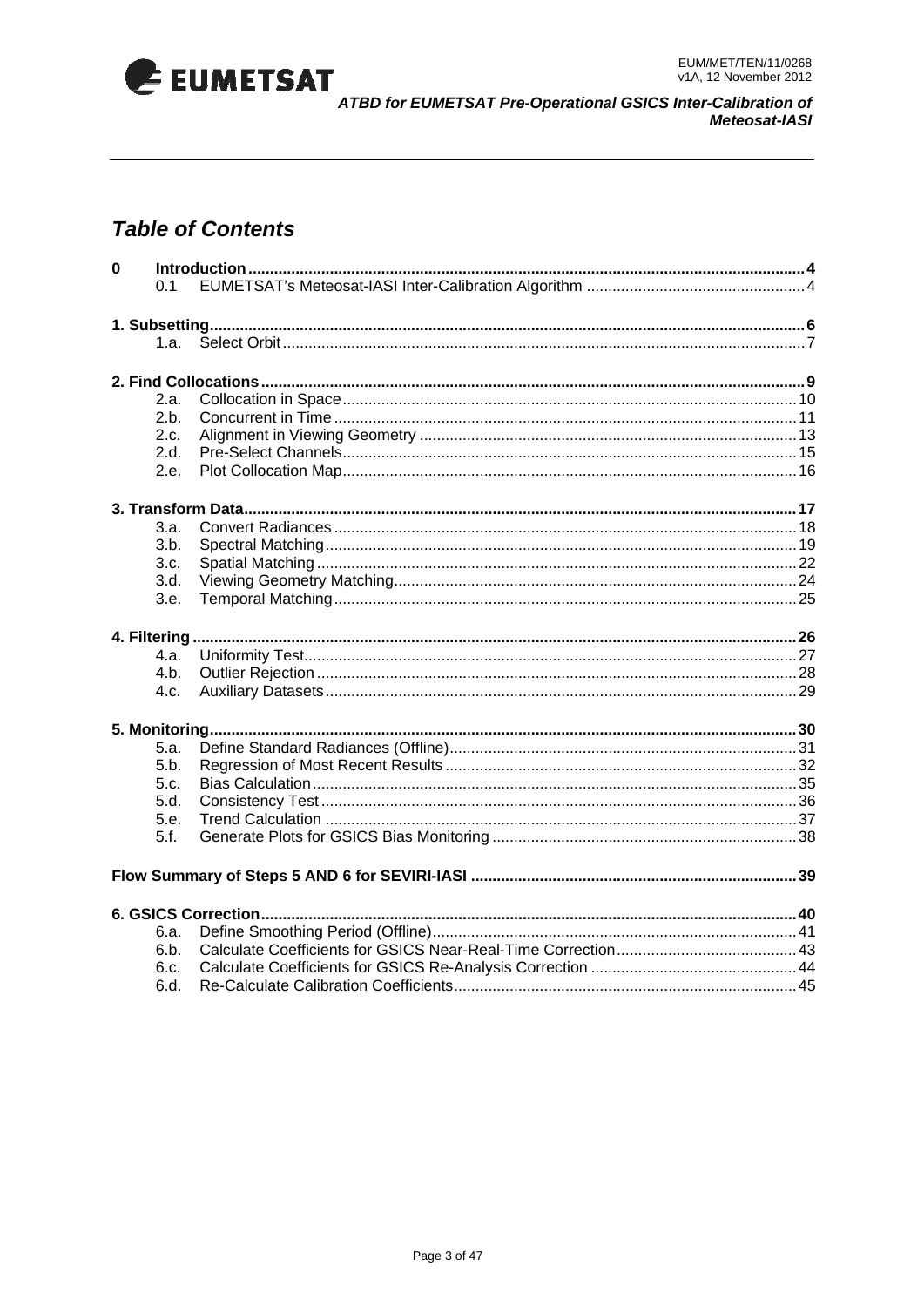<span id="page-3-0"></span>

#### **0 INTRODUCTION**

The Global Space-based Inter-Calibration System (GSICS) aims to inter-calibrate a diverse range of satellite instruments to produce corrections ensuring their data are consistent, allowing them to be used to produce globally homogeneous products for environmental monitoring. Although these instruments operate on different technologies for different applications, their inter-calibration can be based on common principles: Observations are collocated, transformed, compared and analysed to produce calibration correction functions, transforming the observations to common references. To ensure the maximum consistency and traceability, it is desirable to base all the inter-calibration algorithms on common principles, following a hierarchical approach, described here.

This algorithm is defined as a series of generic *steps* revised at the GSICS Data Working Group web meeting (November 2009):

- 1) Subsetting
- 2) Collocating
- 3) Transforming
- 4) Filtering
- 5) Monitoring
- 6) Correcting

Each step comprises a number of discrete components, outlined in the contents.

Each component can be defined in a hierarchical way, starting from purposes, which apply to all inter-calibrations, building up to implementation details for specific instrument pairs:

- i. Describe the purpose of each component in this generic data flow.
- ii. Provide different options for how these may be implemented in general.
- iii. Recommend procedures for the inter-calibration class (e.g. GEO-LEO).
- iv. Provide specific details for each instrument pair (e.g. SEVIRI-IASI).

The implementation of the algorithm need only follow the overall logic  $-$  so the components need not be executed strictly sequentially. For example, some parts may be performed iteratively, or multiple components may be combined within a single loop in the code.

#### **0.1 EUMETSAT's Meteosat-IASI Inter-Calibration Algorithm**

This document forms the Algorithm Theoretical Basis Document (ATBD) for the intercalibration of the infrared channels of SEVIRI on the Geostationary (GEO) Meteosat Second Generation and MVIRI on Meteosat First Generation satellites with the Infrared Atmospheric Sounding Interferometer (IASI) on board LEO Metop satellites. This document refers only to implementation version submitted as a candidate *Pre-Operational* GSICS product, previously described as v0.4 in EUMETSAT [2009].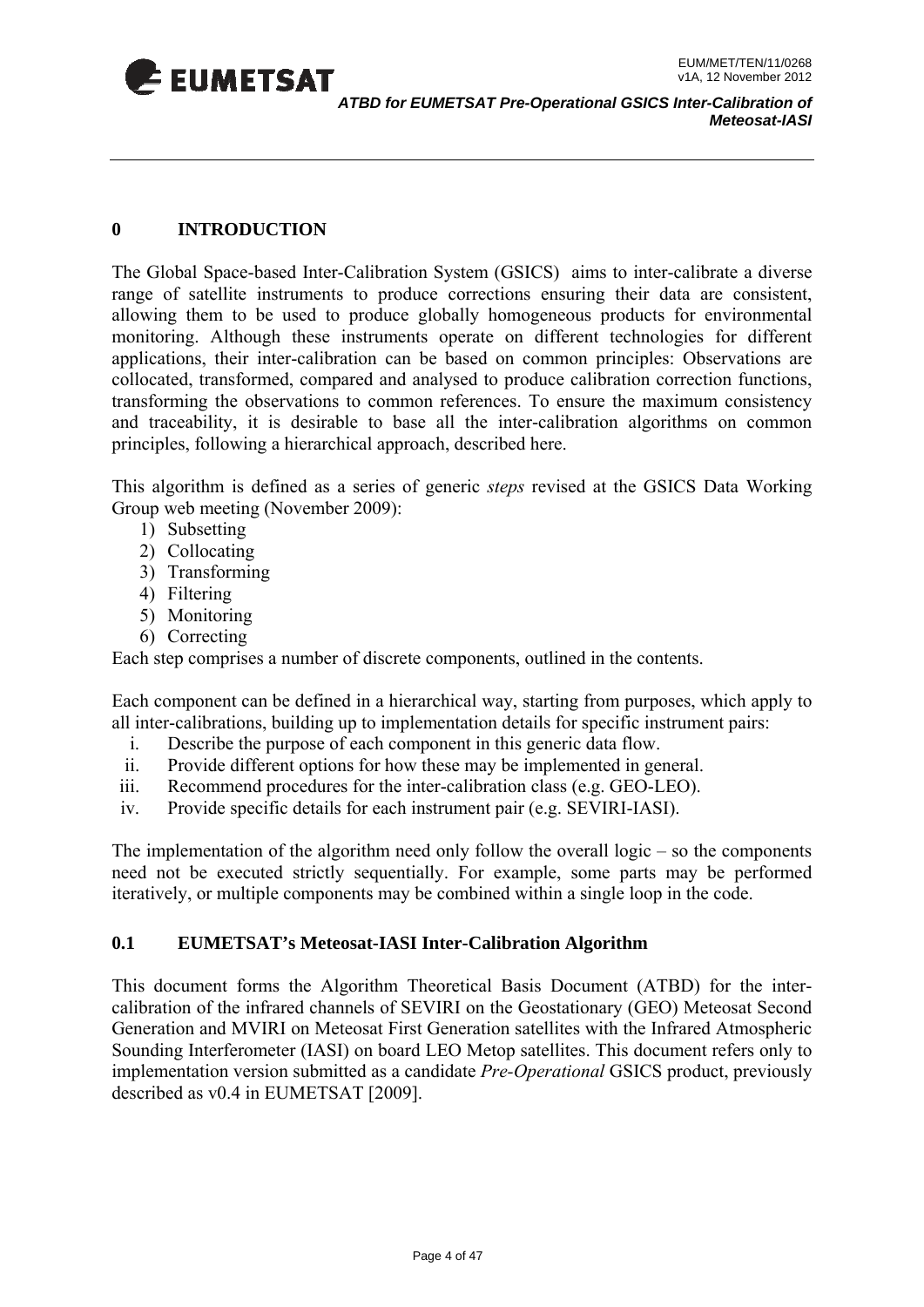

#### *ATBD for EUMETSAT Pre-Operational GSICS Inter-Calibration of Meteosat-IASI*



#### *Figure 1: Diagram of generic data flow for inter-calibration of monitored (MON) instrument with respect to reference (REF) instrument*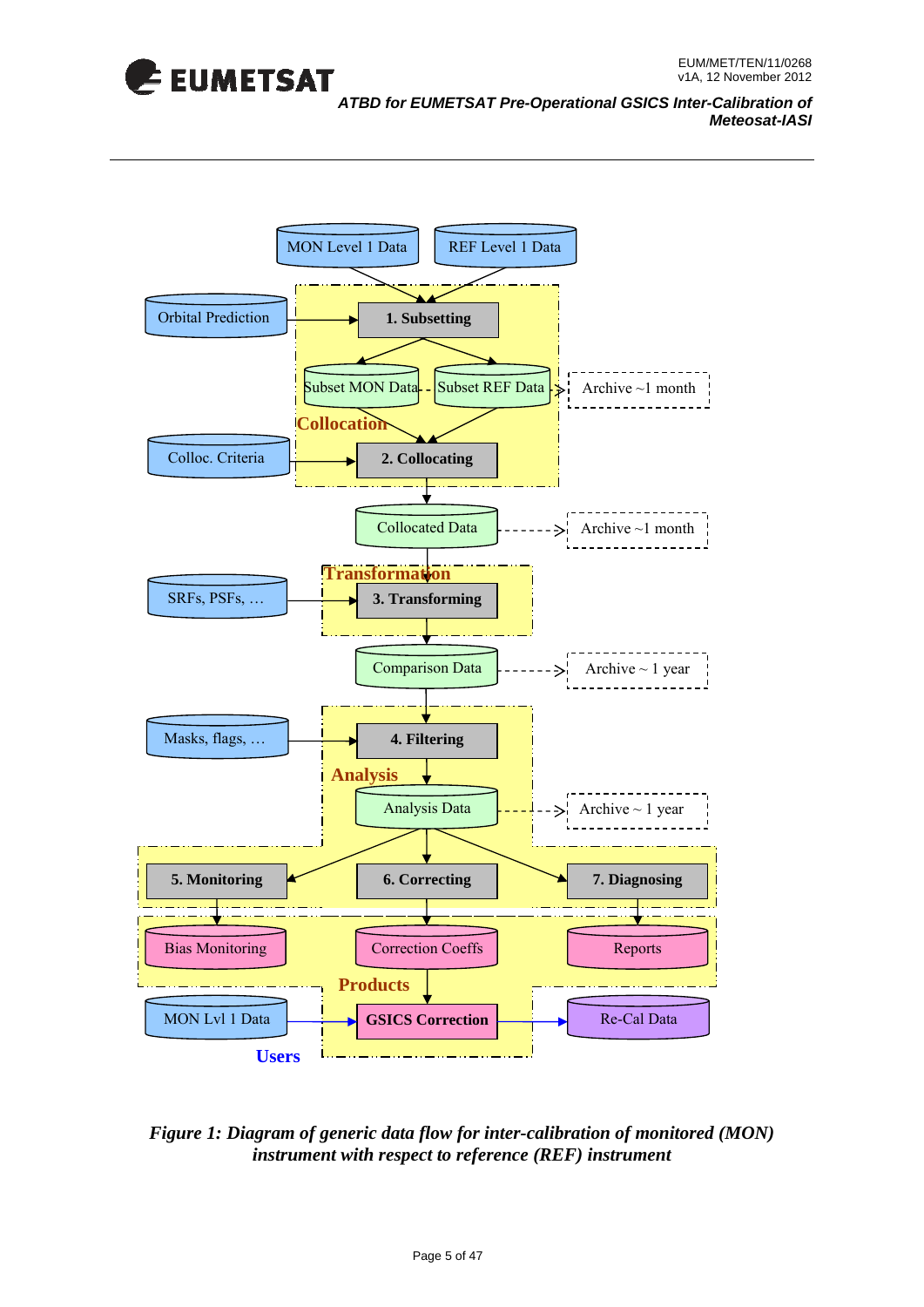<span id="page-5-0"></span>

### 1. **SUBSETTING**

Acquisition of raw satellite data is obviously a critical first step in an inter-calibration method based on comparing collocated observations. To facilitate the acquisition of data for the purpose of inter-comparison of satellite instruments, prediction of the time and location of collocation events is also important.



*Figure 2: Step 1 of Generic Data Flow, showing inputs and outputs. MON refers to the monitored instrument. REF refers to the reference instrument.*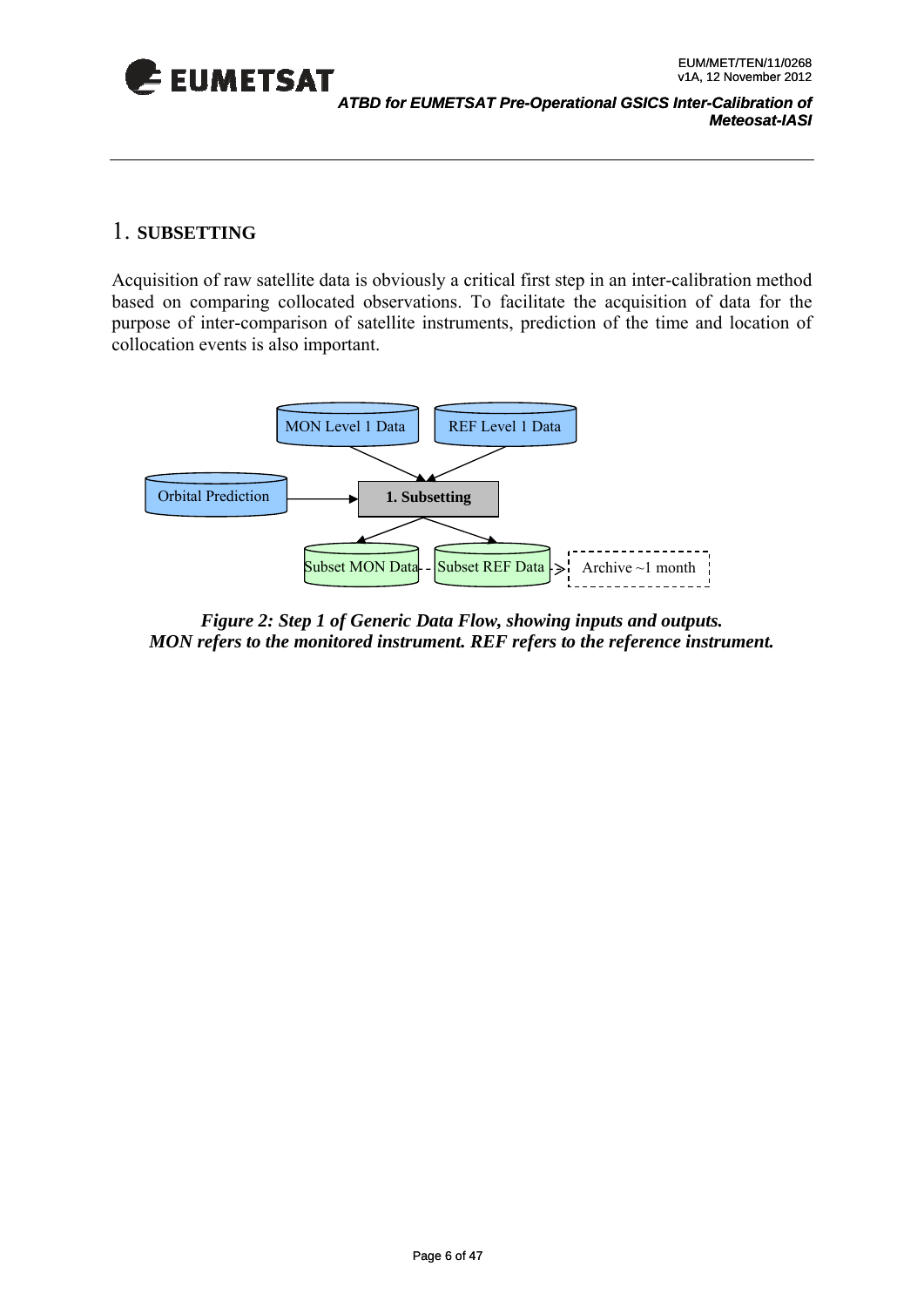<span id="page-6-0"></span>

#### **1.a. Select Orbit**

#### **1.a.i. Purpose**

collected by the two instruments that are likely to produce collocations. This is desirable because typically less than 0.1% of measurements are collocated. The processing time is reduced substantially by excluding measurements unlikely to produce collocations. We first perform a rough cut to reduce the data volume and only include relevant portions of the dataset (channels, area, time, viewing geometry). The purpose is to select portions of data

Data is selected on a per-orbit or per-image basis. To do this, we need to know how often to do inter-calibration – which is based on the observed rate of change and must be defined iteratively with the results of the inter-calibration process (see 5.f).

#### **1.a.ii.** General Options

The simplest, but inefficient approach is "trial-and-error", i.e., compare the time and location of all pairs of files within a given time window.

#### **1.a.iii. Infrared GEO-LEO inter-satellite/inter-sensor Class**

For inter-calibrations between geostationary and sun-synchronous satellites, the orbits provide collocations near the GEO Sub-Satellite Point (SSP) within fixed time windows every day and night. In this case, we adopt the simple approach outlined above.

We define the GEO Field of Regard (FoR) as an area close to the GEO Sub-Satellite Point (SSP), which is viewed by the GEO sensor with a zenith angle less than a threshold. Wu [2009] defined a threshold angular distance from nadir of less than 60° based on geometric considerations, which is the maximum incidence angle of most LEO sounders. This corresponds to  $\approx \pm 52^{\circ}$  in latitude and longitude from the GEO SSP. The GEO and LEO data is then subset to only include observations within this FoR within each inter-calibration period.

Mathematically, the GEO FoR is the collection of locations whose arc angle (angular distance) to nadir is less than a threshold or, equivalently, the cosine of this angle is larger than **min\_cos\_arc**. We chose the threshold **min\_cos\_arc = 0.5**, i.e., angular distance less than **60 degree**.

Computationally, with known Earth coordinates of GEO nadir *G* (0, geo\_nad\_lon) and granule centre *P* (gra ctr lat, gra ctr lon) and approximating the Earth as being spherical, the arc angle between a LEO pixel and LEO nadir can be computed with cosine theorem for a right angle on a sphere (see Figure 3):

#### $E$ quation 1  $cos(GP) = cos(gra - ctr - lat)cos(geo - nad - lon - gra - ctr - lon)$

If the LEO pixel is outside of GEO FoR, no collocation is considered possible. Note the arc angle *GP* on the left panel of Figure 3, which is the same as the angle ∠*GOP* on the right panel, is smaller than the angle ∠*SPZ* (right panel), the zenith angle of GEO from the pixel.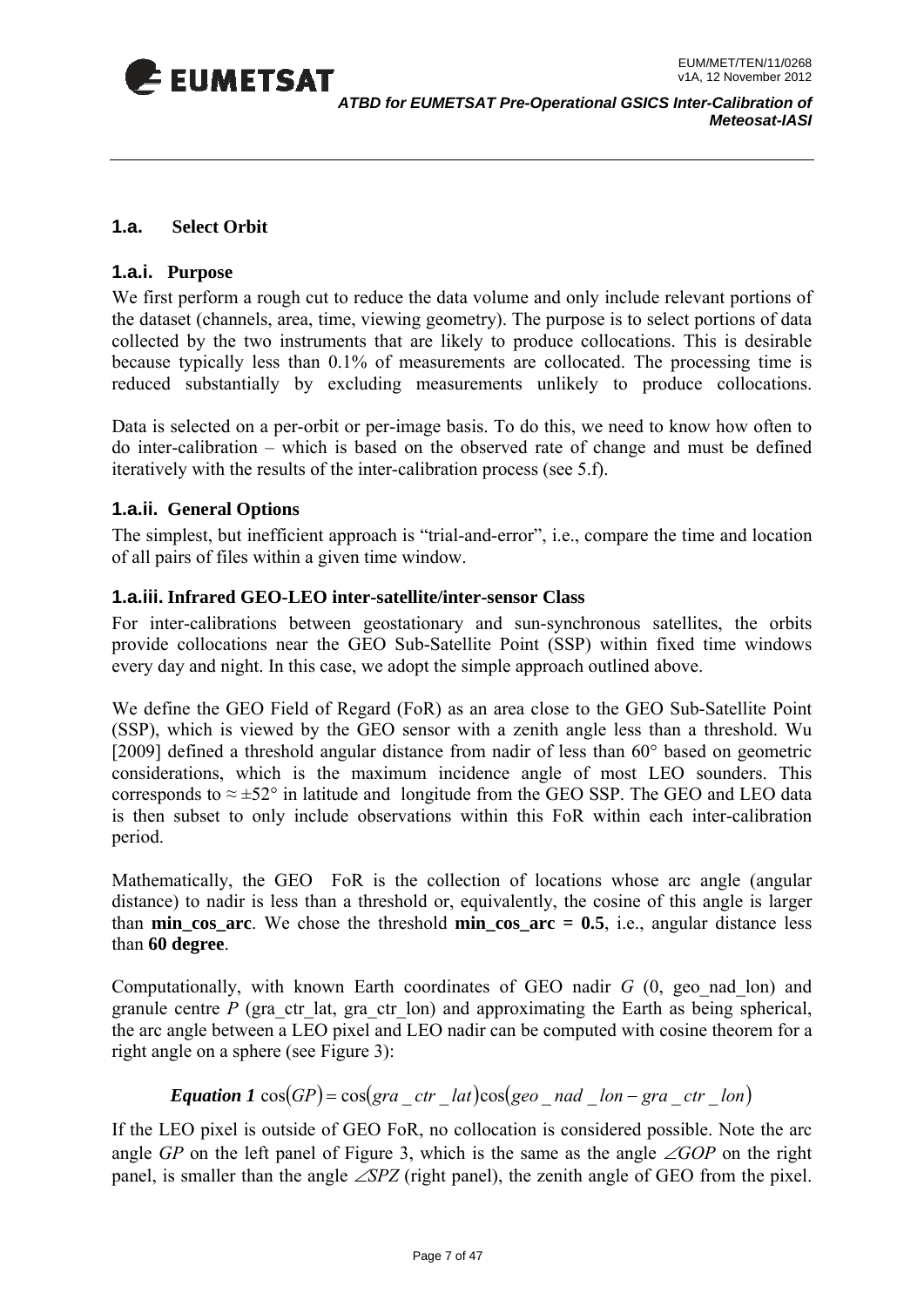

*ATBD for EUMETSAT Pre-Operational GSICS Inter-Calibration of Meteosat-IASI* 

This means that the instrument zenith angle is always less than 60 degrees for all collocations.



Figure 3: Computing arc angle to satellite nadir and zenith angle of satellite from Earth *location* 

#### **1.a.iv. Specifics for Pre-Operational Meteosat-IASI**

each subset IASI orbit shall be extracted and stored. For Meteosat, the GEO FoR includes all data within  $\pm 52^\circ$  lat/lon of the SSP. All IASI data within this area shall be collected from every overpass each 24 h period, beginning 00:00:00 UTC. The IASI data within this overpass is then geographically subset to only include data within this smaller GEO FoR by applying time filtering. The mean observing time within

The subset Meteosat images shall be extracted with equator crossing times closest to the mean observation time within each subset IASI orbit.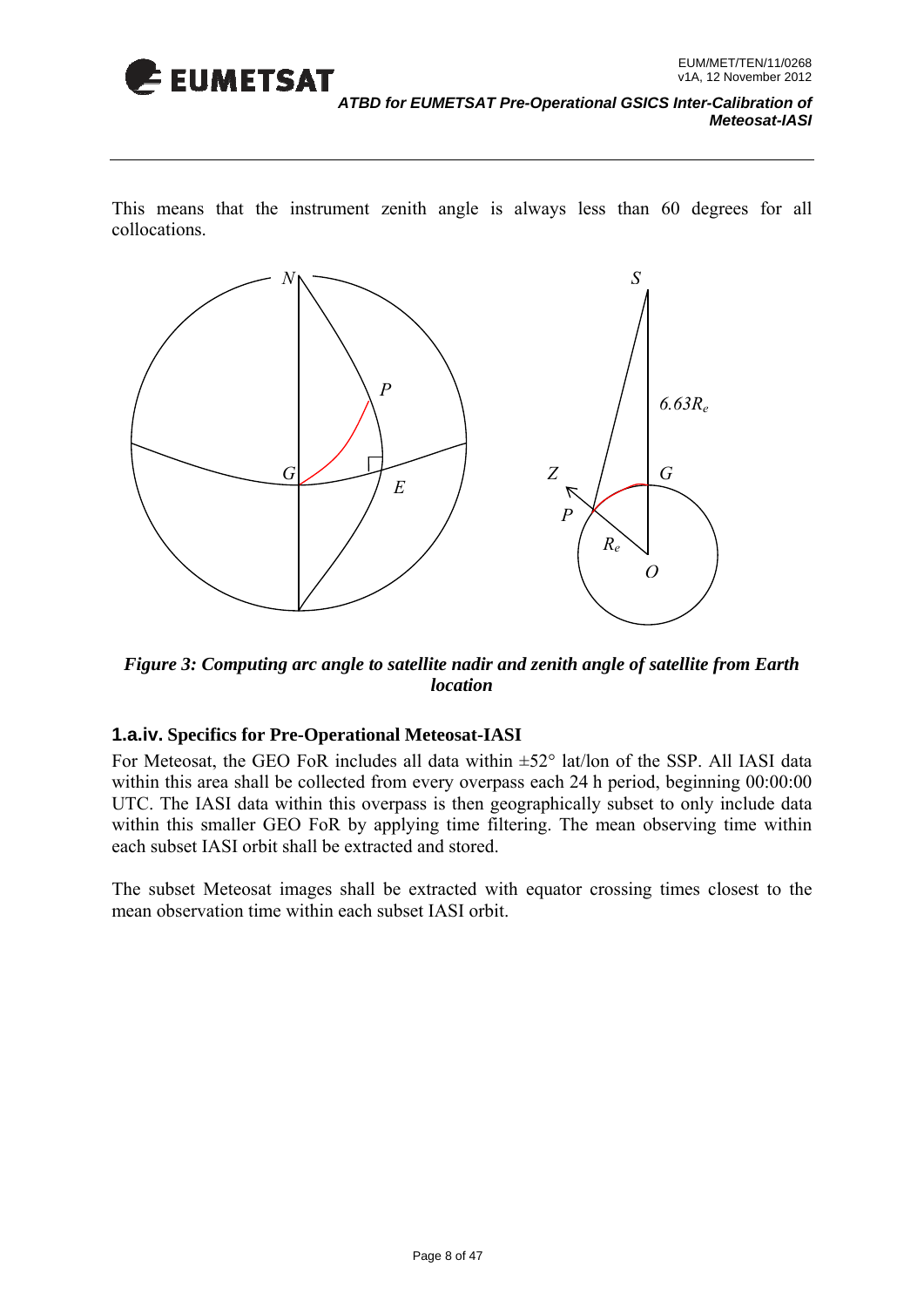<span id="page-8-0"></span>

### 2. **FIND COLLOCATIONS**

required as input to the algorithm. The first step is to obtain these data from both instruments, select the relevant comparable portions and identify the pixels that are spatially collocated, A set of observations from a pair of instruments within a common period (e.g. 1 day) is temporally concurrent, geometrically aligned and spectrally compatible and calculate the mean and variance of these radiances.



*Figure 4: Step 2 of Generic Data Flow, showing inputs and outputs*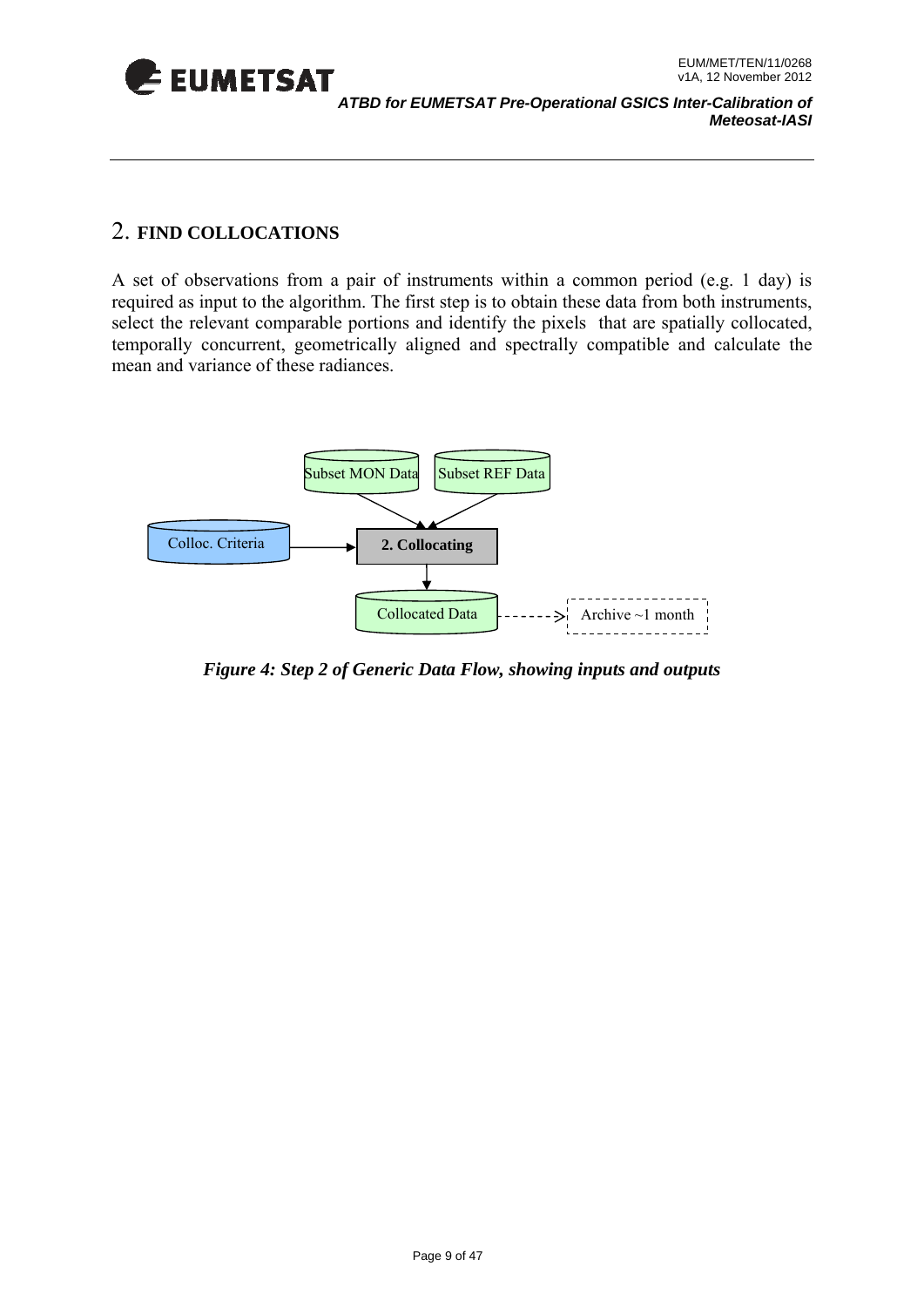<span id="page-9-0"></span>

#### **2.a. Collocation in Space**

#### **2.a.i. Purpose**

The following components of this step define which pixels can be used in the direct comparison. To do this, we first extract the central location of each instruments' pixels and determine which pixels can considered to be collocated, based on their centres being separated by less than a pre-determined threshold distance. At the same time we identify the pixels that define the target area (FoV) and *environment* around each collocation. These are later averaged in 3.c.

The *target area* is defined to be a little larger than the larger Field of View (FoV) of the instruments so it covers all the contributing radiation in event of small navigation errors, while being large enough to ensure reliable statistics of the variance are available. The exact ratio of the target area to the FoV will be instrument-specific, but in general will range 1 to 3 times the FoV, with a minimum of 9 'independent' pixels.

#### **2.a.ii. General Options**

Where an instrument's pixels follow fixed geographic coordinates, it is possible to used a look-up table to which identify pixels match a given target's location. This is the most efficient and recommended option where available (often for geostationary instruments).

#### **2.a.iii. Infr ared GEO-LEO inter-satellite/inter-sensor Class**

The spatial collocation criteria is based on the nominal radius of the LEO FoV at nadir. This is taken as a threshold for the maximum distance between the centre of the LEO and GEO pixels for them to be considered spatially collocated. However, given the geometry of the already subset data, it is assumed that all LEO pixels within the GEO FoR will be within the threshold distance from a GEO pixel. The GEO pixel closest to the centre of each LEO FoV can be identified using a reverse look-up-table (e.g. using a McIDAS function).

#### **2.a.iv. Specifics for Pre-Operational Meteosat-IASI**

The GEO pixel closest to the centre of each IASI iFoV is identified using a reverse look-uptable (e.g. using a McIDAS function). The IASI iFoV is defined as a circle of 12km diameter at nadir.

#### 2.a.iv.1. **Specifics for Pre-Operational MVIRI-IASI**

The MVIRI FoV is defined as square pixels with dimensions of 5x5km at SSP. An array of 3x3 MVIRI pixels centred on the pixel closest to centre of each IASI pixel are taken to represent the collocation target area corresponding to the IASI iFoV

#### 2.a.iv.2. **Specifics for Pre-Operational SEVIRI-IASI**

The SEVIRI FoV is defined as square pixels with dimensions of 3x3km at SSP. An array of 5x5 SEVIRI pixels centred on the pixel closest to centre of each IASI pixel are taken to represent the collocation target area corresponding to the IASI iFoV.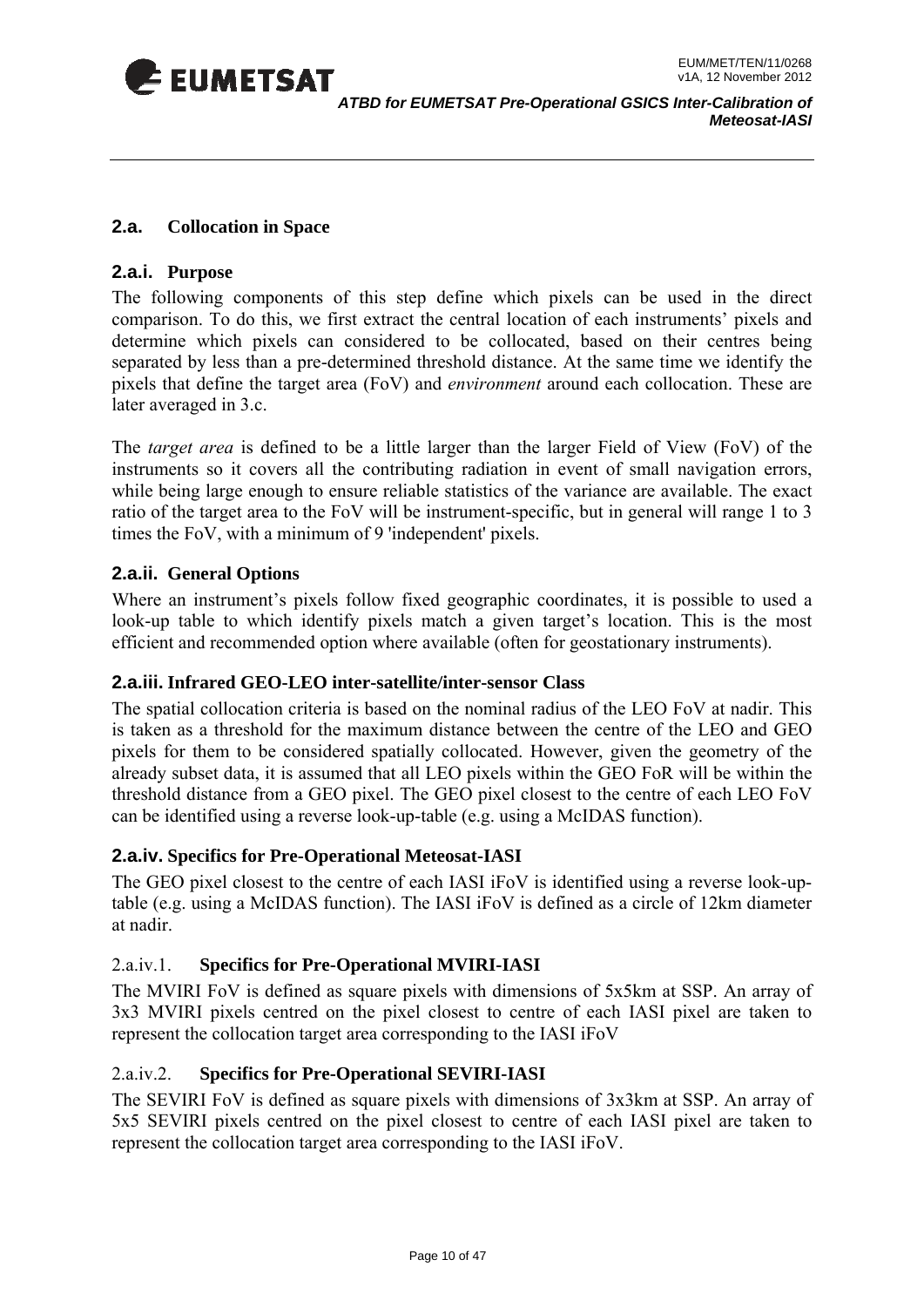<span id="page-10-0"></span>

#### **2.b. Concurrent in Time**

#### **2.b.i. Purpose**

Next we need to identify which of those pixels identified in the previous step as spatially collocated are also collocated in time. Although even collocated measurements at very different times may contribute to the inter-calibration, if treated properly, the capability of processing collocated measurements is limited and the more closely concurrent ones are more valuable for the inter-calibration.

#### **2.b.ii. General Options**

variability of the target radiance relative to its spatial variability on a scale of the collocation target area – see Hewison [2009]. Each pixel identified as being spatially collocated is tested sequentially to check whether the observations from both instruments were sampled sufficiently closely in time – i.e. separated in time by no more than a specific threshold. This threshold should be chosen to allow a sufficient number of collocations, while not introducing excessive noise due to temporal

#### **2.b.iii. Infrared GEO-LEO inter-satellite/inter-sensor Class**

calculated and compared to for the collocated LEO pixel. If the difference is greater than a threshold of 300s, the collocation is rejected, otherwise it is retained for further processing. The time at which each collocated pixel of the GEO image was sampled is extracted or

#### **Equation 2:**  $|LEO \times = - GEO \times = -200$  *time*  $|<$  max sec. where *max* sec=300s

The problem with applying a time collocation criteria in the above form is that it will often lead to only a part of the collocated pixels being analysed. As the GEO image is often climatologically asymmetric about the equator, this can lead to the collocated radiances having different distributions, which can affect the results. A possible solution to this problem is to apply the time collocation criteria to the mean times at which the collocated GEO and LEO pixels were sampled. This would ensure either all or none of the pixels within each overpass are considered to be collocated in time.

#### **ecifics for Pre-Operational Meteosat-IASI 2.b.iv. Sp**

The time at which each collocated pixel of the Meteosat image was sampled is approximated by interpolating between the sensing start and end time given in the meta data, according to the scan line number. This is compared to the sample time given in the IASI Level 1c dataset.

#### 2.b.iv.1. **Specifics for Pre-Operational MVIRI-IASI**

The time at which each collocated pixel of the MVIRI image was sampled is approximated by interpolating between the sensing start and end time given in the meta data, according to the scan line number, which increments linearly from 1, just 'below' the South Pole to 2500,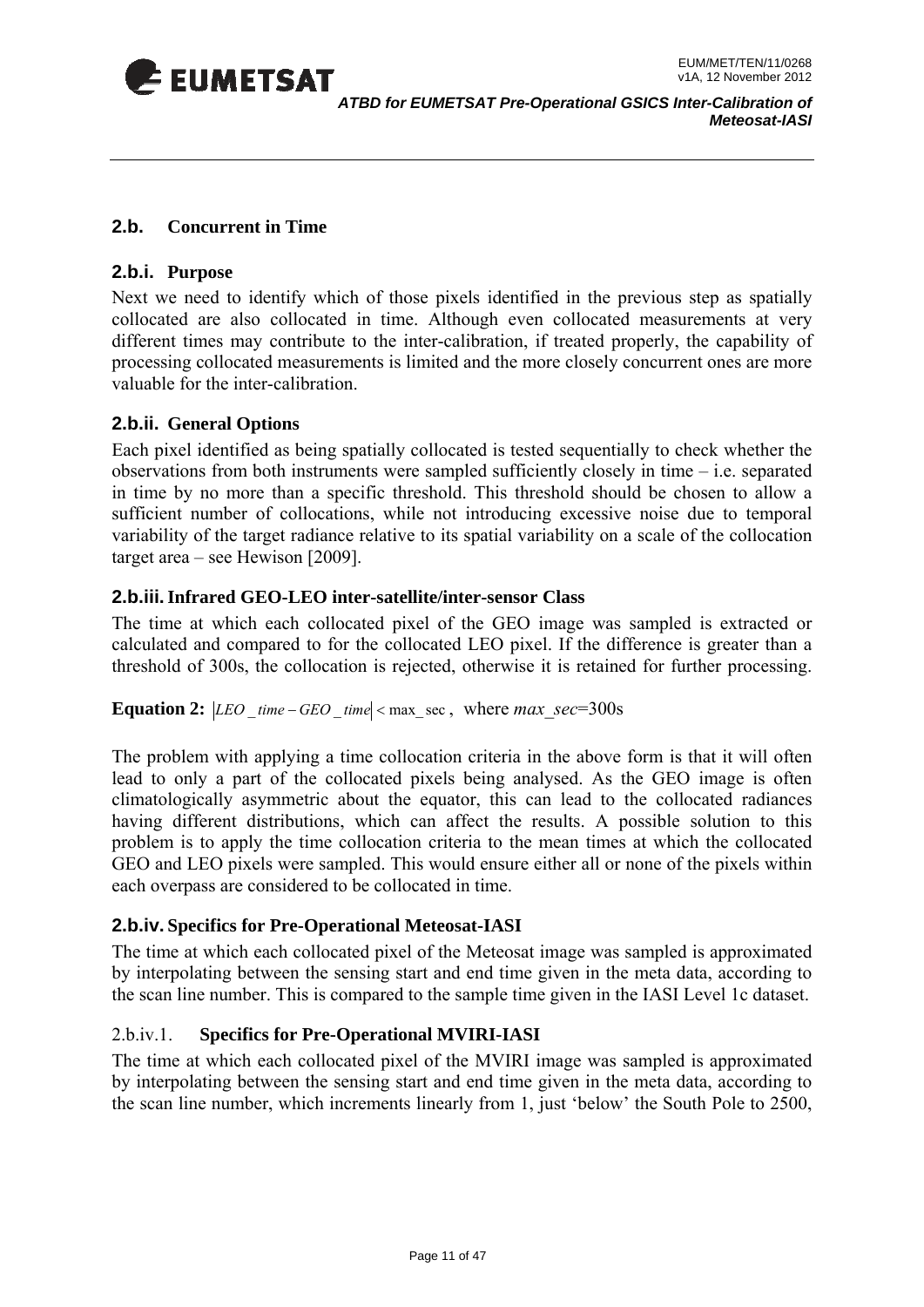

1

just 'above' the North Pole. If the difference is greater than a threshold of *max* sec=900 s<sup>1</sup>, the collocation is rejected, otherwise it is retained for further processing.

#### **ifics for Pre-Operational SEVIRI-IASI – in Full Disk Imaging mode**   $2.b.iv.2.$

SEVIRI's full disk imaging mode starts scanning from scan line 1, just 'below' the South Pole to 3712, just 'above' the North Pole in a period of 742.4 s. If the SEVIRI-IASI sampling time difference is greater than a threshold of *max\_sec*=300s, the collocation is rejected, otherwise it is retained for further processing.

#### 2.b.iv.3. **Specifics for Pre-Operational SEVIRI-IASI – in Rapid Scanning Service**

In Rapid Scanning Service mode, SEVIRI scans only 464 lines in a period of 137.8 s, covering 15°N-70°N. If the SEVIRI-IASI sampling time difference is greater than a threshold of *max\_sec*=300s, the collocation is rejected, otherwise it is retained for further processing.

<sup>&</sup>lt;sup>1</sup> The actual threshold applied in the prototype code is  $1800 s -$  however, as Meteosat-7 completes a full disc scan in this period, the standard deviation of time differences of 623 s is closer to the value expected from a uniform sampling distribution within the  $\pm 900$  s, so that value is used in this analysis.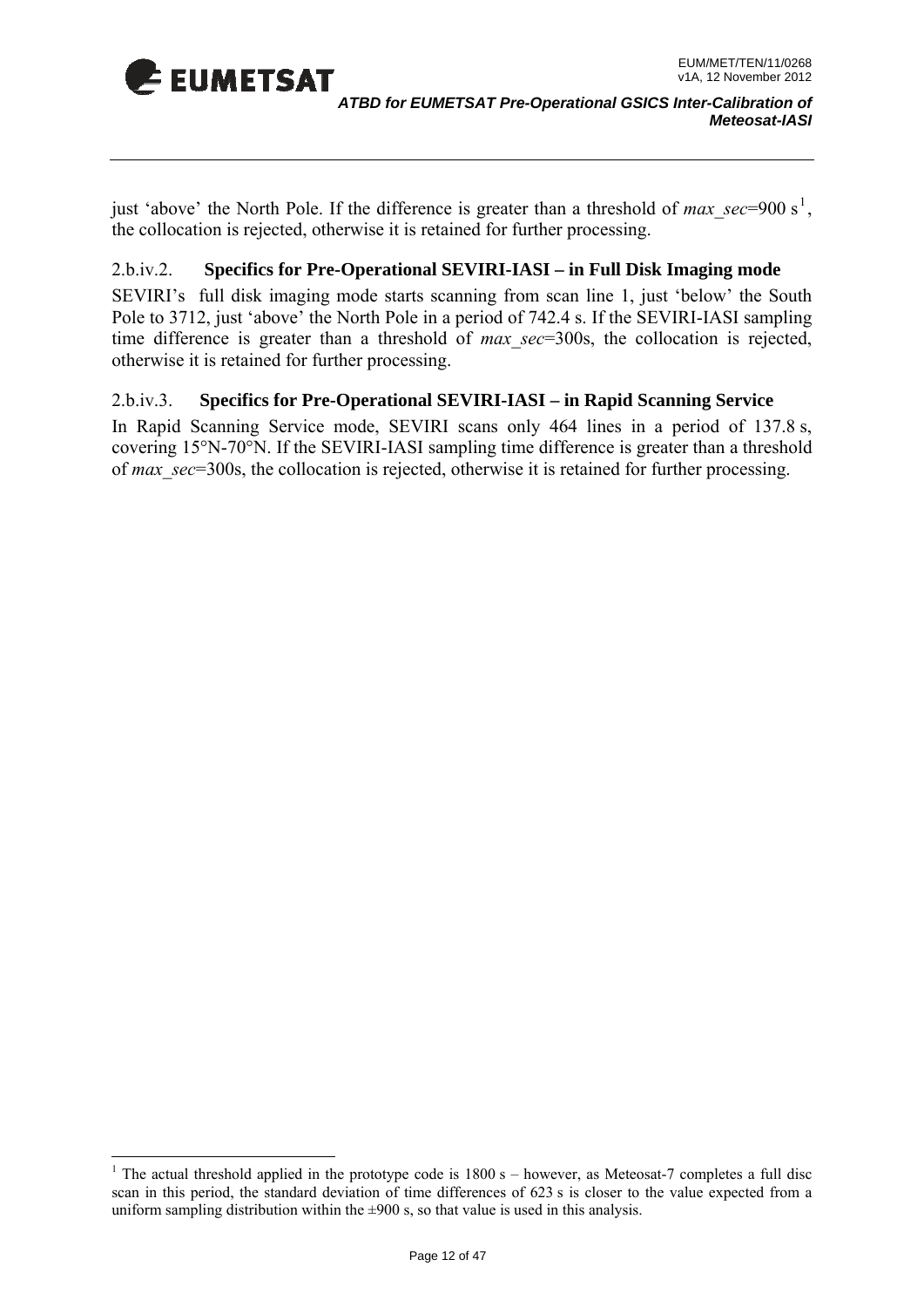<span id="page-12-0"></span>

#### **2.c. Alignment in Viewing Geometry**

#### **2.c.i. Purpose**

The next step is to ensure the selected collocated pixels have been observed under comparable conditions. This means they should be aligned such that they view the surface at similar incidence angles (which may include azimuth and polarisation as well as elevation angles) through similar atmospheric paths.

#### **2.c.ii. General Options**

Each pixel identified as being spatially and temporally collocated is tested sequentially to check whether the viewing geometry of the observations from both instruments was sufficiently close. The criterion for zenith angle is defined in terms of atmospheric path length, according to the difference in the secant of the observations' zenith angles and the difference in azimuth angles. If these are less than pre-determined thresholds the collocated pixels can be considered to be aligned in viewing geometry and included in further analysis. Otherwise they are rejected.

#### **2.c.iii. Infrared GEO-LEO inter-satellite/inter-sensor Class**

The geometric alignment of thermal infrared channels depends only on the zenith angle and not azimuth or polarisation.

**Equation 3:** 
$$
\left| \frac{\cos(geo\_zen)}{\cos(leo\_zen)} - 1 \right| < \max\_zen
$$

The threshold value for *max\_zen* can be quite large for window channels (e.g., 0.05 for 10.8 μm channel) but must be rather small for more absorptive channels (e.g., <0.02 for 13.4 μm channel). However, unless there are particular needs to increase the sample size for window channels, a common threshold value of *max zen*=0.01 is recommended for all channels. This results in collocations being distributed approximately symmetrically about the equator mapping out a characteristic *slanted hourglass* pattern.

Another aspect of viewing geometry alignment is azimuth angle. Similar zenith angle assures similar path length; additional requirement of similar azimuth angle assures similar line-ofsight. Line-of-sight alignment is relevant for IR spectrum in certain cases. For infrared window channels, land surface emission during daytime may be anisotropic [Minnis *et al.* 2004]. For shortwave IR band (e.g., 4 μm), azimuth angle alignment is required during daytime when solar radiation is considerable. It is, therefore recommended that intercalibration over land and in this band are limited to night-time only cases – at the expense of limiting the dynamic range of the results.

#### **2.c.iv. Specifics for Pre-Operational Meteosat-IASI**

The uncertainty analysis [EUMETSAT, 2010] suggested there would be no increase in overall uncertainty by adopting *max\_zen*=0.05. However, subsequent testing of the proposed relaxation of the geometric collocation threshold [EUM/MET/REP/11/0263] showed small, but significant changes to the relative biases (up to 0.05 K) were produced by this change.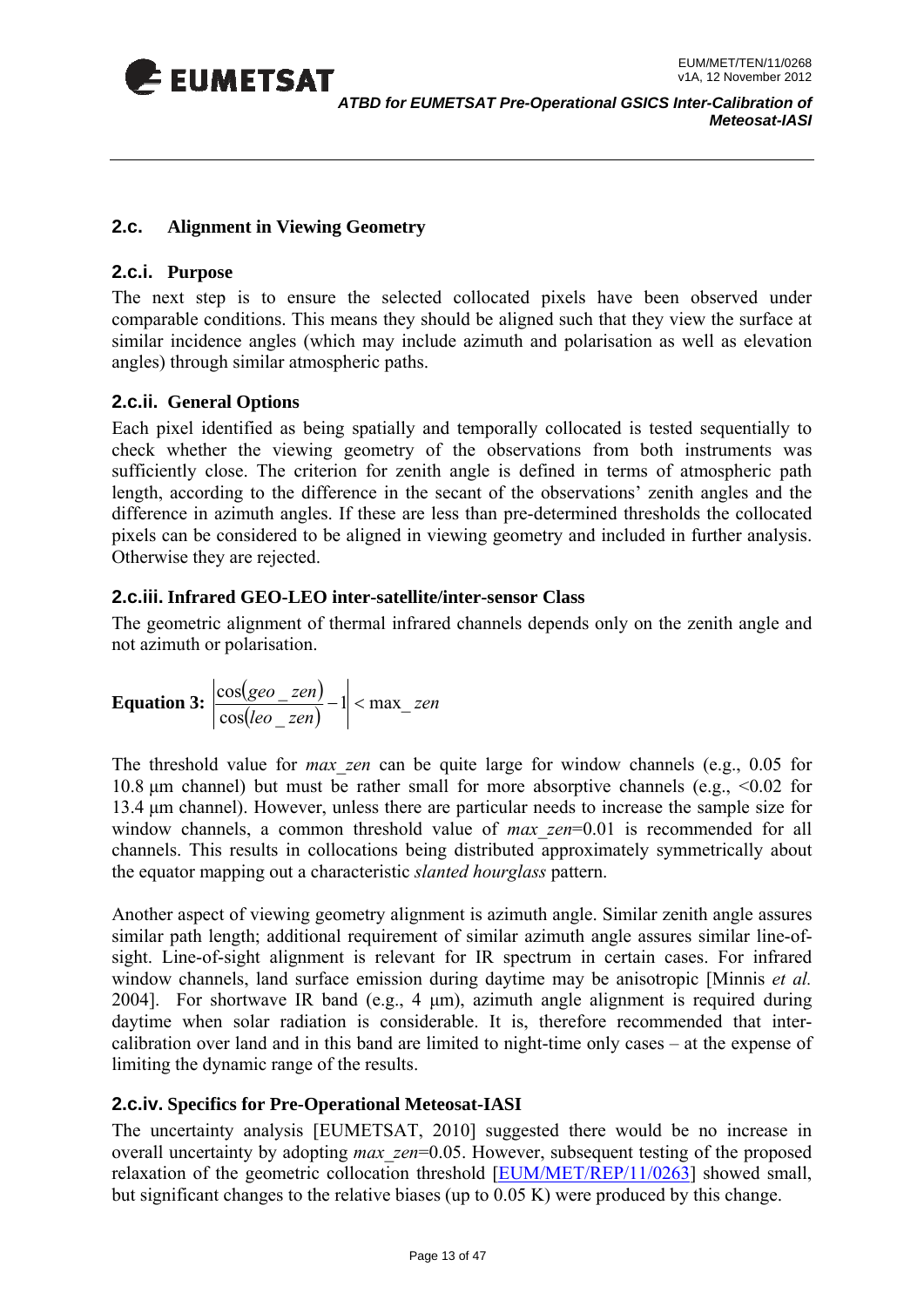

#### 2.c.iv.1. **Specifics for Pre-Operational MVIRI-IASI**

It is therefore recommended that *max* zen=0.01 for MVIRI in full disc scanning mode, but relaxed to *max zen*=0.05 for Rapid Scanning Service mode to increase the number of collocations.

#### 2.c.iv.2. **Specifics for Pre-Operational SEVIRI-IASI – Full Disk Imaging Mode**

It is therefore recommended that *max\_zen*=0.01 for SEVIRI in full disk imaging mode.

Furthermore, it was found that collocations with large incidence angles can cause the regression to generate erroneous results occasionally for unknown reasons. Therefore, we limit the maximum incidence angle to 35°.

#### 2.c.iv.3. **Specifics for Pre-Operational SEVIRI-IASI – Rapid Scanning Service**

A relaxation of *max\_zen*=0.05 is recommended for Rapid Scanning Service mode to increase the number of collocations.

Furthermore, it was found that collocations with large incidence angles can cause the regression to generate erroneous results occasionally for unknown reasons. Therefore, we limit the maximum incidence angle to 35°.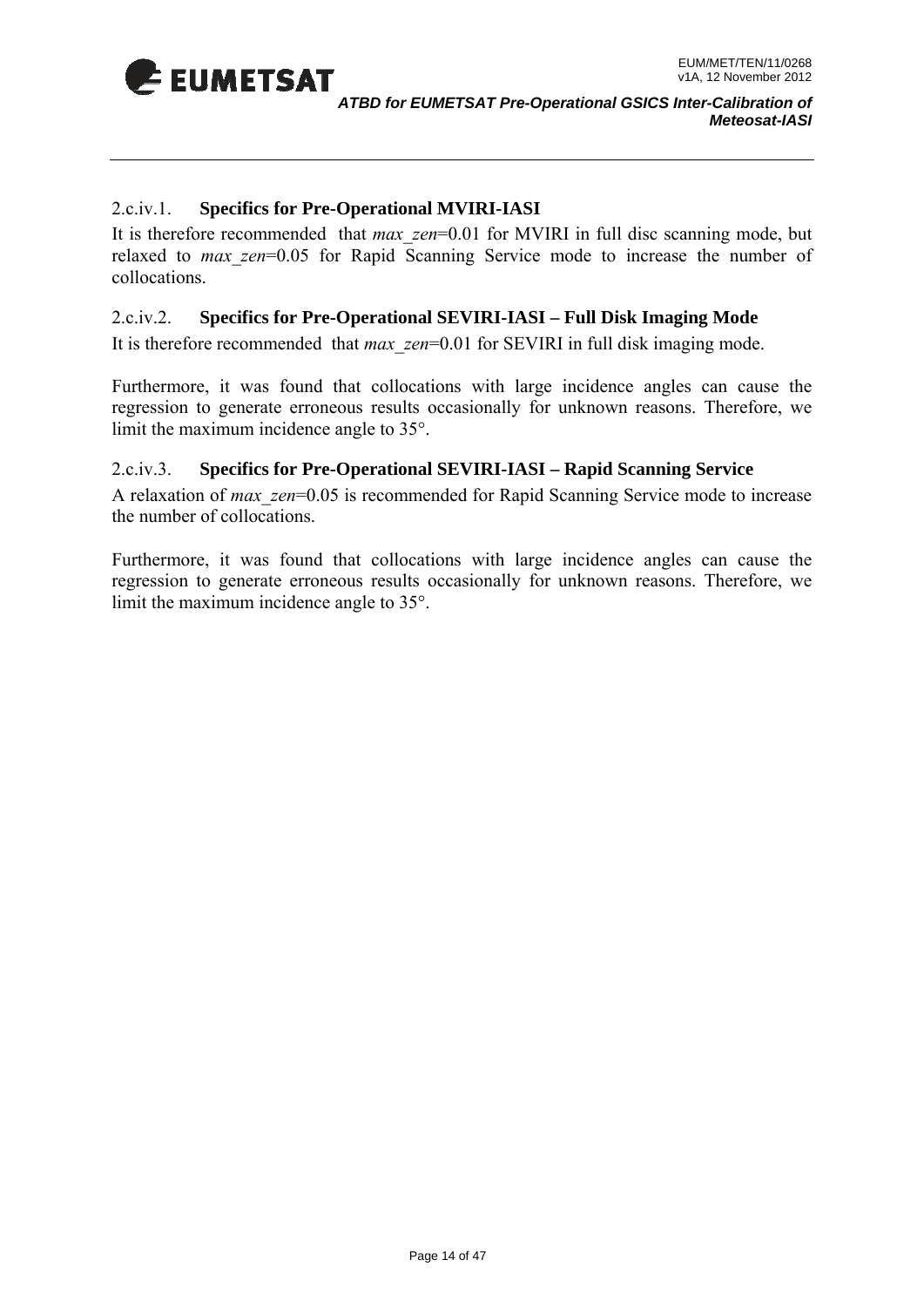<span id="page-14-0"></span>

#### **2.d. Pre-Select Channels**

#### **2.d.i. Purpose**

Only broadly comparable channels from both instruments are selected to reduce data volume.

#### **2.d.ii. General Options**

This selection is based on pre-determined criteria for each instrument pair.

#### **2.d.iii. Infrared GEO-LEO inter-satellite/inter-sensor Class**

Only the channels of the GEO and LEO sensors are selected in the thermal infrared range of 3-15µm.

#### **2.d.iv. Specifics for Pre-Operational Meteosat-IASI**

Select only the water vapour and thermal infrared channels of Meteosat. Select all channels for IASI.

#### 2.d.iv.1. **Specifics for Pre-Operational MVIRI-IASI**

Select MVIRI's operational infrared and water vapour channels: "WV-1" and "IR-2".

#### 2.d.iv.2. **Specifics for Pre-Operational SEVIRI-IASI**

Select SEVIRI's infrared channels: 3.9, 6.2, 7.3, 8.7, 9.7, 10.8, 12.0, 13.4 μm.



*Figure 5: Example radiance spectra measured by IASI (blue), expressed in brightness temperature (K) and Spectral Response Functions of SEVIRI channels 3-11 from right to left (red/green).*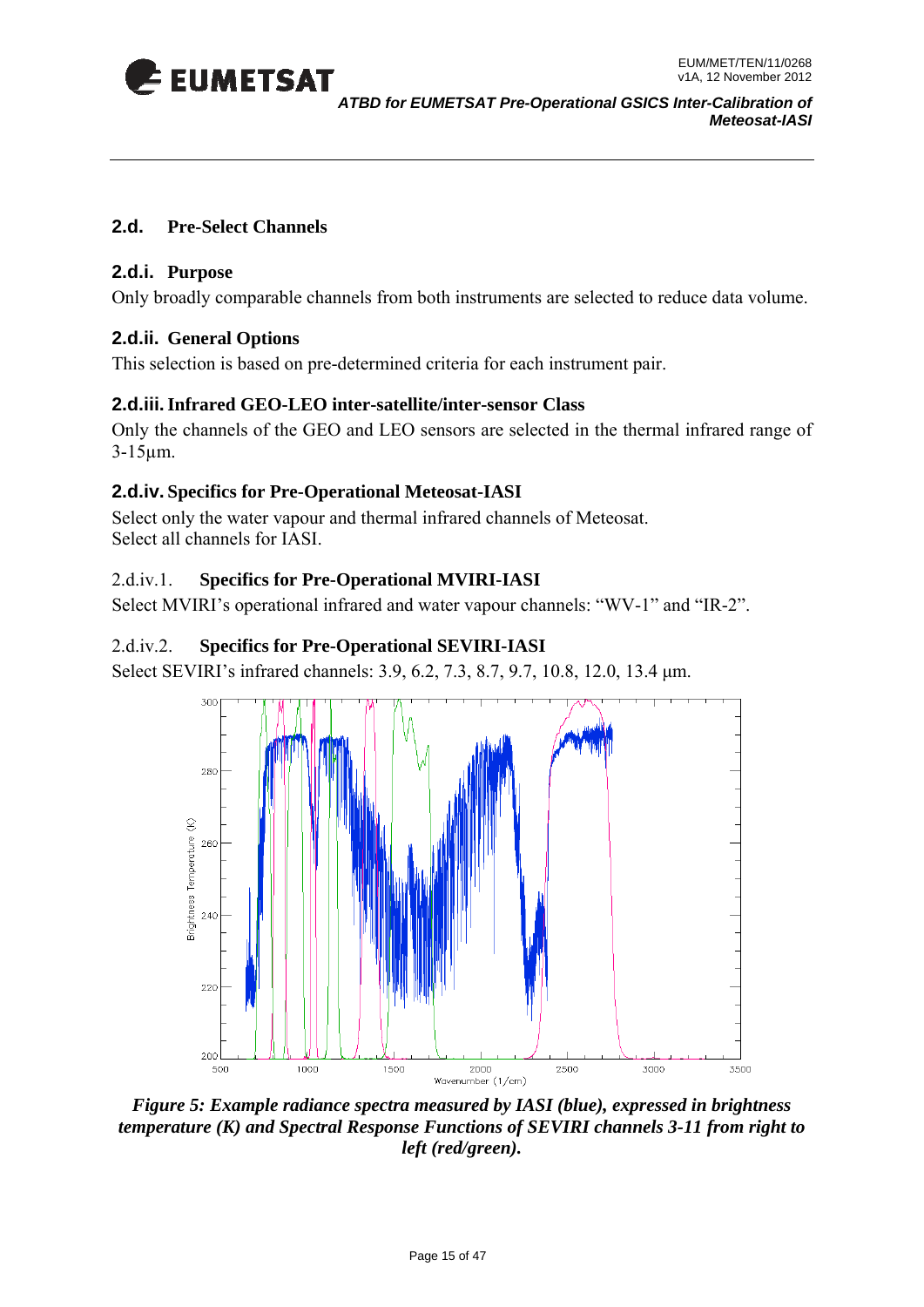<span id="page-15-0"></span>

#### **2.e. Plot Collocation Map**

#### **2.e.i. Purpose**

of the source data used in the comparison. When interpreting the inter-calibration results it is often helpful to visualise the distribution

#### **2.e.ii. General Options**

This can be achieved by producing a map showing the distribution of collocation targets.

#### **2.e.iii. Infrared GEO-LEO inter-satellite/inter-sensor Class**

The map is produced showing all the GEO-LEO pixels meeting the collocation criteria every day. These points are overlaid on a background image from an infrared window channel of the GEO instrument. This allows the distribution of cloud to be visualised and considered in the interpretation of the results.

#### **2.e.iv. Specifics for Pre-Operational Meteosat-IASI**

An image is produced of radiance of the IR10.8 channel of SEVIRI or the IR channel of MVIRI over the GEO FoR on a fixed radiance scale running from 80 mW/m2/st/cm-1 (white) to 140 mW/m2/st/cm-1 (black). The position of the centre of all IASI iFoVs is over-plotted on this image in grey and those pixels meeting the collocation criteria are over-plotted in red, as shown in Figure 7.



*Figure 6: Example collocation map, follow inset legend.*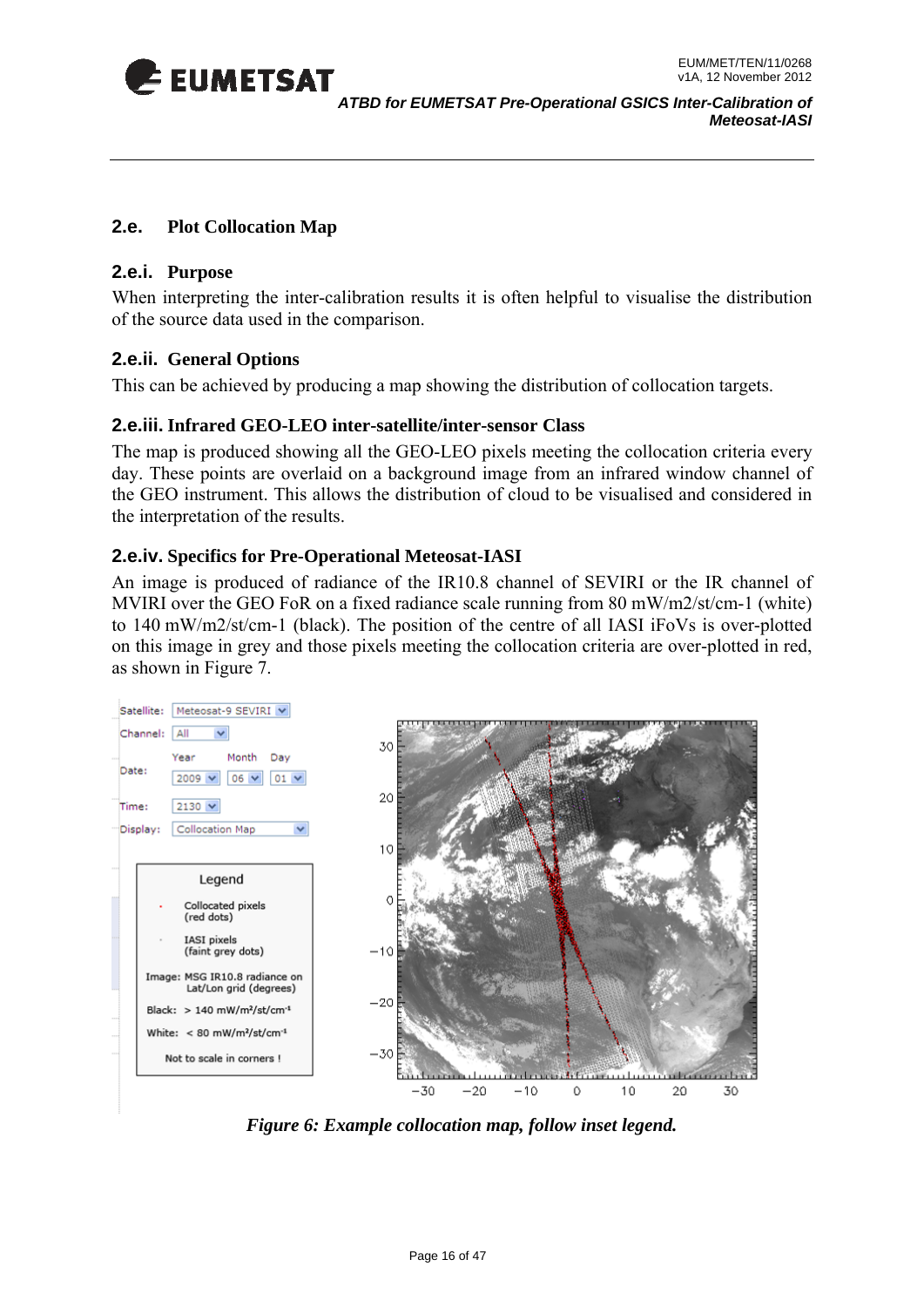<span id="page-16-0"></span>

#### 3. **TRANSFORM DATA**

In this step, collo cated data are transformed to allow their direct comparison. This includes modifying the s pectral, temporal and spatial characteristics of the observations, which estimates of the channel radiances, together with estimates of their uncertainty. requires knowledge of the instruments' characteristics. The outputs of this step are the best



*Figure 7: Step 3 of Generic Data Flow, showing inputs and outputs*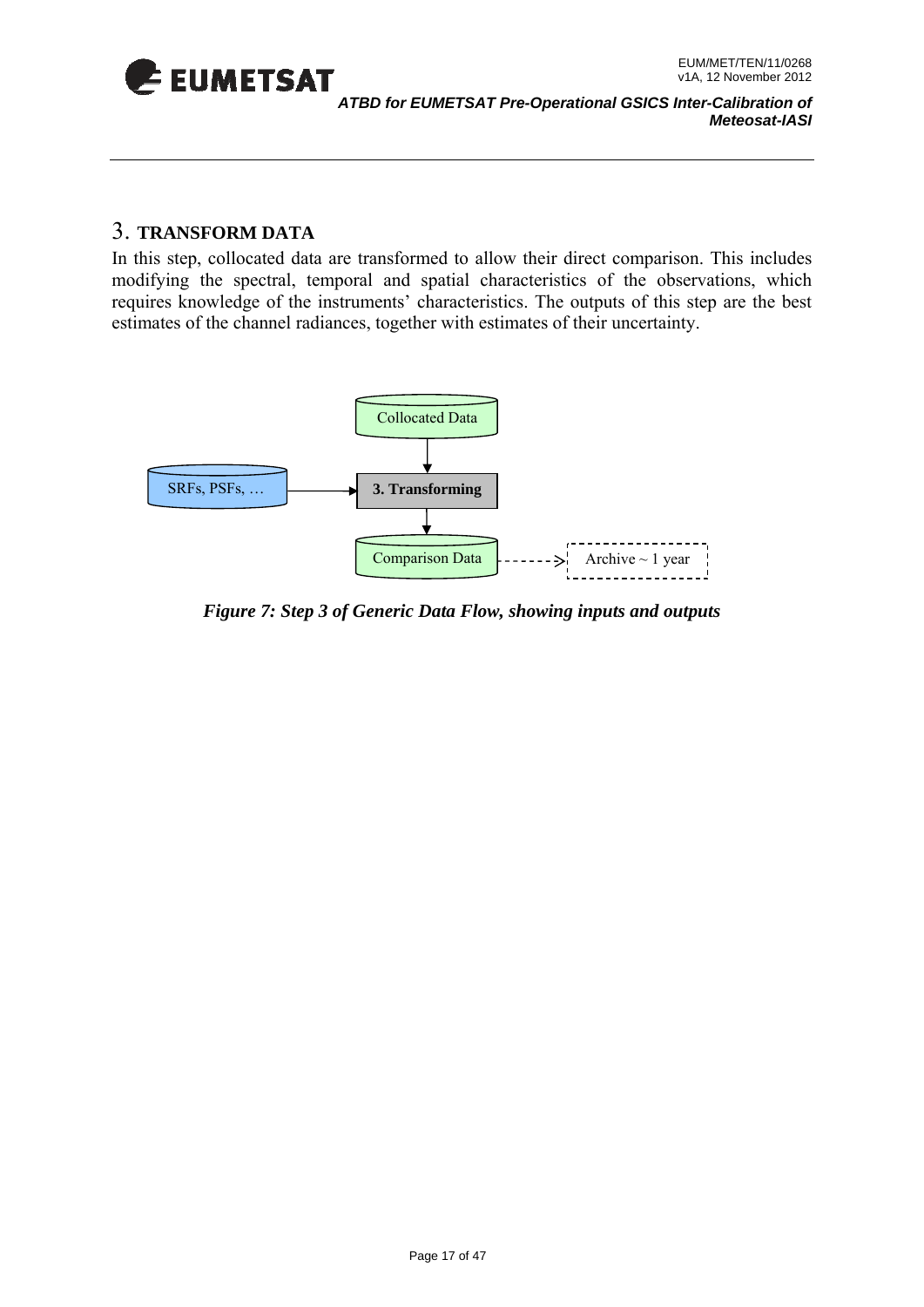<span id="page-17-0"></span>

#### **3.a. Convert Radiances**

#### **3.a.i. Purpose**

Convert observations from both instruments to a common definition of radiance to allow direct comparison.

#### **.a.ii. General Options 3**

The instruments' observations are converted from Level 1.5/1b/1c data to radiances, using pre-defined, published algorithms specific for each instrument.

#### **3.a.iii. Infrared GEO-LEO inter-satellite/inter-sensor Class**

Perform comparison in radiance units:  $mW/m^2$ /st/cm<sup>-1</sup>.

#### **3.a.iv. Specifics for Pre-Operational Meteosat-IASI**

IASI data are converted to radiances using the published algorithm [EUMETSAT, 2008a].

#### **3.a.v. Specifics for Pre-Operational MVIRI-IASI**

Radiances are converted to brightness temperatures following Tjemkes [2005].

#### **.a.vi. Specifics for Pre-Operational SEVIRI-IASI 3**

The Meteosat radiance definition applicable to each level 1.5 dataset, described by EUMETSAT [2010], is used, accounting for the instrument's Spectral Response Functions [EUMETSAT, 2006].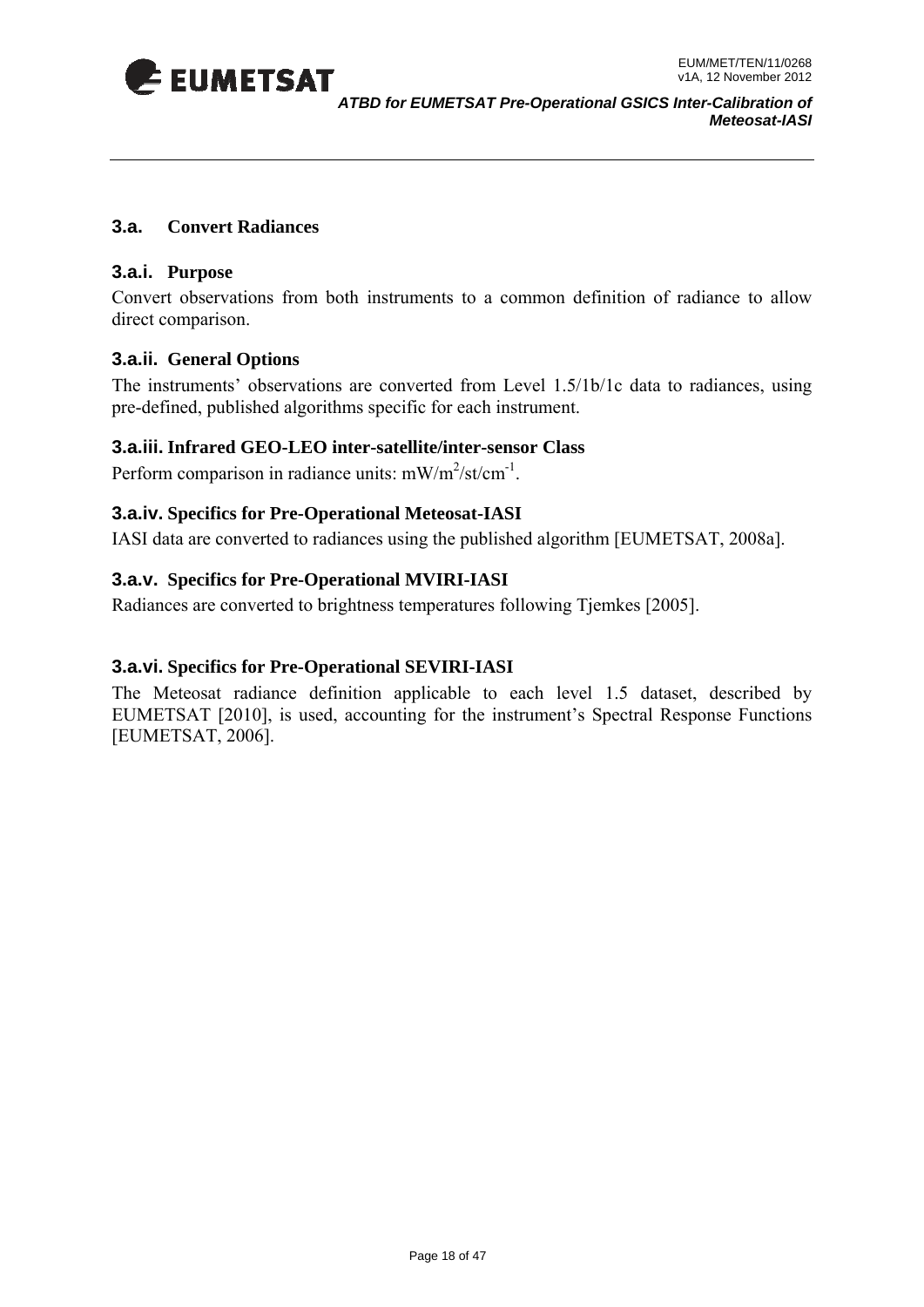<span id="page-18-0"></span>

#### **3.b. Spectral Matching**

#### **3.b.i. Purpose**

Firstly, we must identify which channel sets provide sufficient common information to allow meaningful inter-calibration. These are then transformed into comparable pseudo channels, accounting for the deficiencies in channel matches.

#### **3.b.ii. General Options**

The Spectral Response Functions (SRFs) must be defined for all channels. The observations of channels identified as comparable are then co-averaged using pre-determined weightings to give *pseudo channel* radiances. A Radiative Transfer Model can be used to account for any differences in the pseudo channels' characteristics. The uncertainty due to spectral mismatches is then estimated for each channel.

#### **3.b.iii. Infrared GEO-LEO inter-satellite/inter-sensor Class**

For hyper-spectral instruments, all SRFs are first transformed to a common spectral grid. The LEO hyperspectral channels are then convolved with the GEO channels' SRFs to create synthetic radiances in pseudo-channels, accounting for the spectral sampling and stability in an error budget.

$$
\textbf{Equation 4: } R_{GEO} = \frac{\int_{V} R_{V} \Phi_{V} dV}{\int_{V} \Phi_{V} dV}
$$

where  $R_{GEO}$  is the simulated GEO radiance,  $R_v$  is LEO radiance at wave number  $v$ , and  $\Phi_v$  is GEO spectral response at wave number  $\nu$ .

In general LEO hyperspectral sounders do not provide complete spectral coverage of the GEO channels either by design (e.g. gaps between detector bands), or by subsequent hardware failure (e.g. broken or noisy channels). The radiances in these *gap channels* shall be accounted by one of the following techniques:

Tahara and Kato [2009] define virtual channels named gap channels to fill the spectral gaps and introduce the spectral compensation method by constrained optimization. The gap channels to fill the AIRS spectral gaps (AIRS gap channels) are defined by  $0.5 \text{ cm}^{-1}$  intervals, and are characterized by a unique SRF, whose shape is a Gaussian curve with a sigma of 0.5 cm<sup>-1</sup>. The gap channels to extend the IASI spectral region (IASI gap channels) are defined by the same intervals  $(0.25 \text{ cm}^{-1})$  and SRFs as the IASI level 1c channels. The radiances of the missing channels are calculated by regression analysis using radiative transfer simulated radiances with respect to the eight atmospheric model profiles as explanatory variables.

**Equation 5:** 
$$
\log I_i^{calc} = c_0 + \sum_{k=1}^{K} c_k \log I_{i,k}^{sim} (i = \text{hyper and gap channels}),
$$

where  $I_i^{calc}$  is the calculated radiance of the hyper channel *i*,  $I_{i,k}^{sim}$  is the simulated radiance of the hyper channel *i* with respect to the atmospheric model profile *k*,  $c_k$  ( $k = 1,...,K$ ) are regression coefficients, and *K* is the number of the atmospheric model profiles. Eq. 6 introduces logarithm radiances as response and explanatory variables in order to increase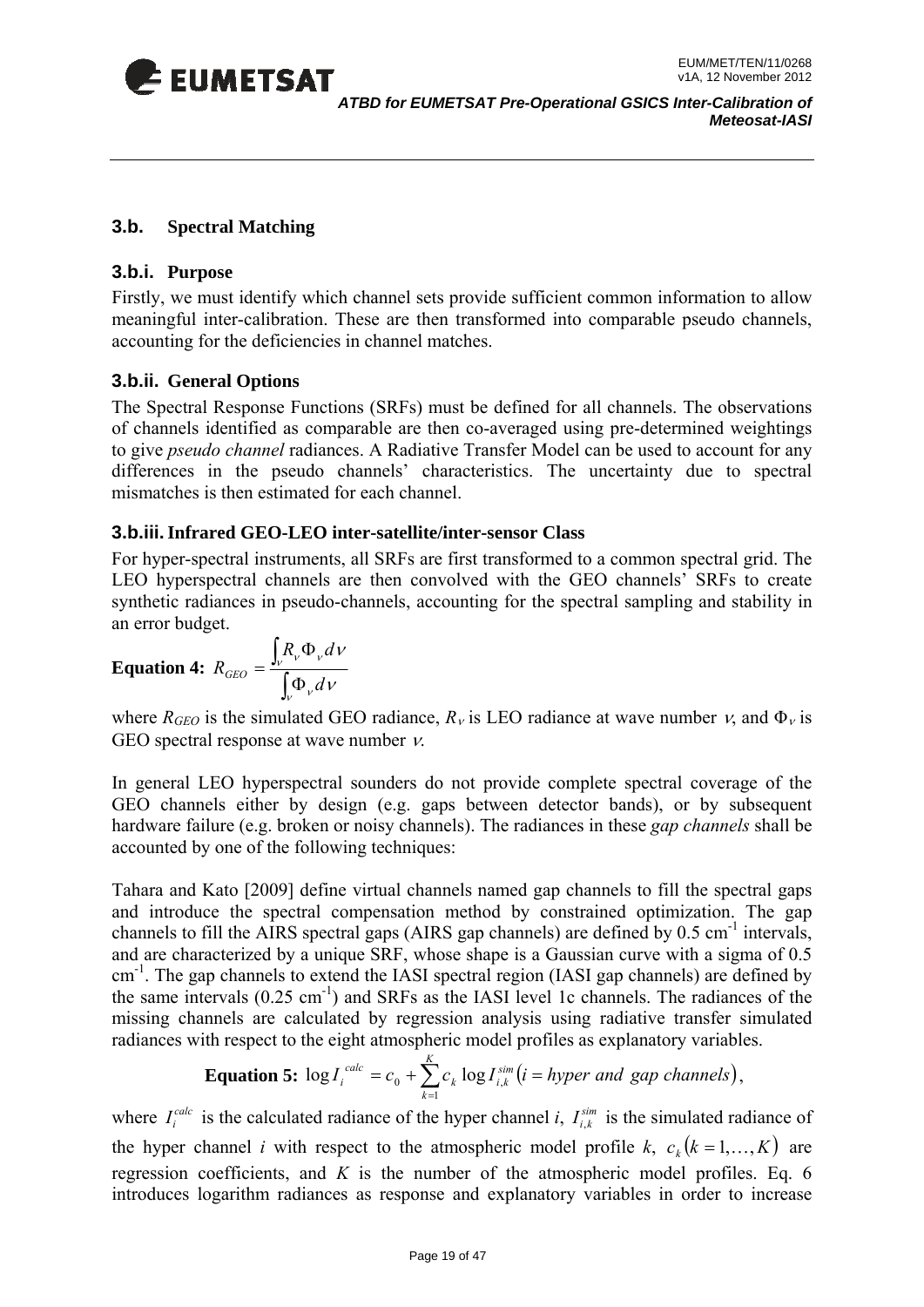

fitting accuracy and avoid calculation of negative radiance. The regression coefficients  $c_k$  are independent of the hyper channels, and are generated for each scan position of the hyper sounder.  $c_k$  are obtained by the least-square method applying a set of validly observed radiances  $I_i^{obs}$  in place of  $I_i^{calc}$  to Eq. 6,

**Equation 7:** 
$$
\{c_k\} = \arg\min_{i = exist(I_i^{obs})} \left\{ \log I_i^{obs} - \left(c_0 + \sum_k c_k \log I_{i,k}^{sim}\right) \right\}^2
$$
.

Once the regression coefficients  $c_k$  are computed, the radiances of the missing channels can the simulated radiances  $I_{i,k}^{sim}$ . For the radiance simulation, this study uses the following eight be calculated by Eq. 6. It might be possible to apply the observed radiances of all hyper channels to Eq. 7 to compute  $c_k$  and then calculate the radiances of all missing channels at once. However, this yields a large fitting error in practice. In inter-calibration application, the coefficients  $c_k$  are computed for each broadband channel spectral region. Eq. 6 and Eq. 7 use atmospheric model profiles:

- 1. U.S. standard without cloud,
- 2. U.S. standard with opaque cloud with tops at 500 hPa altitude,
- 3. U.S. standard with opaque cloud with tops at 200 hPa altitude,
- 4. Tropical without cloud,
- 5. Tropical with opaque cloud with tops at 500 hPa altitude,
- 6. Tropical with opaque cloud with tops at 200 hPa altitude,
- 7. Mid-latitude summer without cloud,
- 8. Mid-latitude winter without cloud.

version 2.0 (AER Web page). The emissivities of the surface and clouds are assumed to be These profiles include not only clear sky conditions but also cloudy conditions because Eq. 6 should be applicable under any weather conditions. As for radiative transfer code, the lineby-line code LBLRTM (Clough et al., 1995) version 11.1 is used with the HITRAN2004 spectroscopy line parameter database (Rothman et al., 2003) including the AER updates one. The benefit of this spectral compensation method is that it does not require radiative transfer computation to be run in inter-calibration operation. This not only speeds up the computation but also prevents super channel radiance computation from introducing biases contained in radiative transfer code and atmospheric state fields.

#### **3.b.iv. Specifics for Pre-Operational Meteosat-IASI**

IASI channels are assumed to be spectrally stable and contiguously sampled with a spectral resolution of  $0.25$  cm<sup>-1</sup>.

#### 3.b.iv.1. **Specifics for Pre-Operational MVIRI-IASI**

MVIRI's SRFs for WV-1 and IR-2 channels, published by EUMETSAT [2005] are interpolated onto IASI's spectral grid in wavenumber-space using a bilinear interpolation. Any negative responses in the interpolated SRFs are set to zero.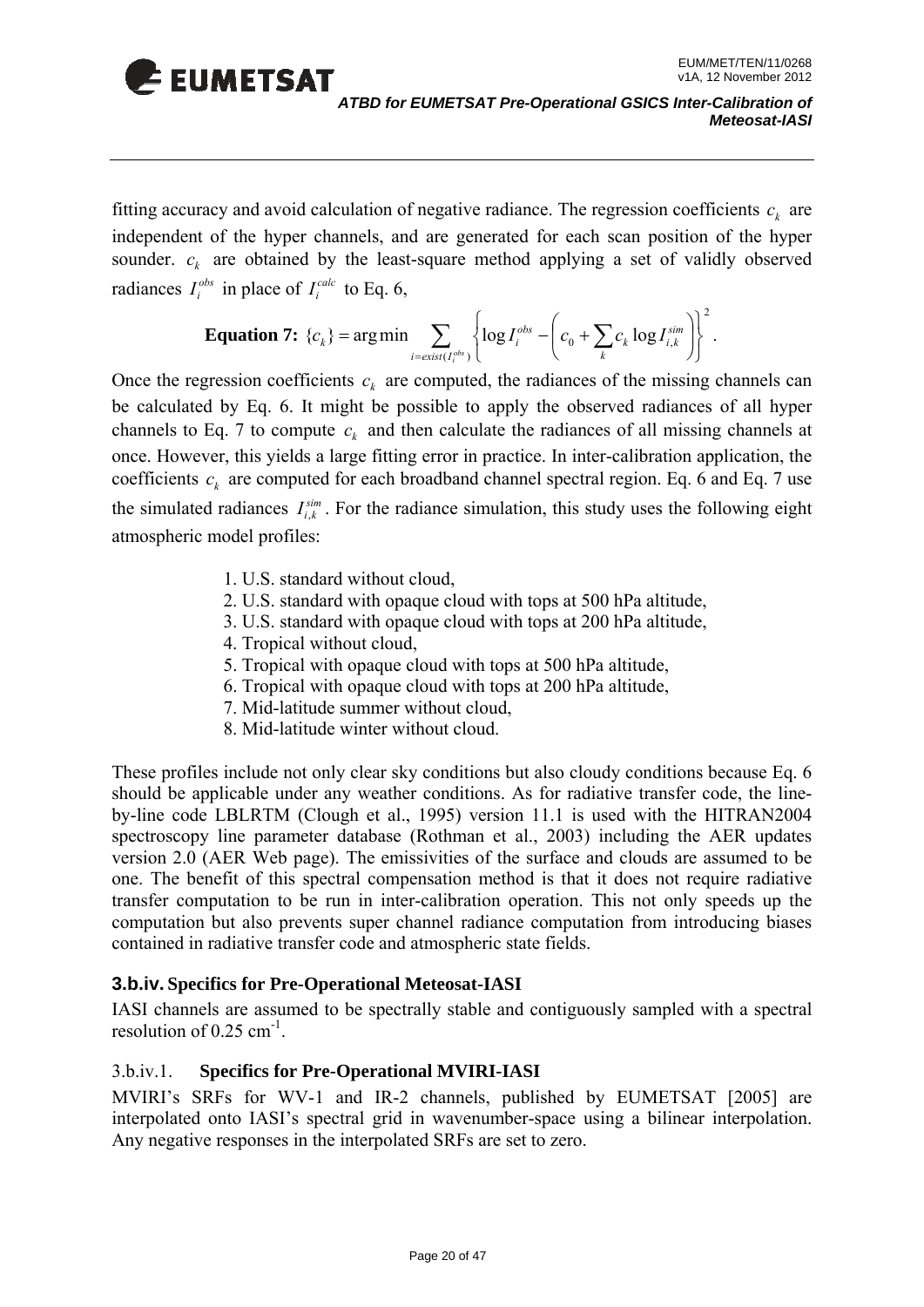

#### 3.b.iv.2. **Specifics for Pre-Operational SEVIRI-IASI**

SEVIRI's SRFs for an operating temperature of 95K, published by EUMETSAT [2006] are interpolated onto IASI's spectral grid in wavenumber-space using a bilinear interpolation. Any negative responses in the interpolate d SRFs are set to zero.

The radiance missing from IASI's coverage of SEVIRI IR3.9 channel is also estimated following the constrained optimization approach described above [Tahara and Kato, 2009], using coefficients specified therein specifically for SEVIRI-IASI. These gap channels to extend the IASI spectral region (IASI gap channels) are defined by the same intervals (0.25  $\text{cm}^{-1}$ ) and SRFs as the IASI level 1c channels.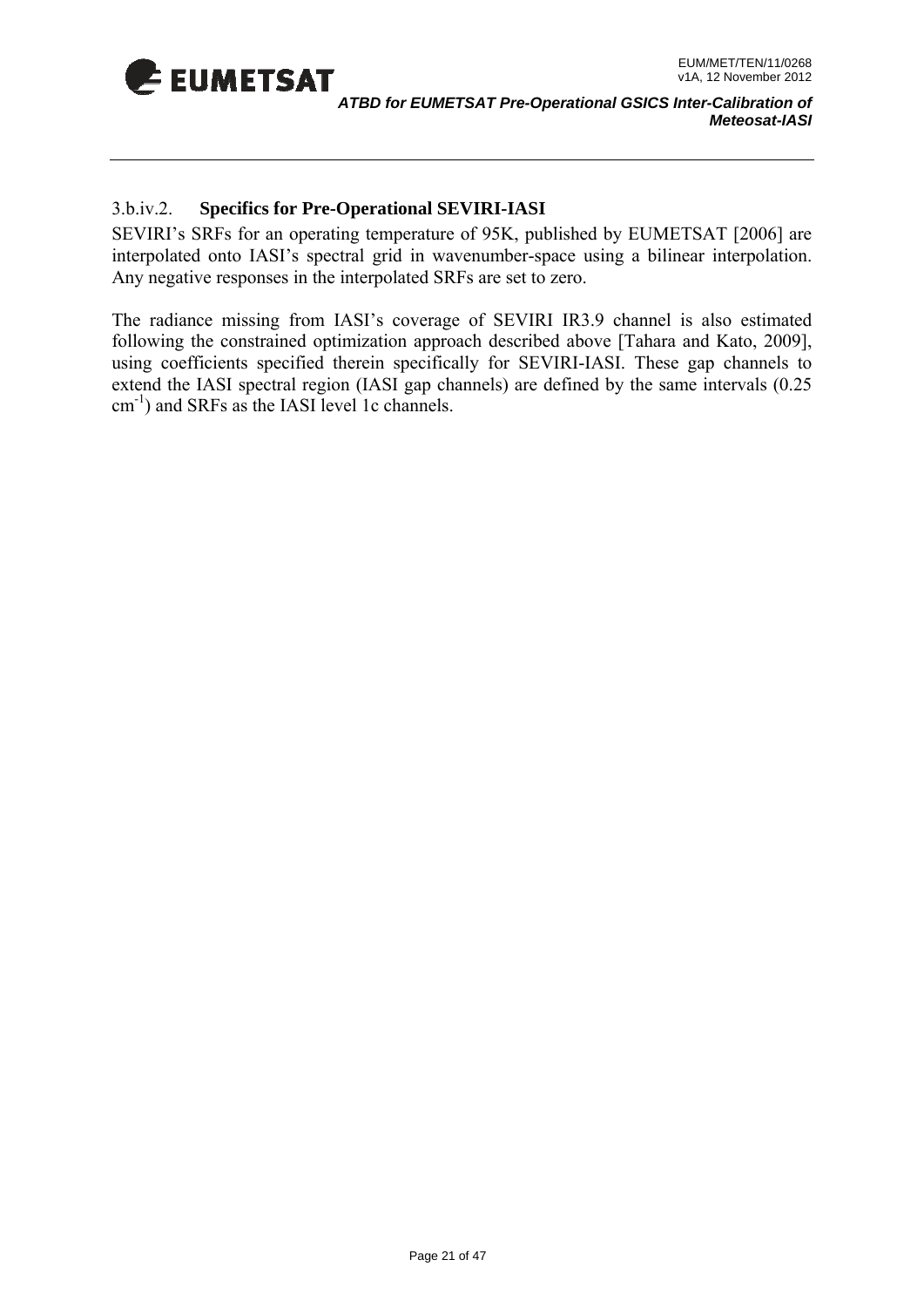<span id="page-21-0"></span>

#### **3.c. Spatial Matching**

#### **3.c.i. Purpose**

The observations from each instrument are transformed to comparable spatial scales. This involves averaging all the pixels identified in 2 as being within the *target* and *environment*  areas*.* The uncertainty due to spatial variability is estimated.

#### **3.c.ii. General Options**

The Point Spread Functions (PSFs) of each instrument are identified. The *target area* and *environment* around it were specified in 2. Now the pixels within these areas are identified and their radiances are averaged and their variance calculated to estimate the uncertainty on the average due to spatial variability, accounting for any over-sampling.

#### **3.c.iii. Infrared GEO-LEO inter-satellite/inter-sensor Class**

The *target area* is defined as the nominal LEO FoV at nadir. The GEO pixels within target area are averaged using a uniform weighting and their variance calculated. The *environment* is defined by the GEO pixels within twice the radius of the target area from the centre of each LEO FoV.

#### **3.c.iv. Specifics for Pre-Operational Meteosat-IASI**

As above, where the IASI iFoV is defined as a circle of 12km diameter at nadir.

#### 3.c.iv.1. **Specifics for Prototype MVIRI-IASI**

The MVIRI FoV is defined nominally as square pixels with lengths of 5km at SSP. These are assumed to be constant across collocation domain. The *target area* is defined by arrays of 3x3 MVIRI pixels closest to centre of each IASI iFoV, as shown in Figure 9. This is somewhat larger than the size of the IASI iFoV at nadir, but smaller at the extremes of its scan. The *environment* is defined by arrays of 5x5 MVIRI pixels on the same centre.



#### *Figure 8: Definition of* **Target Area** *as 3x3 MVIRI pixels to spatially match an IASI iFoV.*

#### 3.c.iv.2. **Specifics for Prototype SEVIRI-IASI**

The SEVIRI FoV is defined nominally as square pixels with lengths of 3km at SSP. These are assumed to be constant across collocation domain. The *target area* is defined by arrays of 5x5 SEVIRI pixels closest to centre of each IASI iFoV, as shown in Figure 9. This is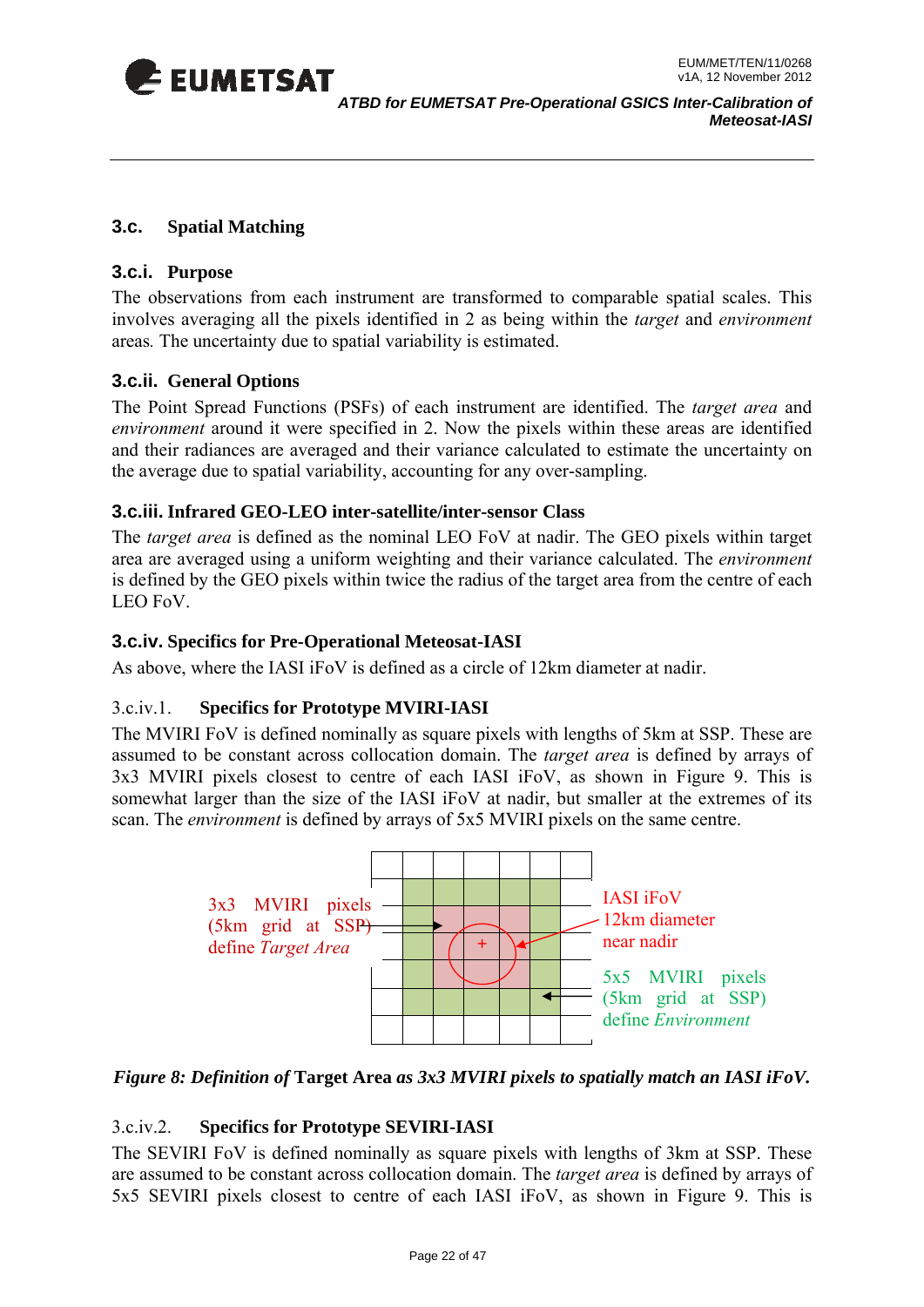

somewhat larger than the size of the IASI iFoV at nadir, but smaller at the extremes of its scan. The *environment* is not defined, as it is not used in further analysis.

The *environment* is defined by a array 9x9 SEVIRI pixels, centred on the IASI iFoV.



*Figure 9: Definition of* **Target Area** *as 5x5 SEVIRI pixels to spatially match an IASI iFoV.* **Environment** *is defined by array of 9x9 SEVIRI pixels centred on IASI iFoV.*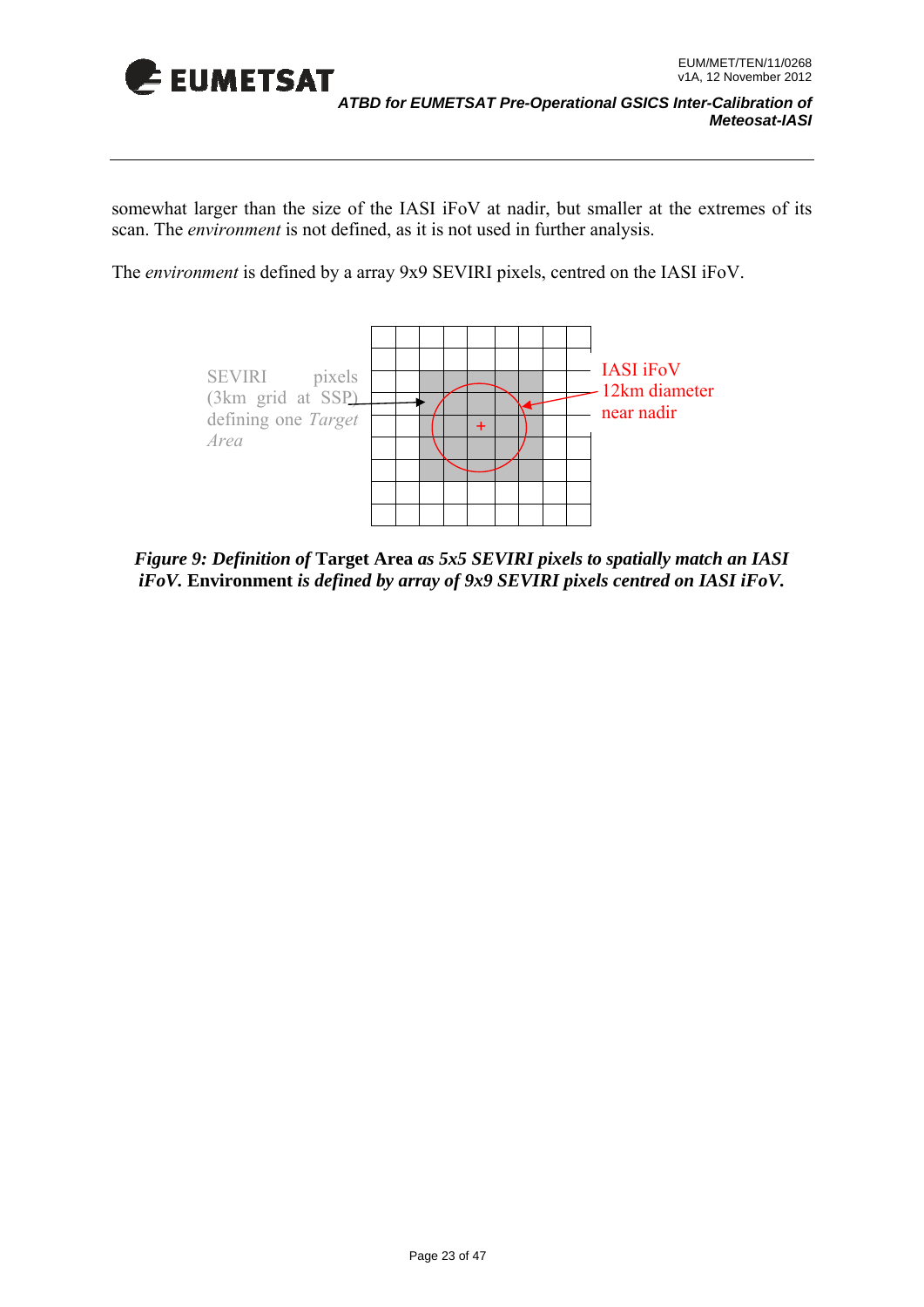<span id="page-23-0"></span>

#### **3.d. Viewing Geometry Matching**

#### **3.d.i. Purpose**

D espite the collocation criteria described in 2.c, each instrument can measure radiance from th e collocation targets in slightly different viewing geometry. It may be possible to account for small differences by considering simplified a radiative transfer model.

#### **3.d.ii. General Options**

Differences in viewing geometry within the collocation criteria described in 2.c are assumed to be negligible and ignored in further anal ysis. Although it may be pos sible to account for small differences by considering simplified a radiative transfer model, this has not been implemented at this time.

#### **3.d.iii. Infrared GEO-LEO inter-satellite/inter-sensor Class**

Differences in viewing geometry within the collocation criteria described in 2.c are assumed to be negligible and ignored in further analysis.

#### **3.d.iv. Specifics for Pre-Operational Meteosat-IASI**

As above.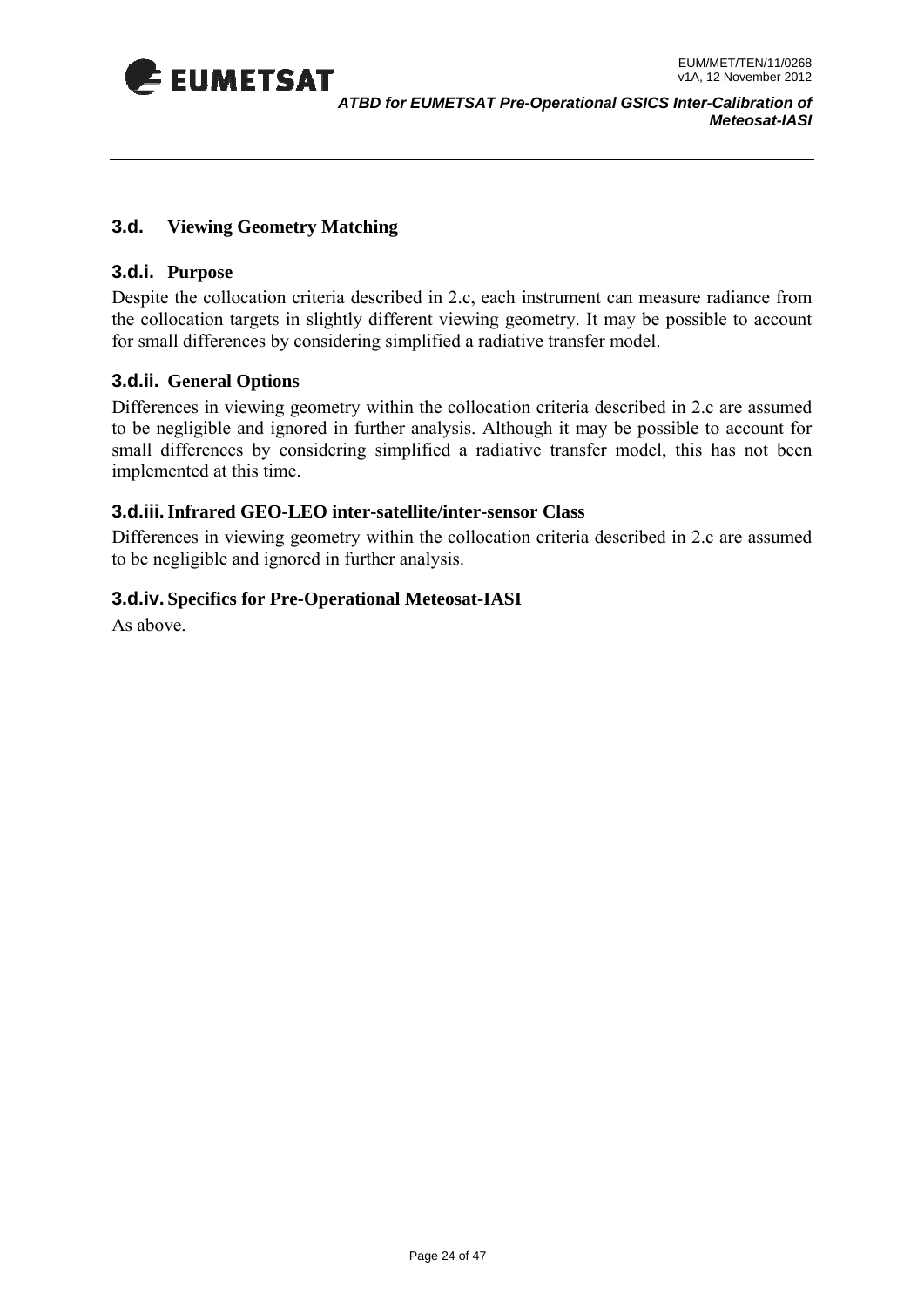<span id="page-24-0"></span>

#### **3.e. Temporal Matching**

#### **3.e.i. Purpose**

Different instruments measure radiance from the collocation targets at different times. The impact of this difference can usually be reduced by careful selection, but not completely eliminated. The timing difference between instruments' observations is established and the uncertainty of the comparison is estimated based on (expected or observed) variability over this timescale.

#### **3.e.ii. General Options**

Each instrument's sample timings are identified.

#### **3.e.iii. Infrared GEO-LEO inter-satellite/inter-sensor Class**

Only the GEO image closest to the LEO equator crossing time is selected. The time collocation targets are assumed to be sampled simultaneously, contributing no additional uncertainty to the comparison. difference between the collocated GEO and LEO observations is neglected and the

#### **cifics for Pre-Operational Meteosat-IASI 3.e.iv. Spe**

As above.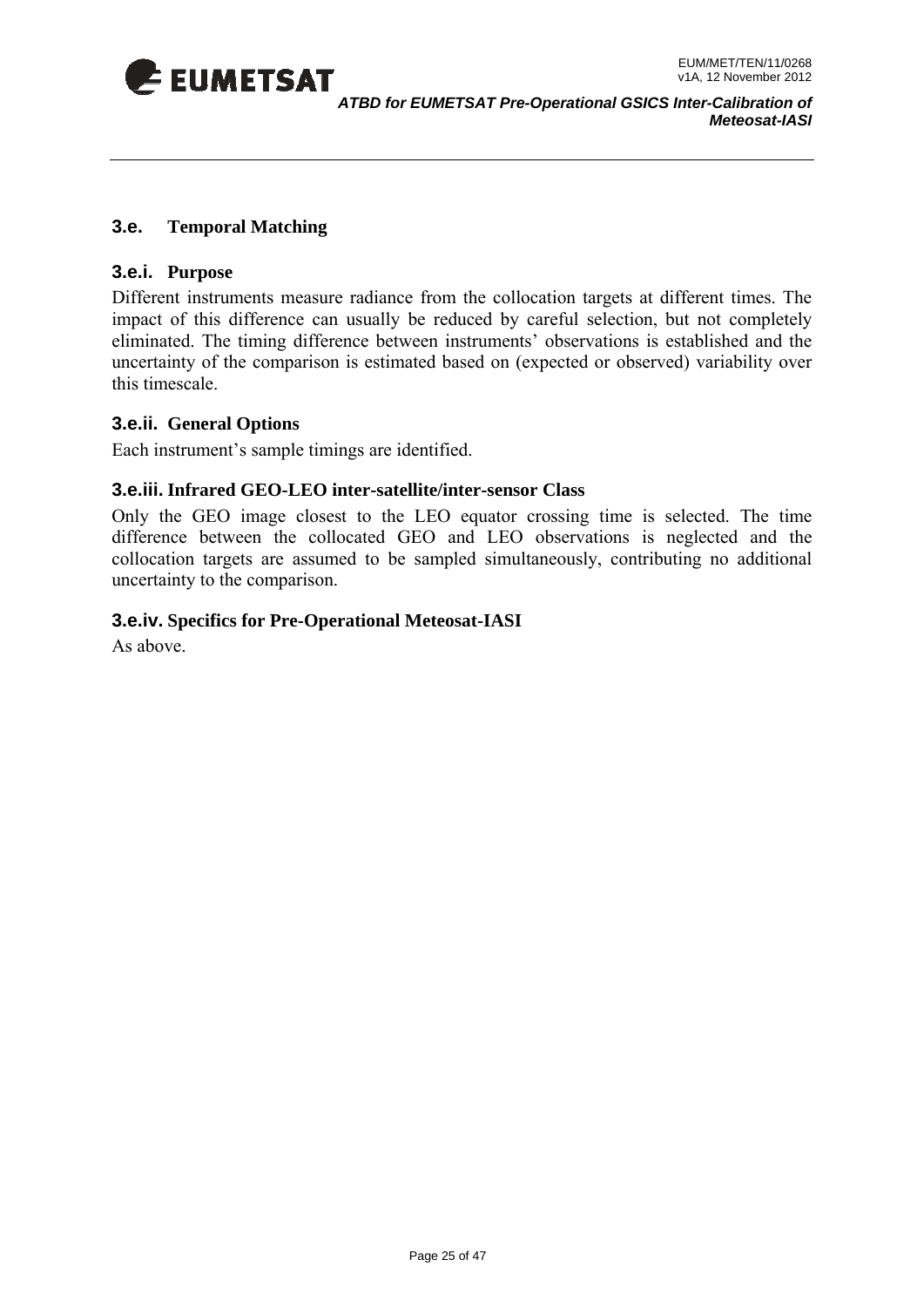<span id="page-25-0"></span>

### 4. **FILTERING**

The collocated and transformed data will be archived for analysis. Before that, the GSICS inter-calibration algorithm reserves the opportunity to remove certain data that should not be analyzed (quality control), and to add auxiliary data that will add further analysis. For example, it may be useful to incorporate land/sea/ice masks and/or cloud flags to better classify the results.



*Figure 10: Step 4 of Generic Data Flow, showing inputs and outputs.*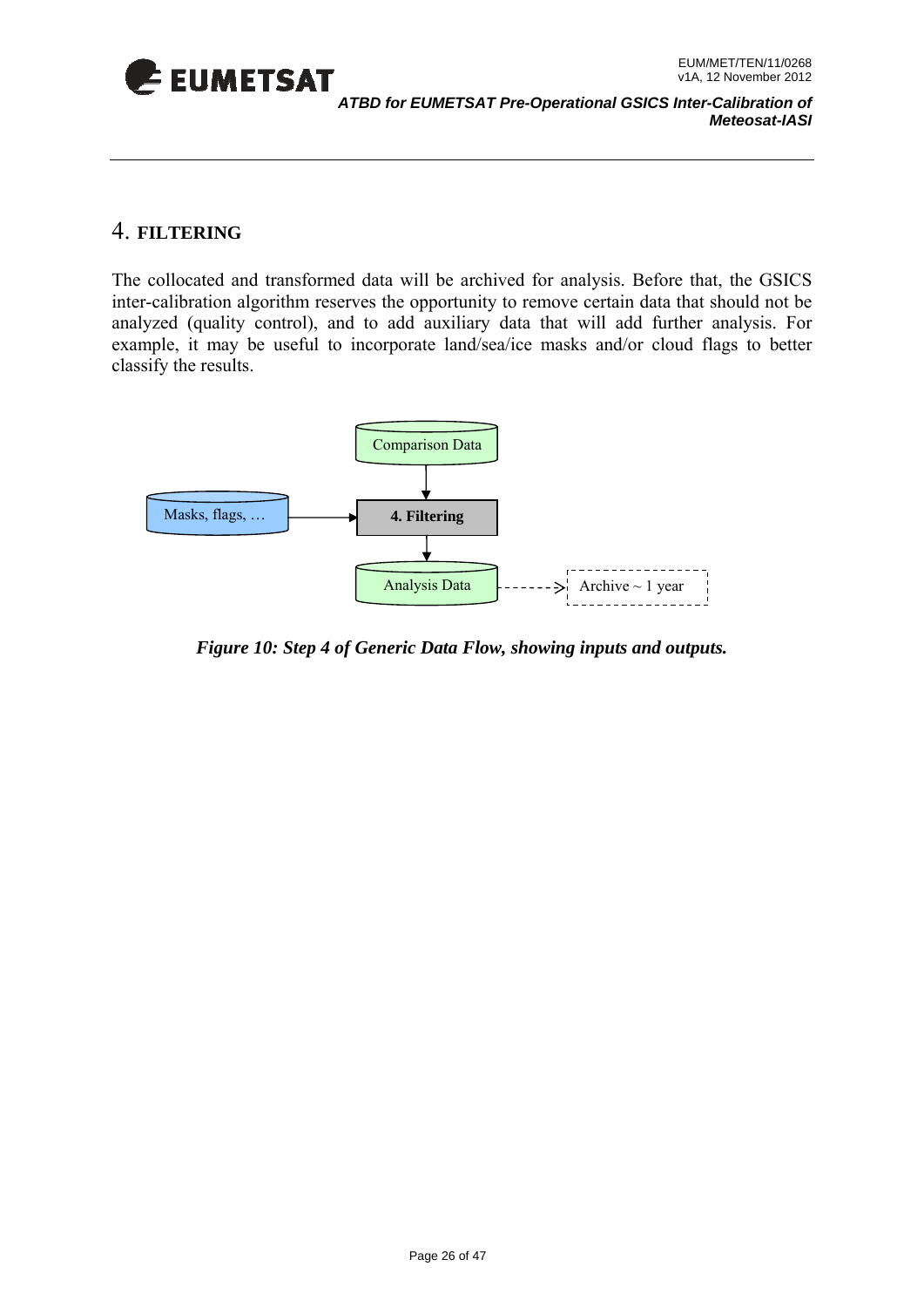<span id="page-26-0"></span>

#### **4.a. Uniformity Test**

#### **4.a.i. Purpose**

Knowledge of scene uniformity is critical in reducing and evaluating inter-calibration uncertainty. To reduce uncertainty in the comparison due to spatial/temporal mismatches, the collocation dataset may be filtered so only observations in homogenous scenes are compared.

#### **4.a.ii. General Options**

The approach adopted in this version is not to reject collocations based on a threshold of scene variability, but to use scene variances as weightings in the regression of collocated radiances. Comparatively, the threshold option has the theoretical disadvantage of subjectivity but practical advantage of substantially reducing the amount of data to be archived. Recent analysis [Tobin, personal communication, 2009] also indicates that the threshold option is always suboptimal compared to the weight option.

#### **4.a.iii. Infrared GEO-LEO inter-satellite/inter-sensor Class**

The variance of the radiances of all the GEO pixels within each LEO FoV is calculated in 3.c.

#### **4.a.iv. Specifics for Pre-Operational Meteosat-IASI**

An option is included to reject any targets where the standard deviation of the scene radiance is  $>5\%$  of the standard radiance (see 4b). This is only used to clean-up the scatterplots showing the regression of collocated radiances to prevent points with large error bars (high spatial variability) dominating the plots generated in 5.b, as they have a negligible impact on the regression coefficients.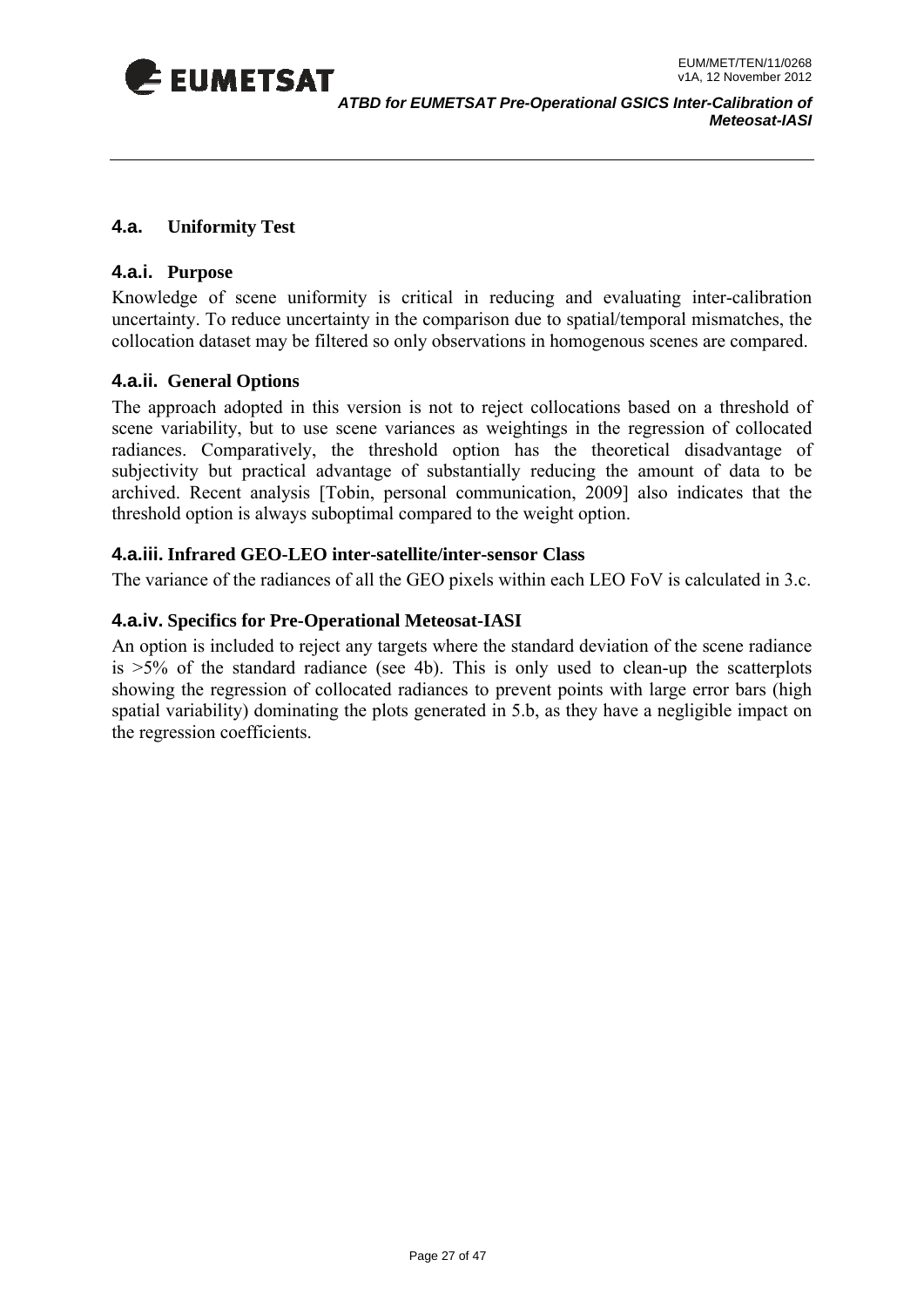<span id="page-27-0"></span>

#### **4.b. Outlier Rejection**

#### **4.b.i. Purpose**

only in one sensor's field of view but not the other, it can cause unwanted bias in a single To prevent anomalous observations having undue influence on the results, 'outliers' may be identified and rejected on a statistical basis. Small number of anomalous pixels in the environment, even concentrated, may not fail the uniformity test. However, if they appear comparison.

#### **4.b.ii. General Options**

The radiances in the target area are compared with those in the surrounding *environment*, and those targets which are significantly different from the environment  $(3\sigma)$  may be rejected.

For a normally distributed population of size  $N$ , mean  $M$ , and standard deviation  $S$ , the difference between a single sample and *M* has the probability of  $~68\%$  to be less than *S*,  $\sim$ 95% to be less than 2*S*, and so forth. Similarly, the difference between the mean of  $n^2$ than 2*S/n*[(*N-n*)/(*N-1*)], and so forth. This property is used to test whether the collocation area samples and *M* has the probability of ~68% to be less than  $S/n[(N-n)/(N-1)]$ , ~95% to be less is an outlier for the otherwise uniform environment:

**Equation 6:** 
$$
\left| \frac{1}{n^2} \sum_{i=1}^{n^2} R_i - M \right| \le \frac{S}{n} \frac{N-n}{N-1} Gaussian(=3)
$$

where R is radiance from individual pixel, n2 is the number of samples, and Gaussian is a threshold. The probability that the rejected sample is an outlier is 68% if *Gaussian*=1, 95% if Gaussian=2, and more than 99% if *Gaussian*=3.

#### **Infrared GEO-LEO inter-satellite/inter-sensor Class 4.b.iii.**

The mean GEO radiances within each LEO FoV are compared to the mean of their *environment*. Targets where this difference is >3 times the standard deviation of the environment's radiances are rejected.

#### **4.b.iv. Specifics for Pre-Operational Meteosat-IASI**

As above.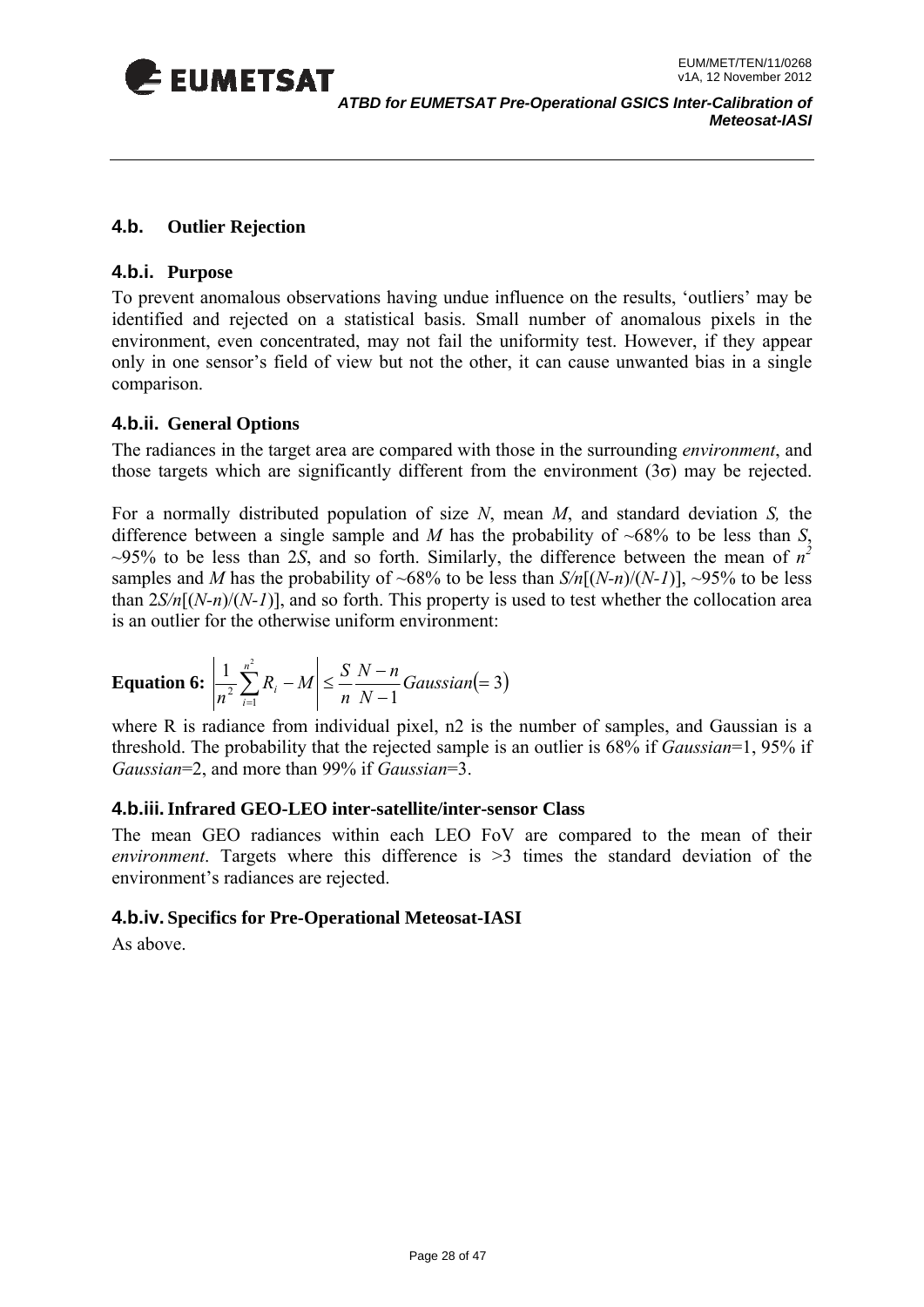<span id="page-28-0"></span>

#### **4.c. Auxiliary Datasets**

#### **4.c.i. Purpose**

It may be useful to incorporate land/sea/ice masks and/or cloud flags to allow analysis of statistics in terms of other geophysical variables – e.g. land/sea/ice, cloud cover, etc.

AVHRR observations from the same LEO satellite. It may also be possible to estimate the spatial variability within the LEO FoV from collocated

#### **4.c.ii. General Options**

Not yet implemented.

#### **.c.iii. Infrared GEO-LEO inter-satellite/inter-sensor Class 4**

Not yet implemented.

#### **4.c.iv. Specifics for Pre-Operational Meteosat-IASI**

Not yet implemented.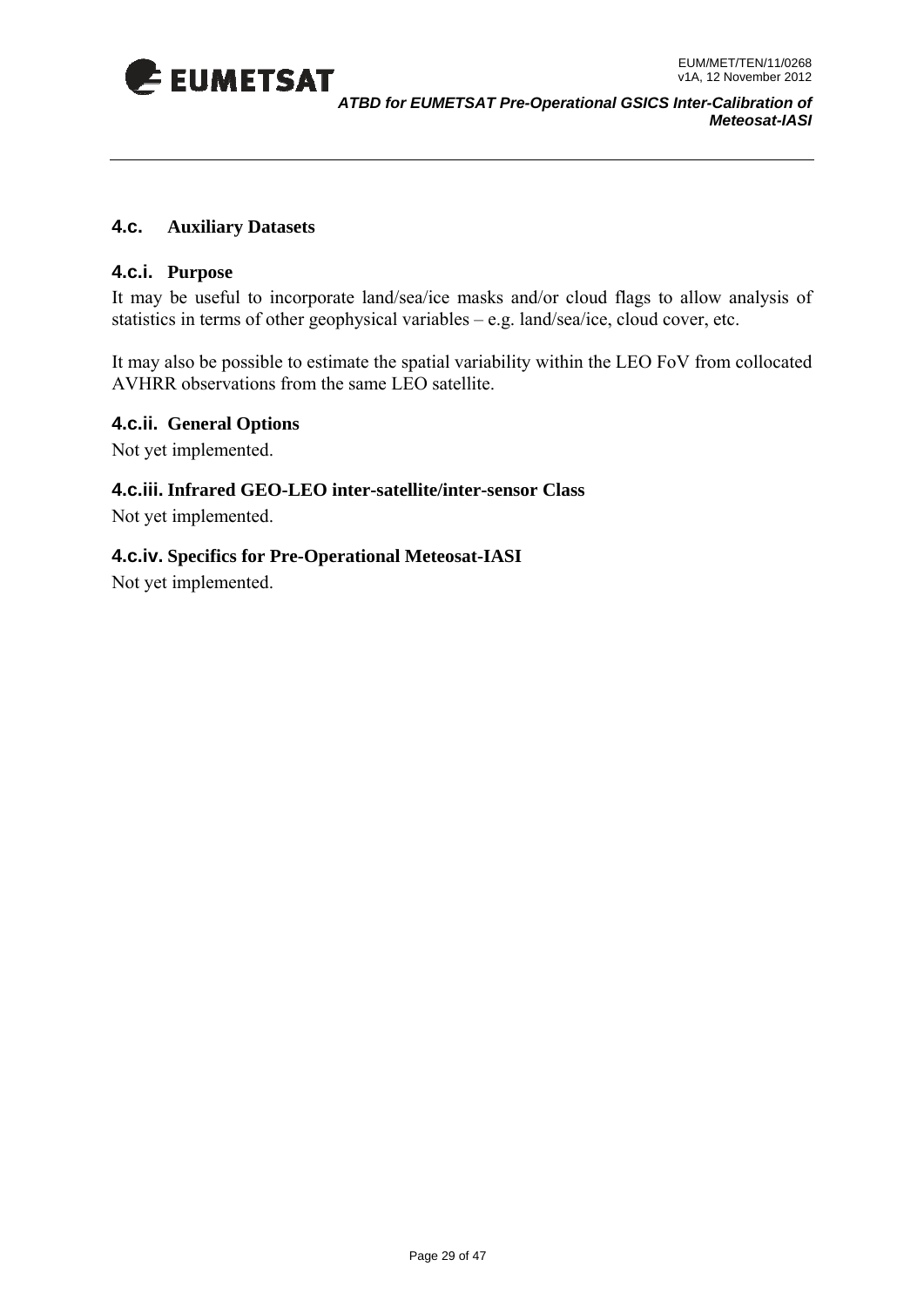<span id="page-29-0"></span>

### 5. **MONITORING**

This step includes the actual comparison of the collocated radiances produced in Steps 1-4, the production of statistics summarising the results to be used in the Correcting step, and reporting any differences in ways meaningful to a range of users.



*Figure 11: Step 5 of Generic Data Flow, showing inputs and outputs.*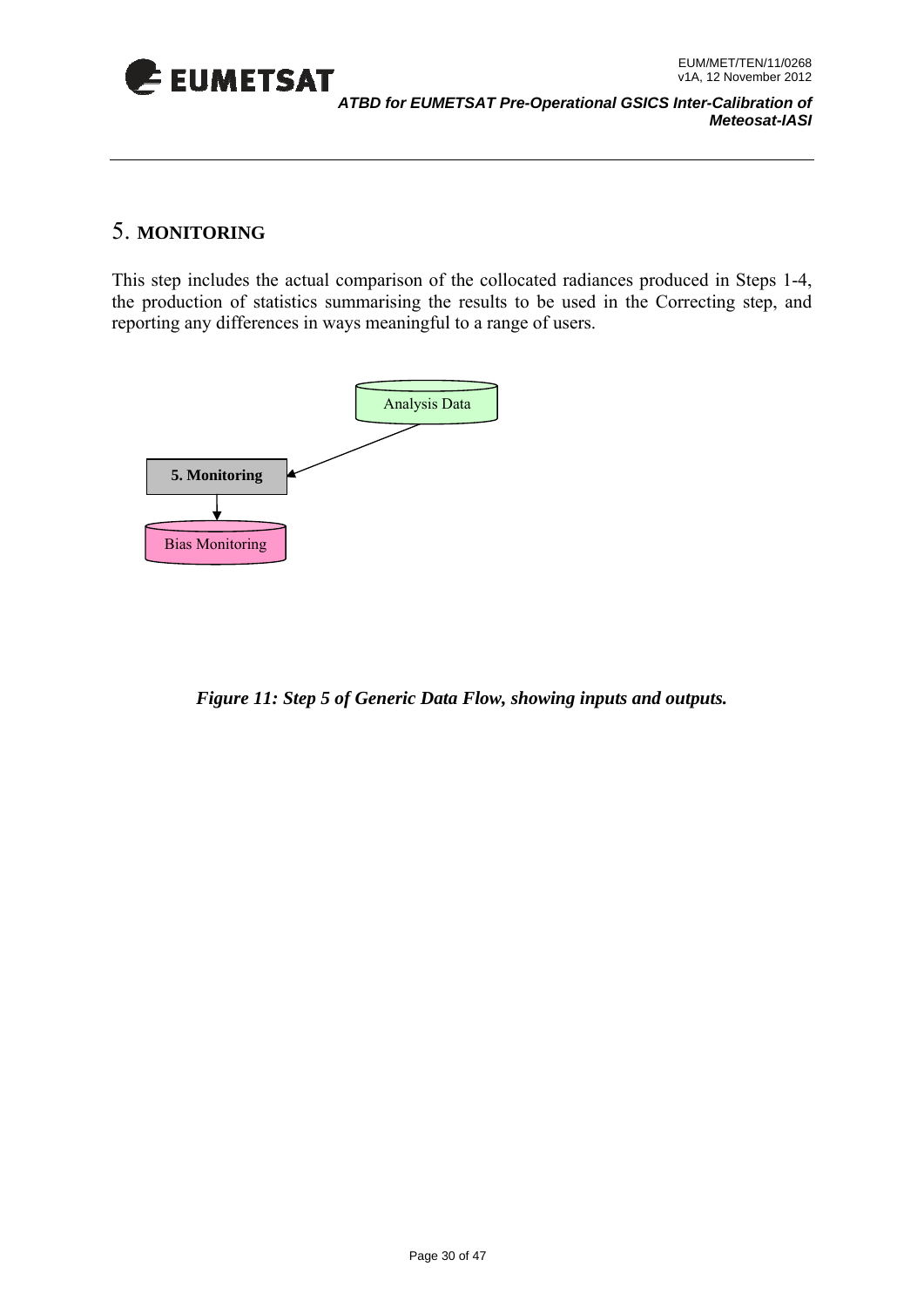<span id="page-30-0"></span>

#### **5.a. Define Standard Radiances (Offline)**

#### **5.a.i. Purpose**

calibration bias can be directly compared and conveniently expressed in units understandable by the users. Because biases can be scene-dependent, it is necessary to define channelspecific *standard radiances*. More than one standard radiance may be needed for different applications – e.g. clear/cloudy, day/night. This component is carried out offline. This component provides standard reference scene radiances at which instruments' inter-

#### **5.a.ii. General Options**

The standard radiances should be calculated for each channel *a priori* using a Radiative Transfer Model (RTM) based on a standard atmospheric profile and surface conditions. The reference radiance should be calculated at nadir, at night for IR channels or at a given solar angle (for vis/nir channels), in a 1976 US Standard Atmosphere, in clear skies, over the sea with a SST= $+15C$  and wind speed (7m/s), using some standard RTM, accounting for the SRF of each channel. This has the advantages of being independent of any instrument biases and provides standard radiances against which we can compare the instruments' relative biases derived from a number of different inter-calibration techniques.

#### **5.a.iii. Infrared GEO-LEO inter-satellite/inter-sensor Class**

A above.

#### **5.a.iv. Spe cifics for Pre-Operational Meteosat-IASI**

As above.

#### **5.a.v. Specifics for Prototype MVIRI-IASI**

The calculation of standard radiances is implemented directly, using RTTOV-9, giving the following results for the IR channels MVIRI on both Meteosat-7:

| annel |  |
|-------|--|
|       |  |

#### 5.a.v.1. **Specifics for Pre-Operational SEVIRI-IASI**

The calculation of standard radiances is implemented directly, using RTTOV-9, giving the following results for the IR channels SEVIRI on both Meteosat-8 and -9:

| $Ch(\mu m)$    |  |  |                                               |  |
|----------------|--|--|-----------------------------------------------|--|
| $T_{bstd}$ (K) |  |  | 284   236   255   284   261   286   285   267 |  |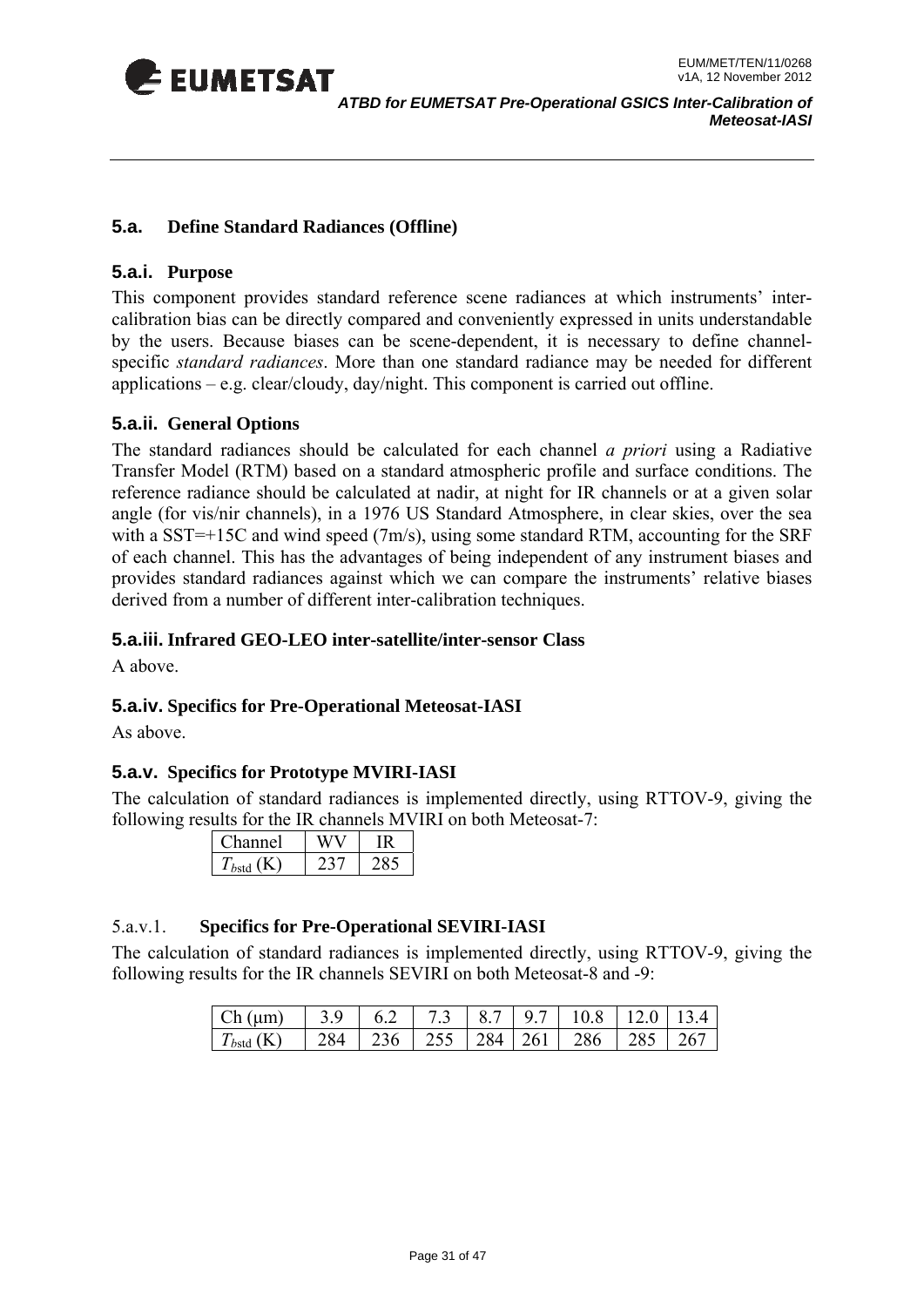<span id="page-31-0"></span>

#### **5.b. Regression of Most Recent Results**

#### **5.b.i. Purpose**

Regression is used as the basis of the systematic comparison of collocated radiances from two instruments. (This comparison may also be done in counts or brightness temperature.) Regression coefficients shall be made available to users to apply the GSICS Correction to the monitored instrument, re-calibrating its radiances to be consistent with those of the reference instrument. Scatterplots of the regression data should also be produced to allow visualisation of the distribution of radiances.

Regressions also allow us to investigate how biases depend on various geophysical variables and provides statistics of any significant dependences, which can used to refine corrections and allows investigation of the possible causes. Such investigations should be carried out offline and may result in future refinements to the ATBD.

#### **5.b.ii. General Options**

radiances. The inverse of the sum of the spatial and temporal variance of the target radiance and the radiometric noise provide an estimated uncertainty on each dependent point, which is used as a weighting. (Including the radiometric noise ensures that very homogeneous targets scenes where all the pixels give the same radiance do not have undue influence on the weighted regression.) The recommended approach is to perform a weighted linear regression of collocated

This method produces estimates of regression coefficients describing the slope and offset of the relationship between the two instruments' radiances – together with their uncertainties, expressed as a covariance. The problem of correlation between the uncertainties on each example, by subtracting the mean or reference radiance from each set. coefficient may be reduced by performing the regression on a transformed dataset – for

The observations of the reference instrument, *x*, and monitored instrument, *y*, are fitted to a straight line model of the form:

**Equation 7:**  $\hat{y}(x) = a + bx$ 

We assume an uncertainty  $\sigma_i$  associated with each measurement,  $y_i$ , is known and that the dependent variable,  $x_i$  is also known.

To fit the observed data to the above model, we minimise the chi-square merit function:

**Equation 8:** 
$$
\chi^2(a,b) = \sum_{i=1}^N \left( \frac{y_i - a - bx_i}{\sigma_i} \right)^2
$$

This can be implemented following the method described in Section 15.2 of Numerical Recipes [Press *et al.*, 1996], which is implemented in the *POLY\_FIT* function of IDL, yielding the following estimates of the regression coefficients: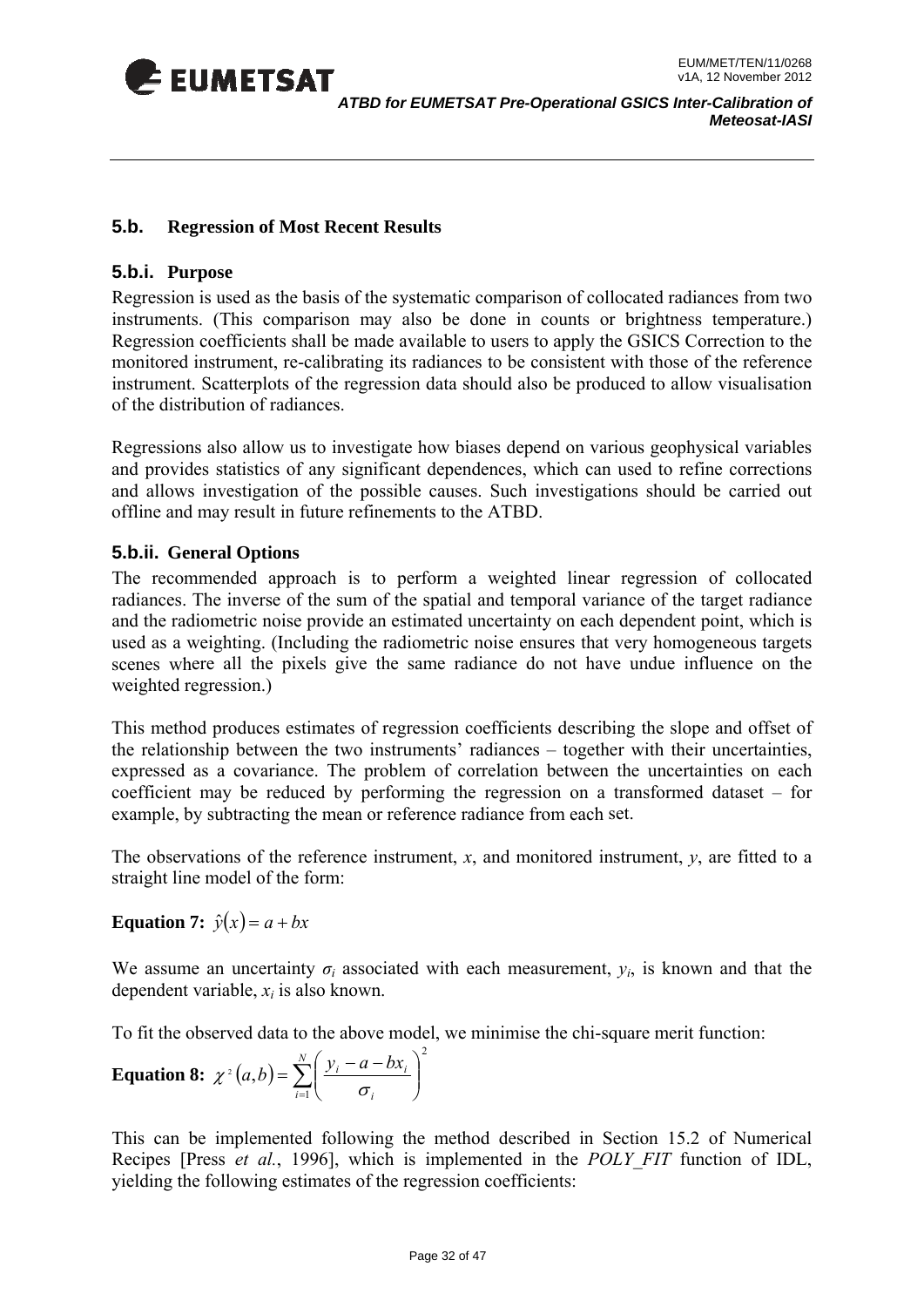

Equation 9: 
$$
a = \frac{\sum_{i=1}^{N} \frac{x_i^2}{\sigma_i^2} \sum_{i=1}^{N} \frac{y_i}{\sigma_i^2} - \sum_{i=1}^{N} \frac{x_i}{\sigma_i^2} \sum_{i=1}^{N} \frac{x_i}{\sigma_i^2}}{\sigma_i^2}
$$

$$
\sum_{i=1}^{N} \frac{1}{\sigma_i^2} \sum_{i=1}^{N} \frac{x_i^2}{\sigma_i^2} - \left(\sum_{i=1}^{N} \frac{x_i}{\sigma_i^2}\right)^2
$$
  
Equation 10: 
$$
b = \frac{\sum_{i=1}^{N} \frac{1}{\sigma_i^2} \sum_{i=1}^{N} \frac{x_i}{\sigma_i^2} - \sum_{i=1}^{N} \frac{x_i}{\sigma_i^2} \sum_{i=1}^{N} \frac{y_i}{\sigma_i^2}}{\sigma_i^2}
$$

their uncertainties:

Equation 11: 
$$
\sigma_a^2 = \frac{\sum_{i=1}^N \frac{x_i^2}{\sigma_i^2}}{\sum_{i=1}^N \frac{1}{\sigma_i^2} \sum_{i=1}^N \frac{x_i^2}{\sigma_i^2} - \left(\sum_{i=1}^N \frac{x_i}{\sigma_i^2}\right)^2}
$$
,  
\nEquation 12:  $\sigma_b^2 = \frac{\sum_{i=1}^N \frac{1}{\sigma_i^2}}{\sum_{i=1}^N \frac{1}{\sigma_i^2} \left(\sum_{i=1}^N x_i\right)^2}$ ,

 $\frac{1}{2}\sigma_i^2 \stackrel{\textstyle\sum}{=} \sigma_i^2 \quad \Bigl(\stackrel{\textstyle\sum}{=} \sigma_i^2$  $\overline{\phantom{a}}$ ⎠  $\overline{\phantom{a}}$ ⎝  $\sum_{i=1}^{\infty}\frac{1}{\sigma_i^2}\sum_{i=1}^{\infty}\frac{x_i}{\sigma_i^2}-\left(\sum_{i=1}\frac{x_i}{\sigma_i}\right)$ *i*  $i=1$   $\boldsymbol{O}_i$ *i*  $i=1$   $\boldsymbol{O}_i$  $\sigma$ <sub>r</sub>  $\sigma$   $\frac{1}{\sigma}$ 

*N*

and their covariance:

**Equation 13:** 
$$
\text{cov}(a, b) = \frac{-\sum_{i=1}^{N} \frac{x_i}{\sigma_i^2}}{\sum_{i=1}^{N} \frac{1}{\sigma_i^2} \sum_{i=1}^{N} \frac{x_i^2}{\sigma_i^2} - \left(\sum_{i=1}^{N} \frac{x_i}{\sigma_i^2}\right)^2}.
$$

#### **5.b.iii. Infrared GEO-LEO inter-satellite/inter-sensor Class**

Inter-calibrations are repeated daily using only night-time LEO overpasses. Collocations are weighted by the inverse the sum of the spatial and temporal variance of target radiances and their radiometric noise level in the regression. (The inclusion of the radiometric noise ensures of the regression data should also be produced to allow visualisation of the distribution of radiances, following the example shown in Figure 12. the weights never become infinite due to collocation targets with zero variance.) Scatterplots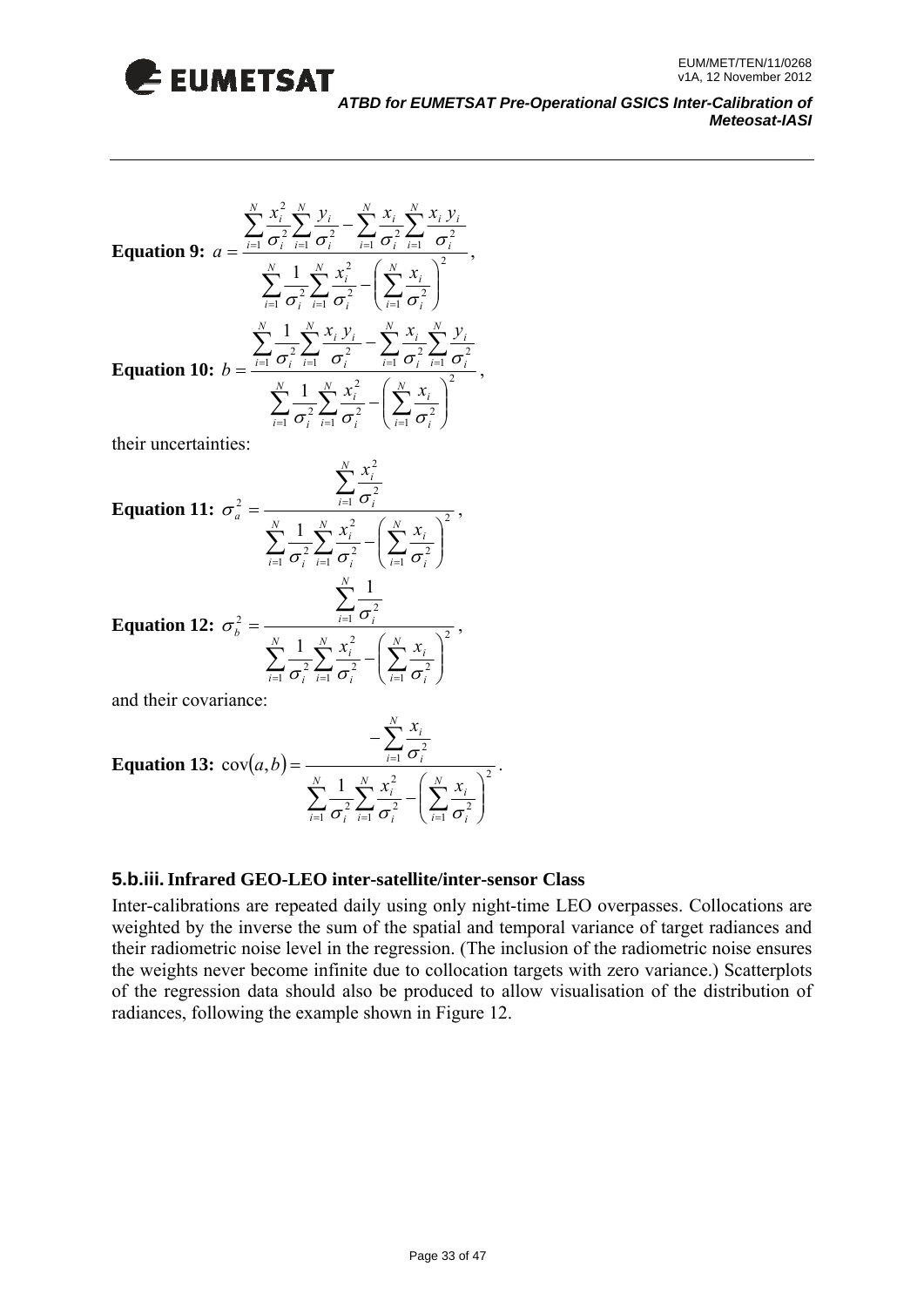



*Figure 12: Example scatterplot showing regression of collocated radiances, following legend.* 

#### **5.b.iv. Specifics for Pre-Operational Meteosat-IASI**

Implement as above. The range of incidence angles was implicitly extended to  $\langle 40^\circ \text{ by }$ changing the FoR constraints. Inter-calibrations are attempted every day (although only  $\sim \frac{1}{2}$ ) of cases contain collocations).

The temporal variance is assumed to be equal to the spatial variance, so its contribution to the weighting is multiplied by  $\sqrt{2}$  and added in quadrature to the radiometric noise. The radiometric noise for IASI is assumed to be negligible when averaged over all channels within the SRF of each Meteosat channel.

#### 5.b.iv.1. **Specifics for Pre-Operational MVIRI-IASI**

The radiometric noise on each pixel for the MVIRI channels is given by [Schmetz et al. 002]: 2

| Channel   |      |      |
|-----------|------|------|
| Met-7     | 0.25 | 0.30 |
| Noise [K] |      |      |

#### 5.b.iv.2. **Specifics for Pre-Operational SEVIRI-IASI**

The radiometric noise on each pixel for the SEVIRI channels is given by [EUMETSAT, 2007] for example, for "ambient calibrations" at 95K. For MSG-3 values are taken from Table 36 of EUM/MSG/REP/12/0145.

| Channel<br>IR        | 3.9   | 6.2   | 7.3   | 8.7   | 9.7   | 10.8  | 12.0  | 13.4  |
|----------------------|-------|-------|-------|-------|-------|-------|-------|-------|
| MSG-1<br>Noise [K]   | 0.013 | 0.045 | 0.065 | 0.07  | 0.115 | 0.065 | 0.12  | 0.185 |
| $MSG-2$<br>Noise [K] | 0.09  | 0.05  | 0.05  | 0.075 | 0.10  | 0.07  | 0.10  | 0.205 |
| MSG-3<br>Noise [K]   | 0.09  | 0.04  | 0.05  | 0.06  | 0.09  | 0.065 | 0.135 | 0.25  |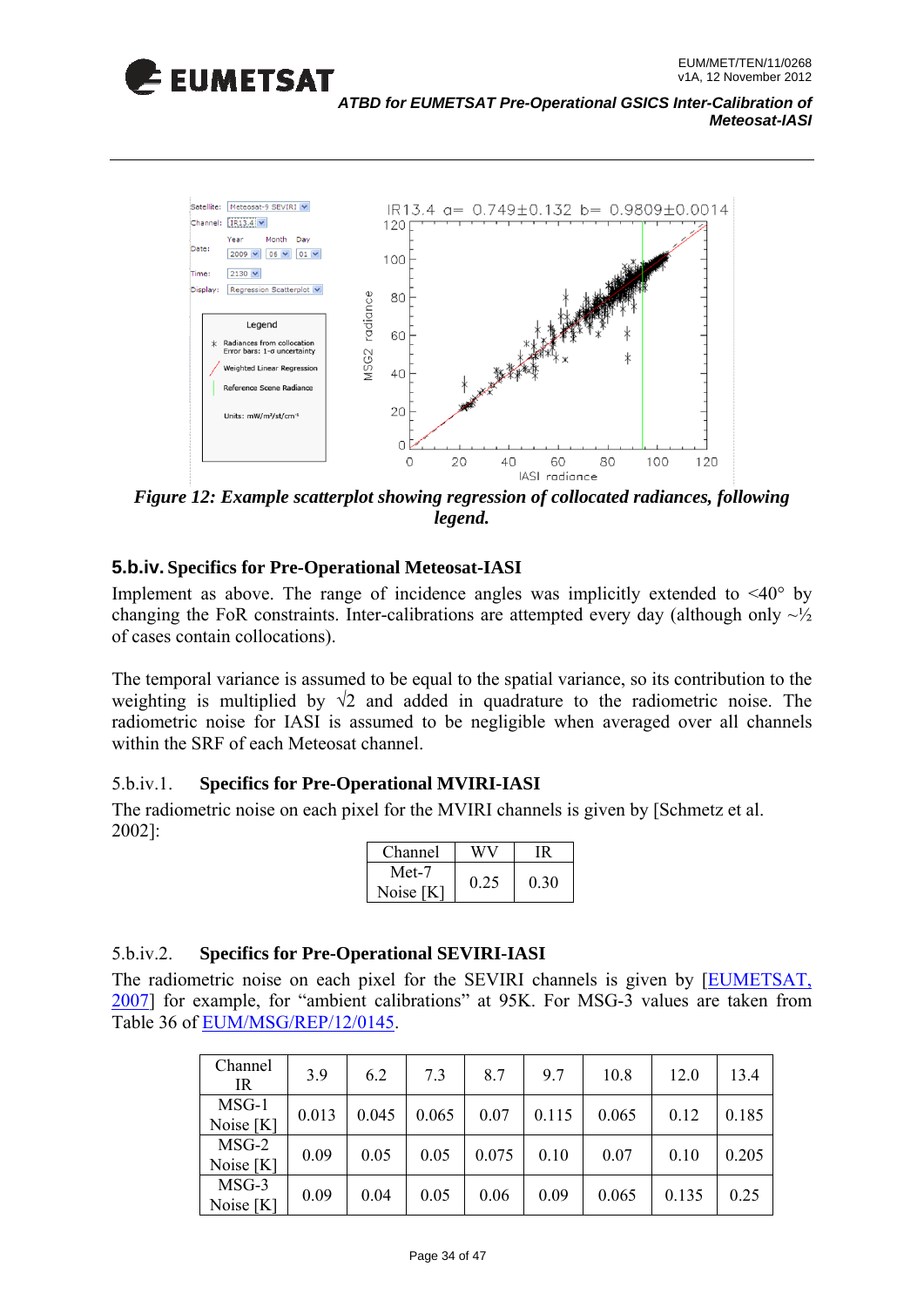<span id="page-34-0"></span>

#### **5.c. Bias Calculation**

#### **5.c.i. Purpose**

Inter-calibration biases should be directly comparable for representative scenes and conveniently expressed in units understandable by the users. Because biases can be scenedependent, they are evaluated here at the standard radiances defined in 5.a.

#### **5.c.ii. General Options**

Regression coefficients are applied to estimate expected bias,  $\Delta \hat{y}(x_{syn})$ , and uncertainty,  $\sigma_{\hat{p}}(x_{\text{spr}})$ , for standard radiances, accounting for correlation between regression coefficients.

**Equation 14:**  $\Delta \hat{y}(x_{\text{STD}}) = a + bx_{\text{STD}} - y_{\text{STD}}$ ,

noting that  $y_{STD} = x_{STD}$  and

**Equation 15:**  $\sigma_{\hat{v}}^2(x_{\text{STD}}) = \sigma_a^2 + \sigma_b^2 x_{\text{STD}}^2 + 2 \text{cov}(a, b)x_{\text{STD}}$ 

The results may be expressed in absolute or percentage bias in radiance, or brightness temperature differences.

#### **5.c.iii. Infrared GEO-LEO inter-satellite/inter-sensor Class**

Biases and their uncertainties are converted from radiances to brightness temperatures for visualisation purposes.

#### **5.c.iv. Specifics for Pre-Operational Meteosat-IASI**

The definition of effective radiance is used in the conversion to brightness temperatures [EUMETSAT, 2008b].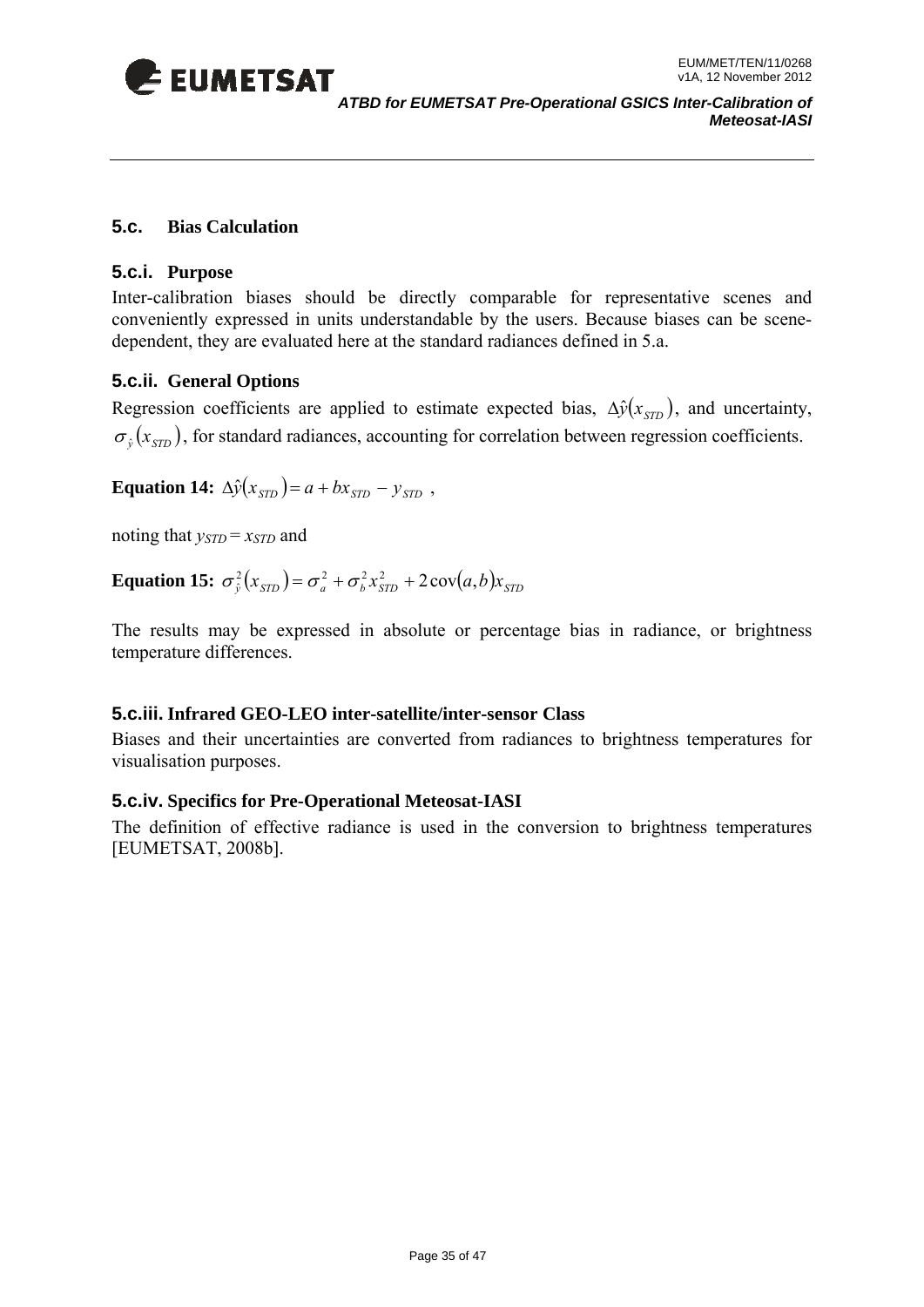<span id="page-35-0"></span>

#### **5.d. Consistency Test**

#### **5.d.i. Purpose**

The most recent results are tested for statistical consistency with the previous time series of results. Users should be alerted to any sudden changes in the calibration of the instruments, allowing them to investigate potential causes and *reset trend* statistics calculated in 5.e. The consistency test may be performed in terms of regression coefficients or biases.

#### **5.d.ii. General Options**

The biase s calculated for standard radiances from the most recent collocations are compared to the statistics of the biases' trends calculated in 5.e from previous results. If the most recent result falls outside the  $3-\sigma$  (99.7%) confidence limits estimated from the trend statistics, an alert should be raised. This alert should trigger the Principle Investigator to check the cause of the change and reset the trends by issuing a *trend reset*.

**Equation 16:** 
$$
\left| \frac{y_i - \hat{y}_i(x_i)}{\sigma_{\hat{y}(x_i)}} \right| \geq Gaussian(=3)
$$

**5.d.iii. Infrared GEO-LEO inter-satellite/inter-sensor Class**  As above.

**5.d.iv. Specifics for Pre-Operational Meteosat-IASI** 

As above.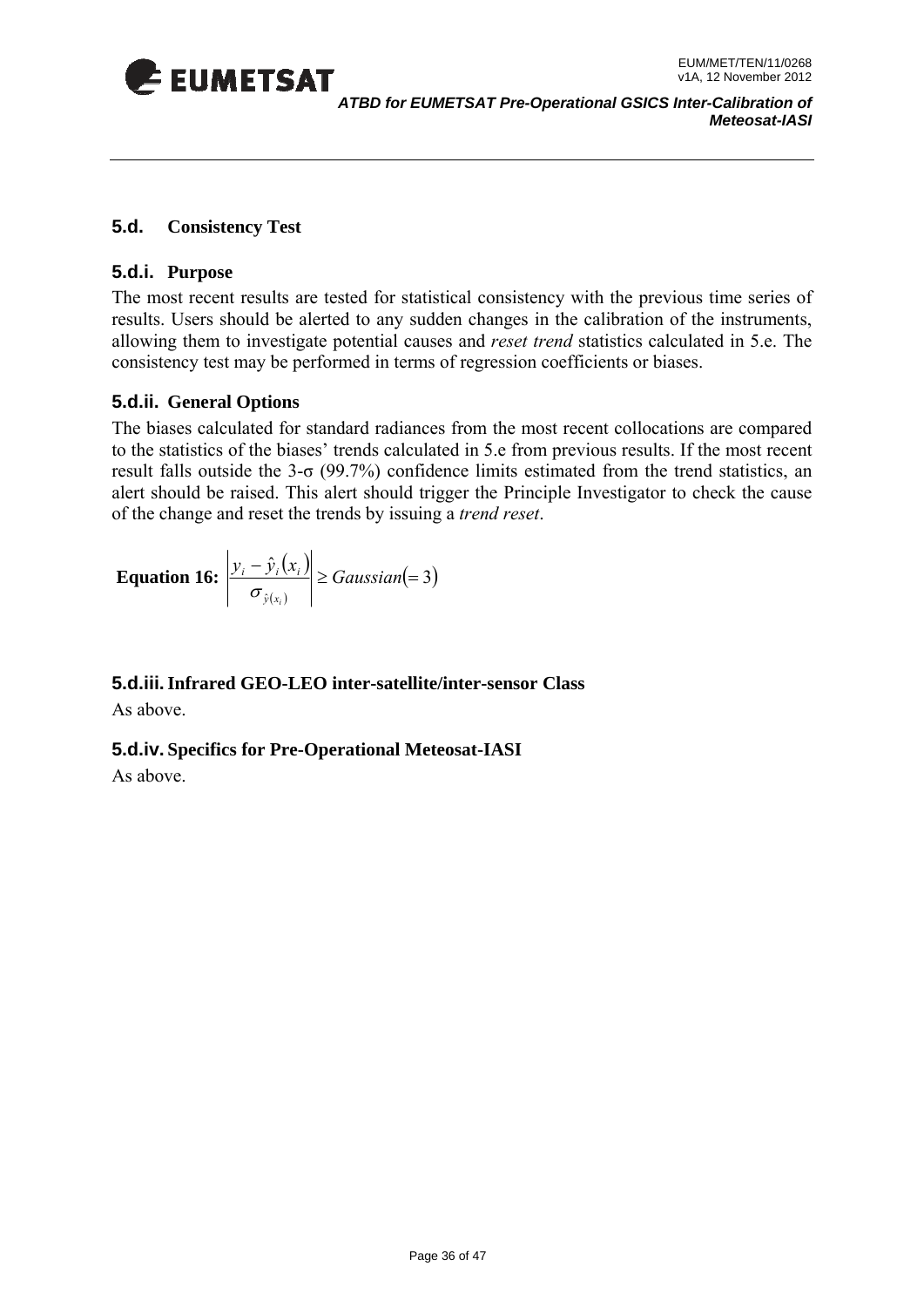<span id="page-36-0"></span>

#### **5.e. Trend Calculation**

#### **5.e.i. Purpose**

time series since the most recent *trend reset* is analysed, to allow for step changes in the instruments' calibration. It is important to establish whether an instrument's calibration is changing slowly with time. It is possible to establish this from a time-series of inter-comparisons by calculating a trend line using a linear regression with date as the independent variable. Only the portion of the

#### **5.e.ii. General Options**

covariances) are calculated by the least squares method described in 0. In this case, the variables,  $x_i$  and  $y_i$  are time series of Julian dates and radiance biases estimated in 5.c for each orbit since the most recent *trend reset*, respectively. The time series of biases evaluated at standard radiances can be regressed against the time (date) as the independent variable. The linear regression can be weighted by the calculated uncertainty on each bias. The regression coefficients including uncertainties (and their

#### **.e.iii. Infrared GEO-LEO inter-satellite/inter-sensor Class 5**

As above.

#### **5.e.iv. Specifics for Pre-Operational Meteosat-IASI**

As above.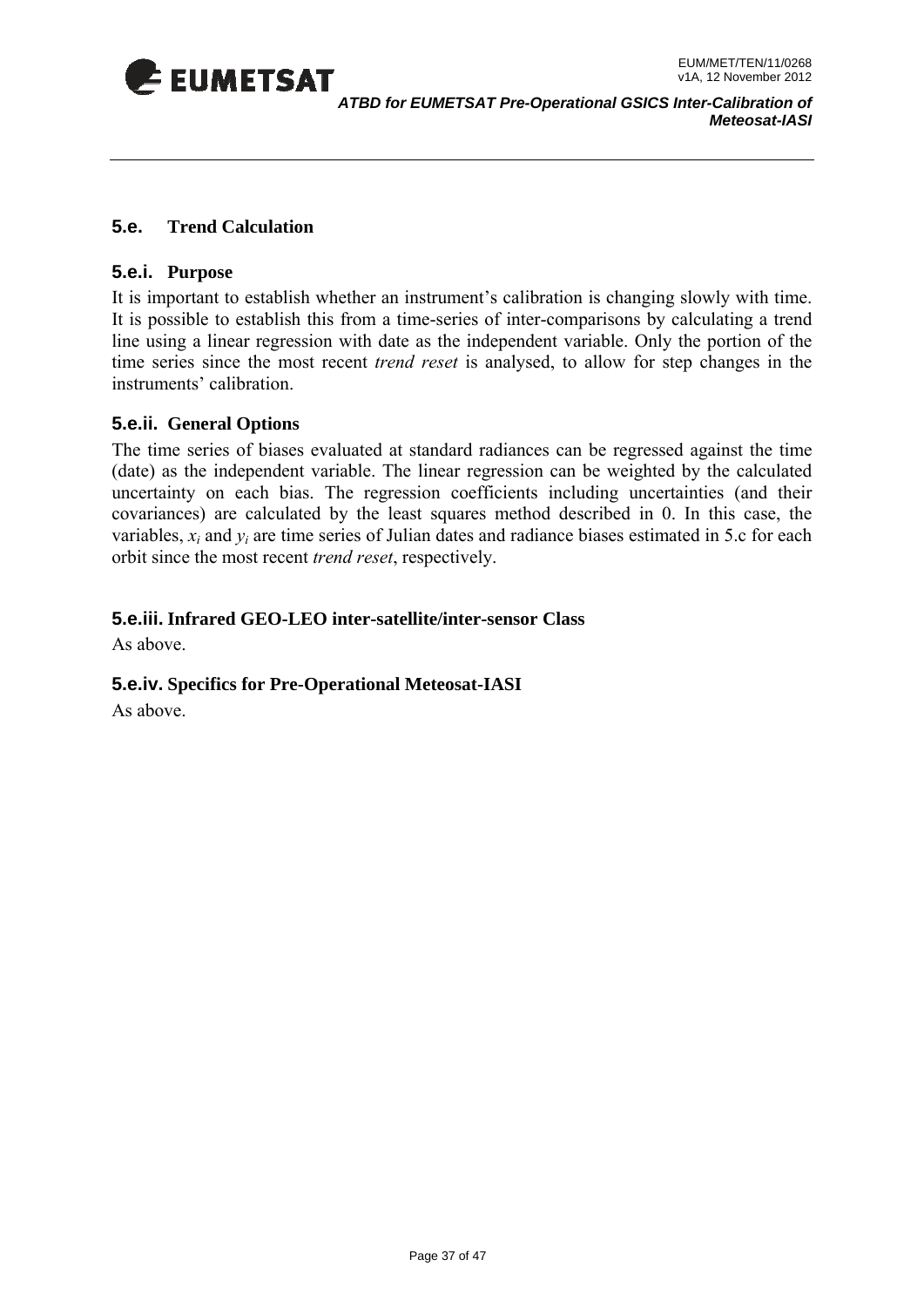<span id="page-37-0"></span>

#### **5.f. Generate Plots for GSICS Bias Monitoring**

#### **5.f.i. Purpose**

The results should be reported quantifying the magnitude of relative biases by intercalibration. This should allow users to monitor changes in instrument calibration.

#### **5.f.ii. General Options**

Plots and tables of relative biases and uncertainties for standard radiances should be produced. These may show the evolution of the biases and their dependence on geophysical variables. These all results should be uploaded to the GSICS Data and Products server, and made available from the GPRC's appropriate inter-calibration webpage.

#### **5.f.iii. Infrared GEO-LEO inter-satellite/inter-sensor Class**

monthly mean biases (and their uncertainties) should be calculated from these time series, following the example in Figure 13. This allows the most recent result to be tested for consistency with the series of previous results. If significant differences are found operators should be alerted, giving them the opportunity to investigate further. Plots should be regularly updated showing the relative brightness temperature biases for the standard radiances in each channel as time series with uncertainties. The trend line and



*Figure 13: Example of time series plot showing relative bias of IR13.4 channel of Meteosat-9 and IASI at reference radiance following inset legend.* 

#### **5.f.iv. Specifics for Pre-Operational Meteosat-IASI**

The GSICS Bias Monitoring plots are now generated separately using a dedicated tools, which reads data directly from the netCDF files containing the GSICS Corrections. So this step is only needed for internal monitoring.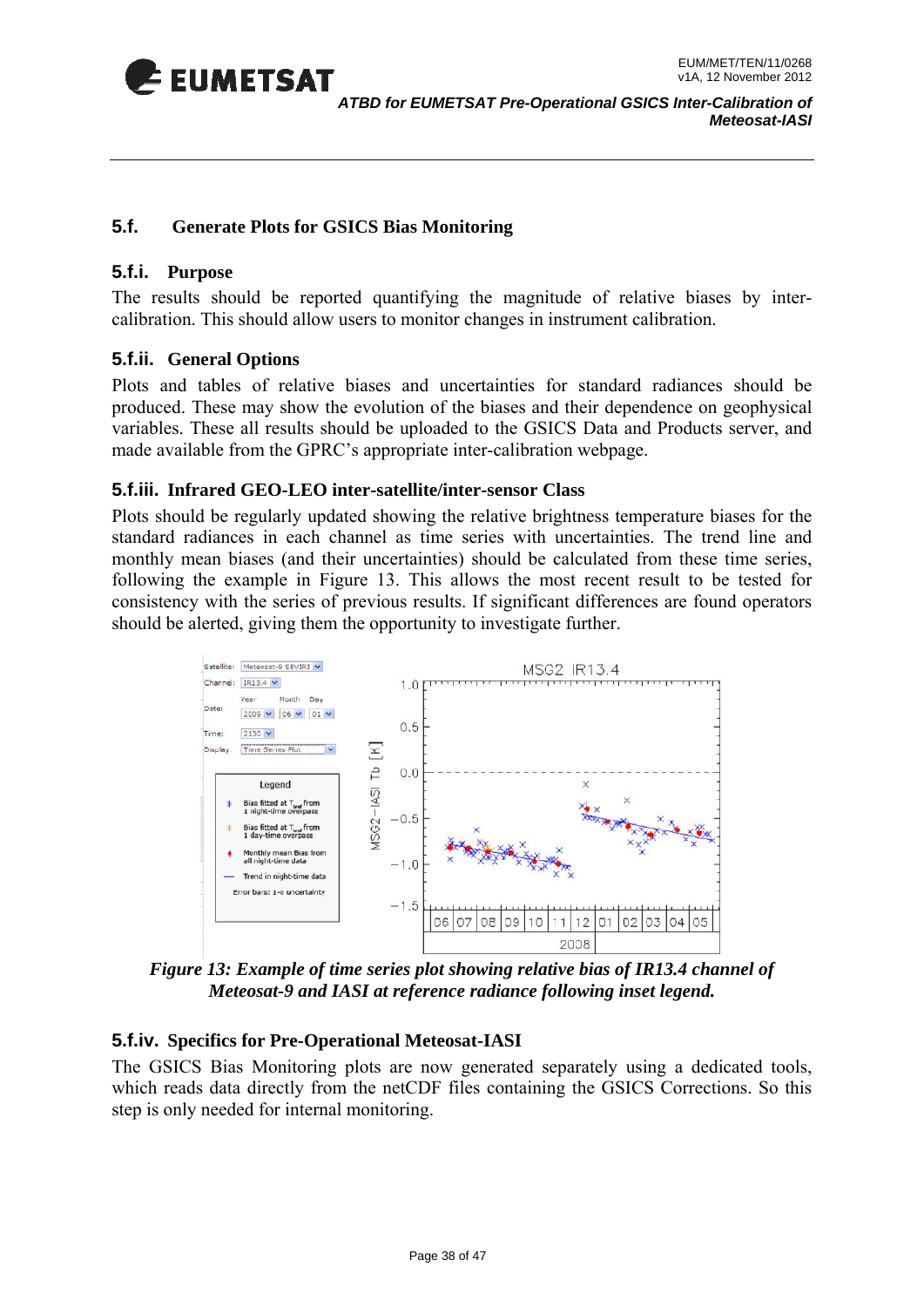<span id="page-38-0"></span>

*ATBD for EUMETSAT Pre-Operational GSICS Inter-Calibration of Meteosat-IASI* 



#### **FLOW SUMMARY OF STEPS 5 AND 6 FOR SEVIRI-IASI**

 *Figure 14: Summary of Recommended Data Flow within Steps 5 and 6 for SEVIRI-IASI*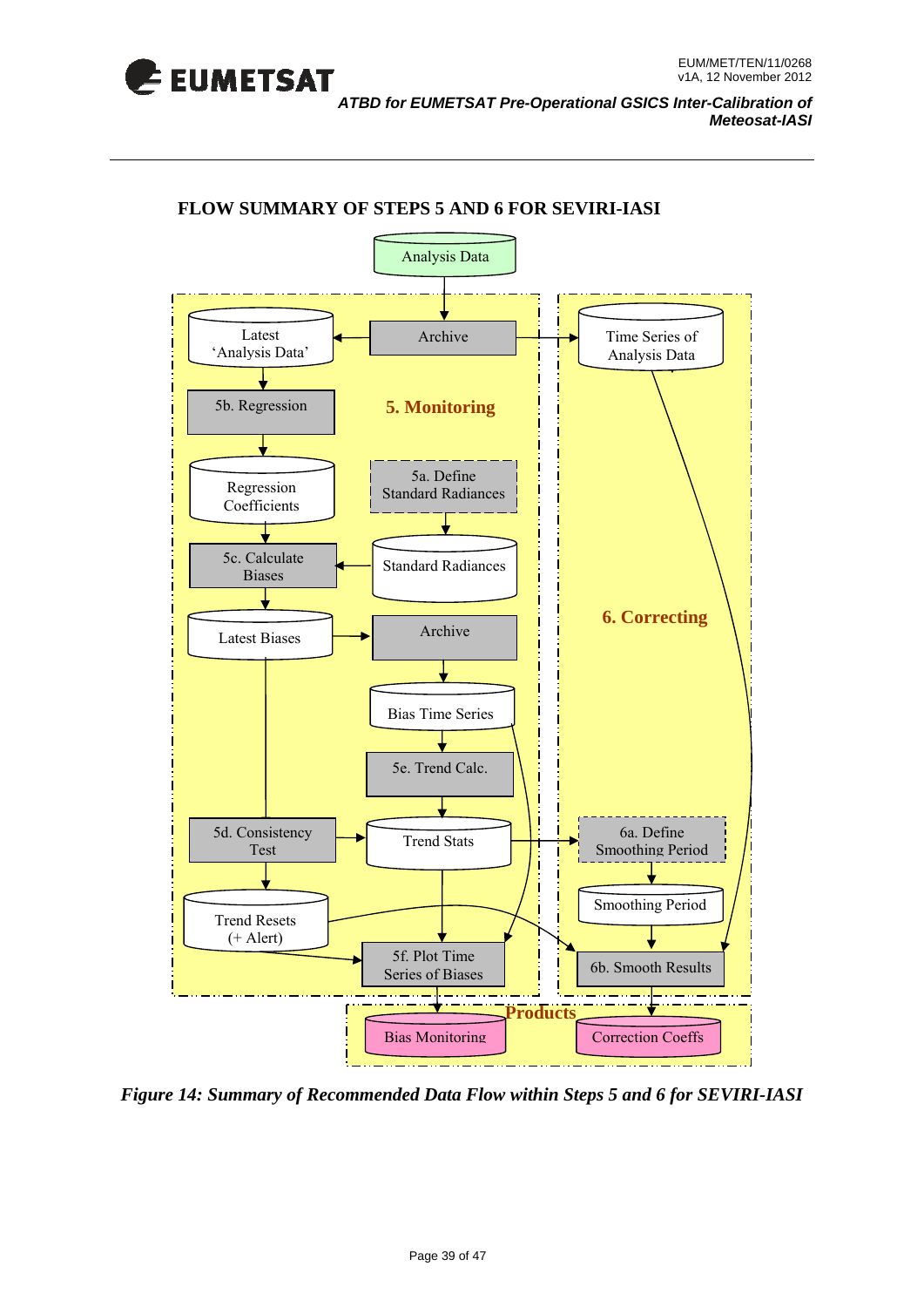<span id="page-39-0"></span>

### 6. **GSICS CORRECTION**

This final step of the algorithm is to calculate the GSICS Correction, allowing the calibration of one instrument's observed data to be modified to become consistent with that of the reference instrument. The form of the GSICS Correction will be defined offline and can be instrument specific. However, application of the correction relies on the *Correction*  Coefficients supplied by the inter-comparisons performed in the previous steps of the algorithm from the *Analysis Data*.



*Figure 15: Step 6 of Generic Data Flow, showing inputs and outputs, and illustrating schematically how the correction could be applied by users.*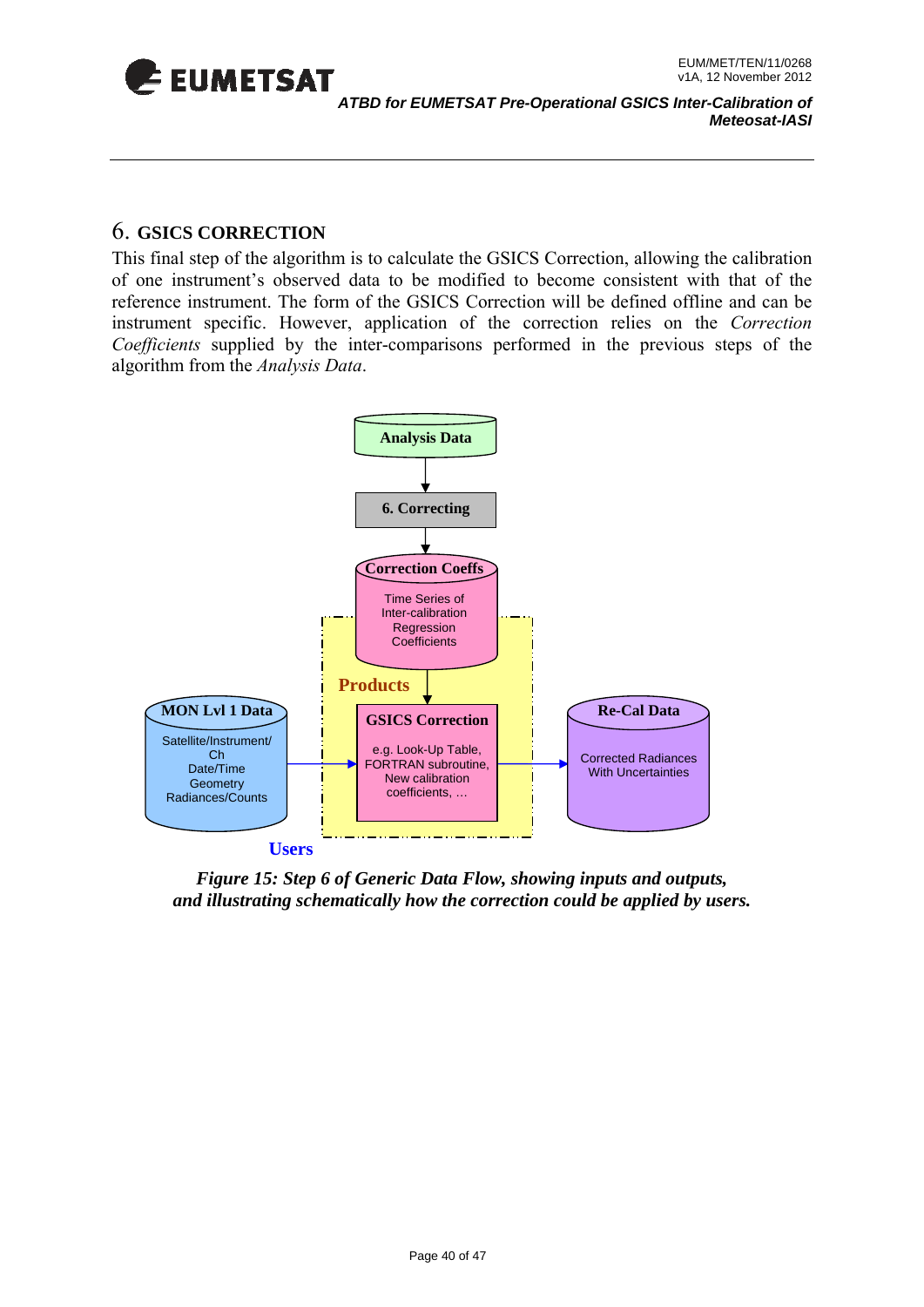<span id="page-40-0"></span>

#### **6.a. Define Smoothing Period (Offline)**

#### **6.a.i. Purpose**

without introducing bias due to calibration drifts during the smoothing period. This period can be defined by comparing the observed rate of change of inter-comparison results with a pre-determined threshold, based on the required or achievable accuracy. In general, this definition is performed offline as it requires an in-depth analysis of the instruments' relative biases and consideration of likely explanatory mechanisms. However, it could also be finetuned in near real-time. The following describes the general approaches that should be implemented. It is possible to combine data from a time series of inter-comparison results to reduce the random component of the uncertainty on the final GSICS Correction. (See 6.a). However, this requires us to define representative periods over which the results can be smoothed

#### **6.a.ii. General Options**

In 5.e.ii, time series of radiance biases are regressed against date as the independent variable.

This yields an estimate of the rate of change of bias with time, *dt*  $\frac{d\Delta \hat{y}_{REF}}{dx}$ , which can be compared to the threshold  $\Delta y_{max}$  to determine the smoothing period,  $\tau_s$ :

**Equation 17:** 
$$
\tau_s = \Delta y_{\text{max}} \left( \frac{d \Delta \hat{y}_{\text{REF}}}{dt} \right)^{-1}
$$

#### **6.a.iii. Infrared GEO-LEO inter-satellite/inter-sensor Class**

As above.

#### **6.a.iv. Specifics for Pre-Operational Meteosat-IASI**

As above.

#### 6.a.iv.1. **Specifics for Prototype MVIRI-IASI**

The threshold value is taken to correspond to the typical uncertainty on the inter-comparison, which is equivalent to  $\Delta y_{max} \equiv 0.1 \text{ K.}$ 

The MVIRI channel with the highest rate of change is IR-1,

where 
$$
\frac{d\Delta\hat{y}_{REF}}{dt} \approx -0.1K/month.
$$

This yields the following smoothing periods:

 $\tau_s \approx 14.5$  days for the Near Real-Time Correction  $\tau_s \approx 29$  days for the Near Real-Time Correction (to match the orbital repeat cycle of Metop)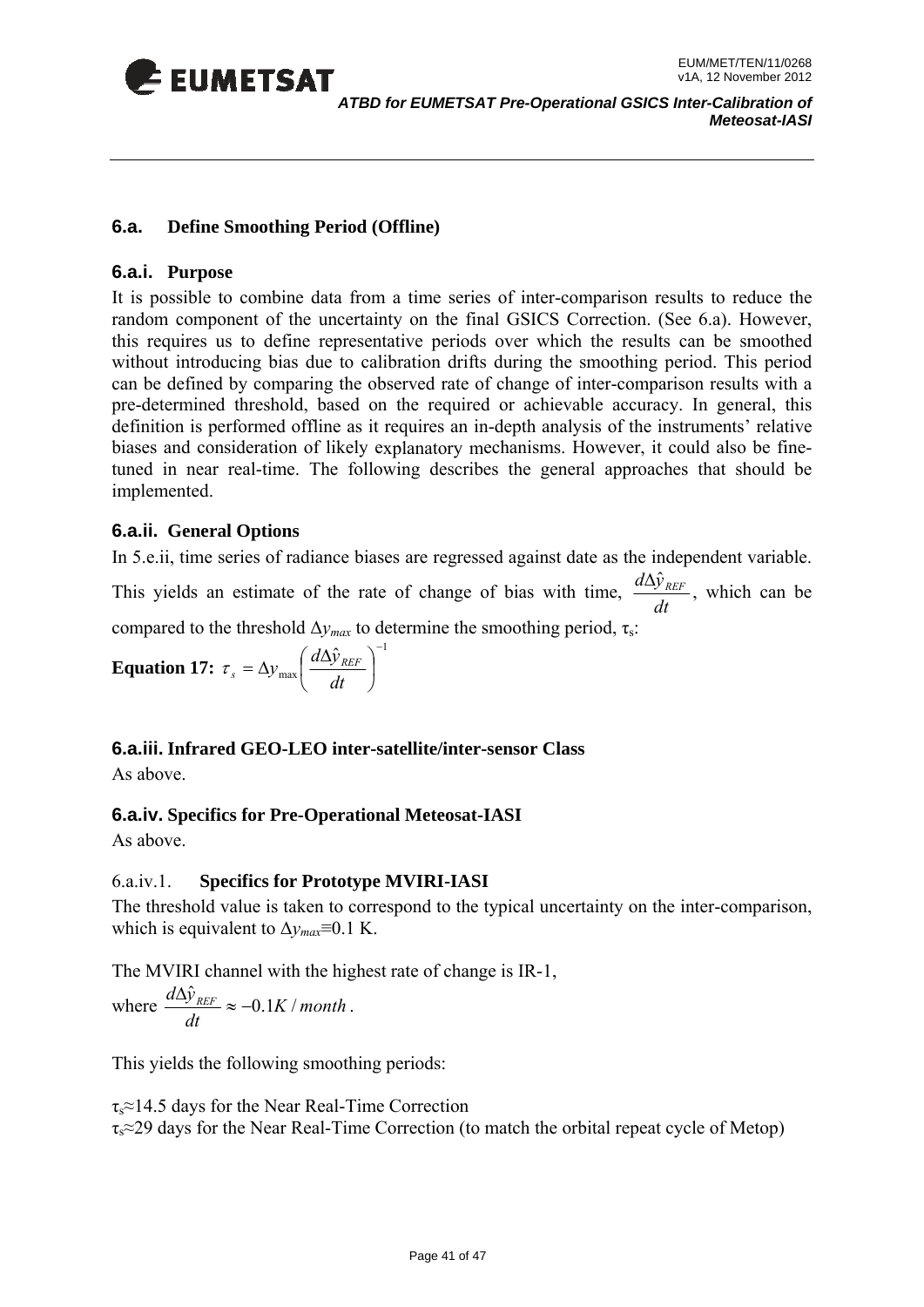

*ATBD for EUMETSAT Pre-Operational GSICS Inter-Calibration of Meteosat-IASI* 

#### 6.a.iv.2. **Specifics for Pre-Operational SEVIRI-IASI**

As above, where the threshold value is taken to correspond to the typical uncertainty on the daily inter-comparisons, which is equivalent to  $\Delta y_{max} \equiv 0.05$  K.

The SEVIRI channel with the highest rate of change is IR13.4,

where  $\frac{d\Delta\hat{y}_{REF}}{dt} \approx -0.05 K/month$ .

This yields the following smoothing periods:  $\tau_s \approx 14.5$  days for the Near Real-Time Correction  $\tau_s \approx 29$  days for the Near Real-Time Correction (to match the orbital repeat cycle of Metop)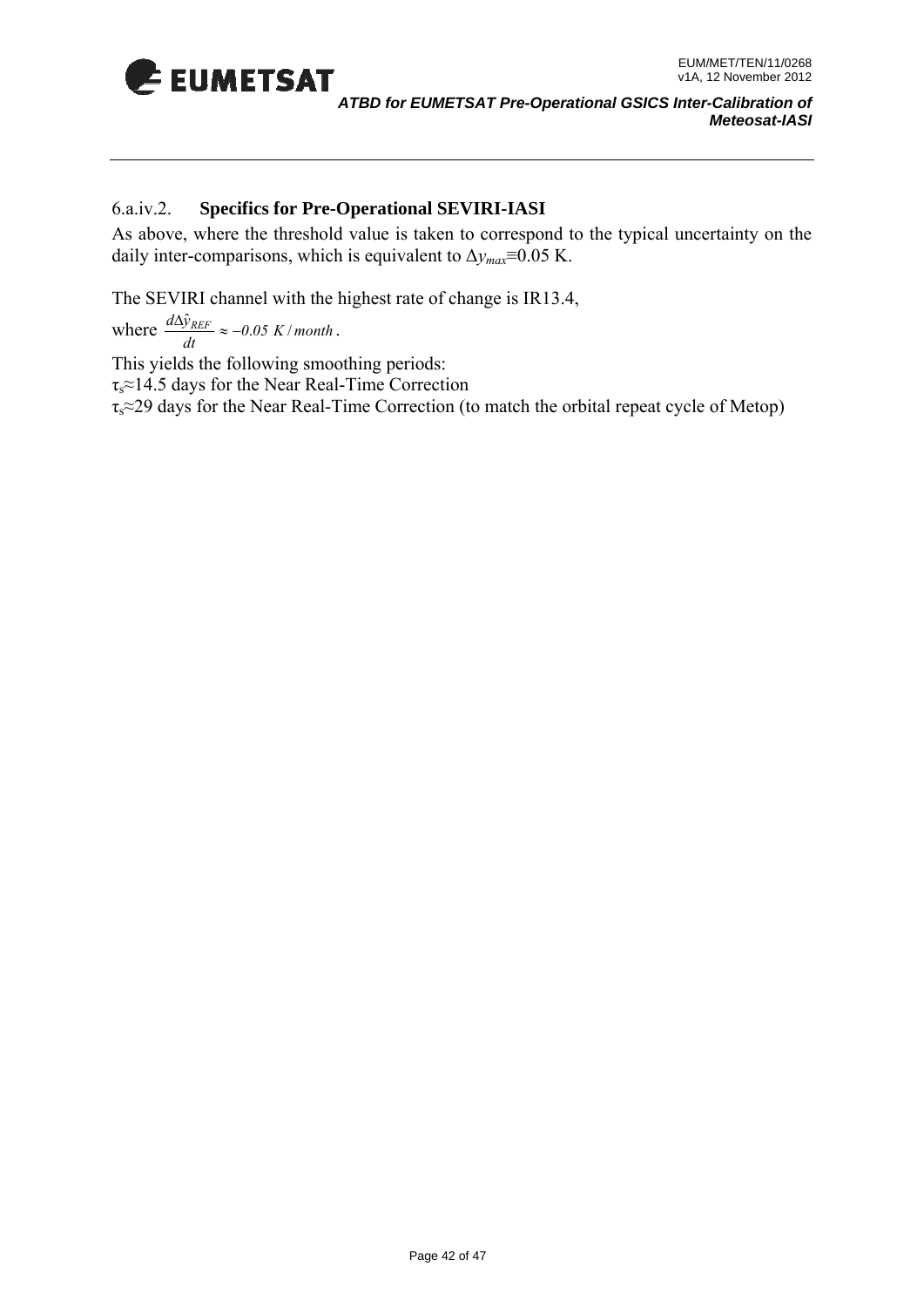<span id="page-42-0"></span>

*ATBD for EUMETSAT Pre-Operational GSICS Inter-Calibration of Meteosat-IASI* 

#### **6.b. Calculate Coefficients for GSICS Near-Real-Time Correction**

#### **6.b.i. Purpose**

In order to reduce the random component of the uncertainty on the GSICS Correction, it is necessary to combine data from a time series of inter-comparison. The regression process described in 5.b is repeated using all the collocated radiances obtained over the smoothing period defined in 6.a. The resulting regression coefficients (and uncertainties) provide the Correction Coefficients used as input to the GSICS Correction. These regression coefficients are then used to evaluate the *Standard Bias* (also with uncertainties) at a set of *Standard Radiances*. The correction coefficients and standard biases are supplied in a netCDF format [defined at https://cs.star.nesdis.noaa.gov/GSICS/NetcdfConvention].

#### **6.b.ii. General Options**

All the collocation data within the smoothing period before and including the current date is combined and the regression of 5.b repeated on the aggregate dataset. This approach ensures all data is used optimally, with appropriate weighting according to its estimated uncertainty.

#### **6.b.iii. Infrared GEO-LEO inter-satellite/inter-sensor Class**

As above.

#### **6.b.iv. Specifics for Pre-Operational Meteosat-IASI**

Implement as above, using a smoothing period *t*-14d to *t*-0 (where *t* is the current date).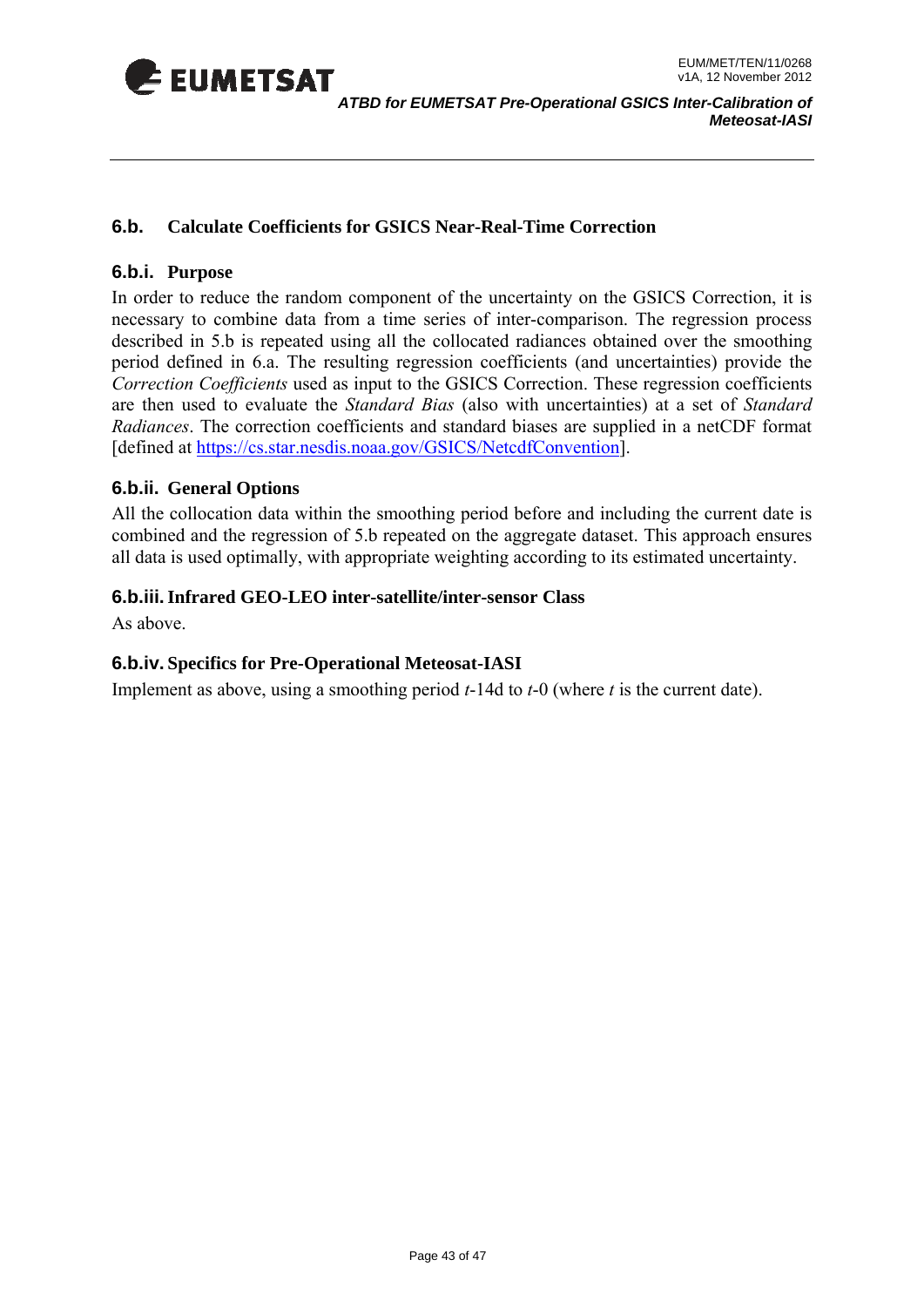<span id="page-43-0"></span>

#### **6.c. Calculate Coefficients for GSICS Re-Analysis Correction**

#### **6.c.i. Purpose**

In order to reduce the random component of the uncertainty on the GSICS Correction, it is necessary to combine data from a time series of inter-comparison. The regression process described in 5.b is repeated using all the collocated radiances obtained over the smoothing period defined in 6.a. The resulting regression coefficients (and uncertainties) provide the *Correction Coefficients* used as input to the GSICS Correction. These regression coefficients are then used to evaluate the *Standard Bias* (also with uncertainties) at a set of *Standard Radiances*. The correction coefficients and standard biases are supplied in a netCDF format [defined at https://cs.star.nesdis.noaa.gov/GSICS/NetcdfConvention].

However, because the smoothing period for the Re-Analysis Correction is defined to be symmetric about the validity date of the GSICS Correction coefficients, it is necessary to perform this step after a correspond delay of at least half the smoothing period after the validity date.

#### **6.c.ii. General Options**

All the collocation data within the smoothing period before and including the current date is combined and the regression of 5.b repeated on the aggregate dataset. This approach ensures all data is used optimally, with appropriate weighting according to its estimated uncertainty. This is the recommended approach in general for GSICS.

#### **6.c.iii. Infrared GEO-LEO inter-satellite/inter-sensor Class**

As above.

#### **6.c.iv. Specifics for Pre-Operational Meteosat-IASI**

As above, using a smoothing period *t*-14d to *t*+14 (where *t* is the validity date).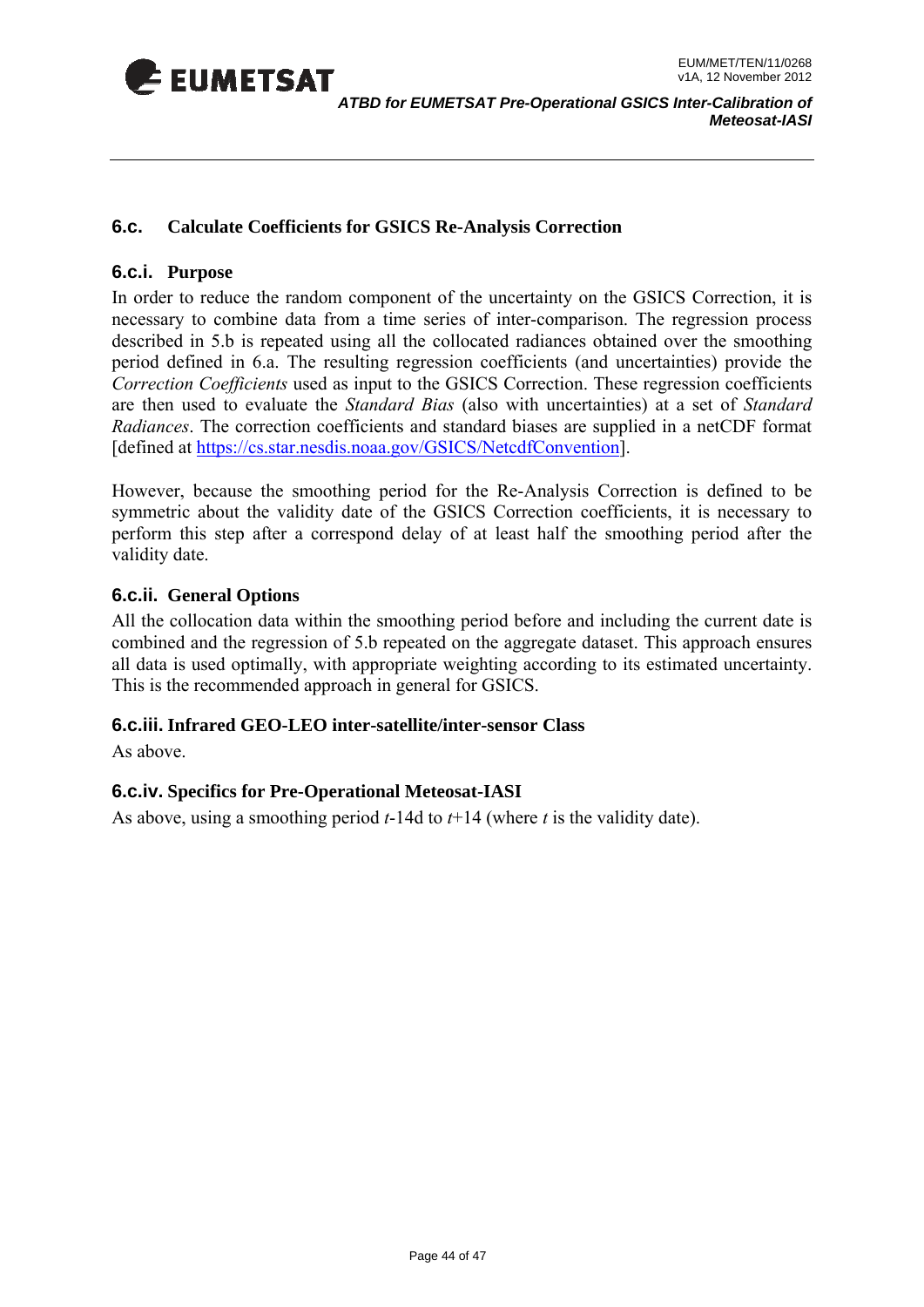<span id="page-44-0"></span>

#### **6.d. Re-Calculate Calibration Coefficients**

#### **6.d.i. Purpose**

This component aims to produce revised sets of calibration coefficients for one instrument following its inter-calibration against a reference instrument using the *Analysis Data* provided by Step 4. These would allow users to recalibrate data from the monitored instrument to be consistent with the reference instrument. Tables of recalibration coefficients for near-real-time and archive data should also be produced.

#### **6.d.ii. General Options**

The regression coefficients provided as the *Analysis Data* output from Step 4 are transformed to generate new *correction coefficients* (together with estimates of their uncertainties as full covariances). These can then be used to convert the observations of the monitored instrument into radiances consistent with the GSICS reference standard.



#### Figure 16: Relationship between radiances observed by geostationary instrument, I<sub>GEO</sub> and *those observed by reference instrument in low Earth orbit,*  $I_{\text{LEO}}$ *, showing relative bias for standard radiance,*  $I_{STD}$ *.*

#### **6.d.iii. Infrared GEO-LEO inter-satellite/inter-sensor Class**

The regression of the aggregated collocated radiances in 6.b and 6.c yields estimates of the coefficients,  $a_r$  and  $b_r$ , required to convert GEO radiances,  $I_{GEO}$ , to the reference LEO radiances, *ILEO* :

#### **Equation 18:**  $I_{GEO} = a_r + b_r I_{LEO}$

This relationship can be inverted to apply the regression coefficients,  $a_r$  and  $b_r$ , to convert GEO radiances,  $I_{GEO}$ , into radiances consistent with the LEO reference instrument,  $\hat{I}_{LEO}$ ,

**Equation 19:** 
$$
\hat{I}_{LEO} = -\frac{a_r}{b_r} + \frac{1}{b_r} I_{GEO}
$$
,

together with the estimated uncertainty: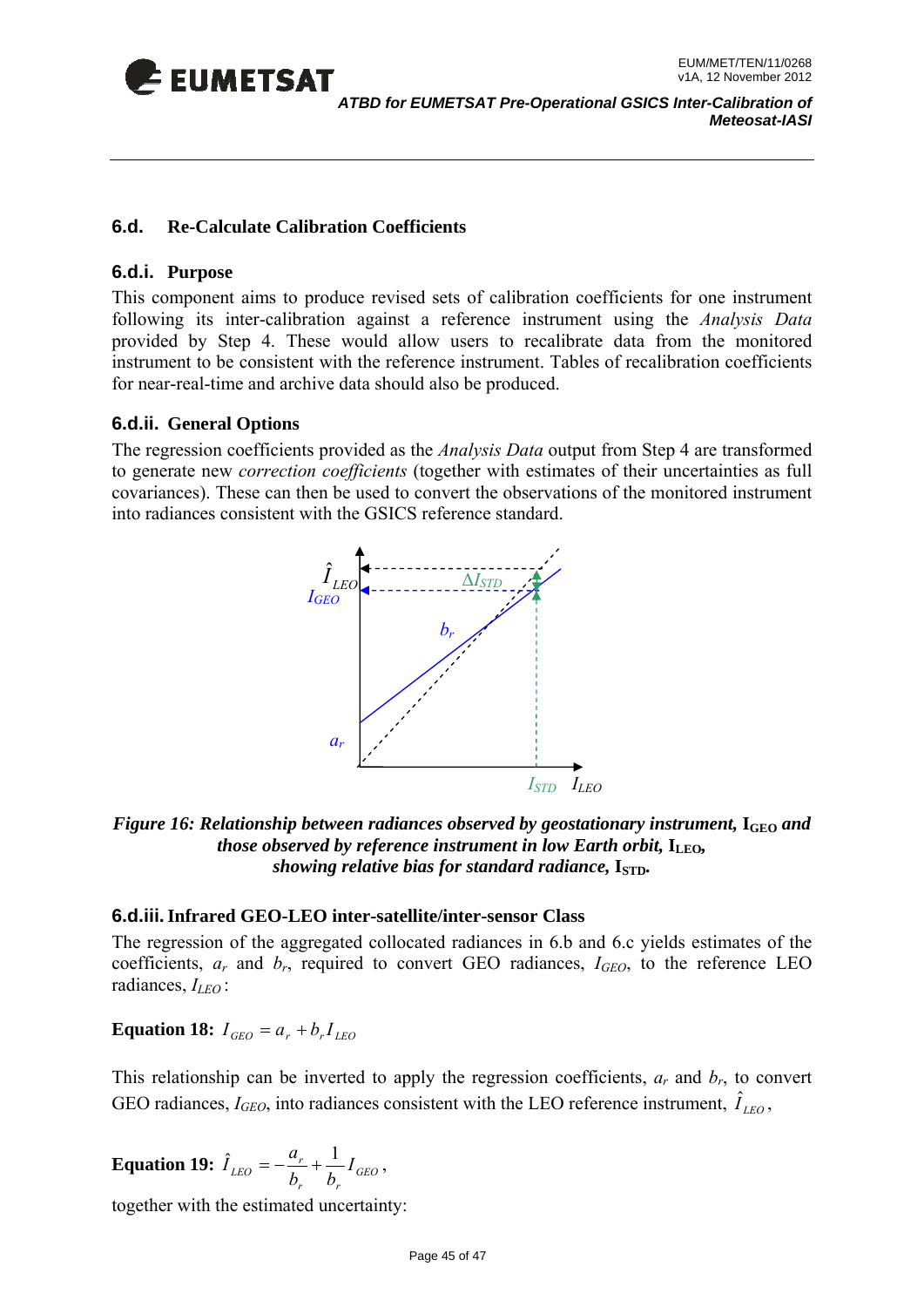

*ATBD for EUMETSAT Pre-Operational GSICS Inter-Calibration of Meteosat-IASI* 

**Equation 20:** 
$$
\sigma_{\hat{i}_{LEO}}^2 = \left(\frac{\sigma_{a_r}}{b_r}\right)^2 + \left[ (I_{GEO} - a_r) \sigma_{b_r} \right]^2 - 2 \frac{(I_{GEO} - a_r)}{b_r} \sigma_{a,b_r}
$$
,

#### **6.d.iv. Specifics for Pre-Operational SEVIRI-IASI**

coefficients. In this case, the regression coefficient,  $a_r$  and  $b_r$ , (and their uncertainties) can be compared with the original calibration coefficients required to convert GEO counts, *CGEO*, For SEVIRI, we can also implement a variation of 0 above. Because SEVIRI's level 1.5 counts are linear with radiance and the calibration coefficients used to convert between the units are constant, we can express the GSICS Correction in terms of modified calibration into radiances, *IGEO*:

**Equation 21:**  $I_{CFO} = a_e + b_eC_{CFO}$ 

Comparing the two equations above, yields the relationship between the GEO counts and the equivalent radiance of the reference instrument,  $\hat{I}_{LEO}$ :

**Equation 22:** 
$$
\hat{I}_{LEO} = a_g + b_g C_{GEO}
$$
, where  $a_g = \frac{a_c - a_r}{b_r}$  and  $b_g = \frac{b_c}{b_r}$ .

where  $a_g$  and  $b_g$  are new calibration coefficients (with uncertainties) which convert GEO counts,  $C_{GEO}$ , into radiances consistent with the LEO reference instrument,  $\hat{I}_{LEO}$ , together with the estimated uncertainty:



*Figure 17: Left panel shows relationship between radiances observed by geostationary*  Right panel shows relationships between the level 1.5 counts and the radiances calculated *using the original calibration coefficients (in red) and using the GSICS Corrected coefficients (in blue). The relative bias for standard radiance,*  $I_{\text{STD}}$  *is also shown in green. instrument,*  $I_{\text{GEO}}$  *and those observed by reference instrument in low Earth orbit,*  $I_{\text{LEO}}$